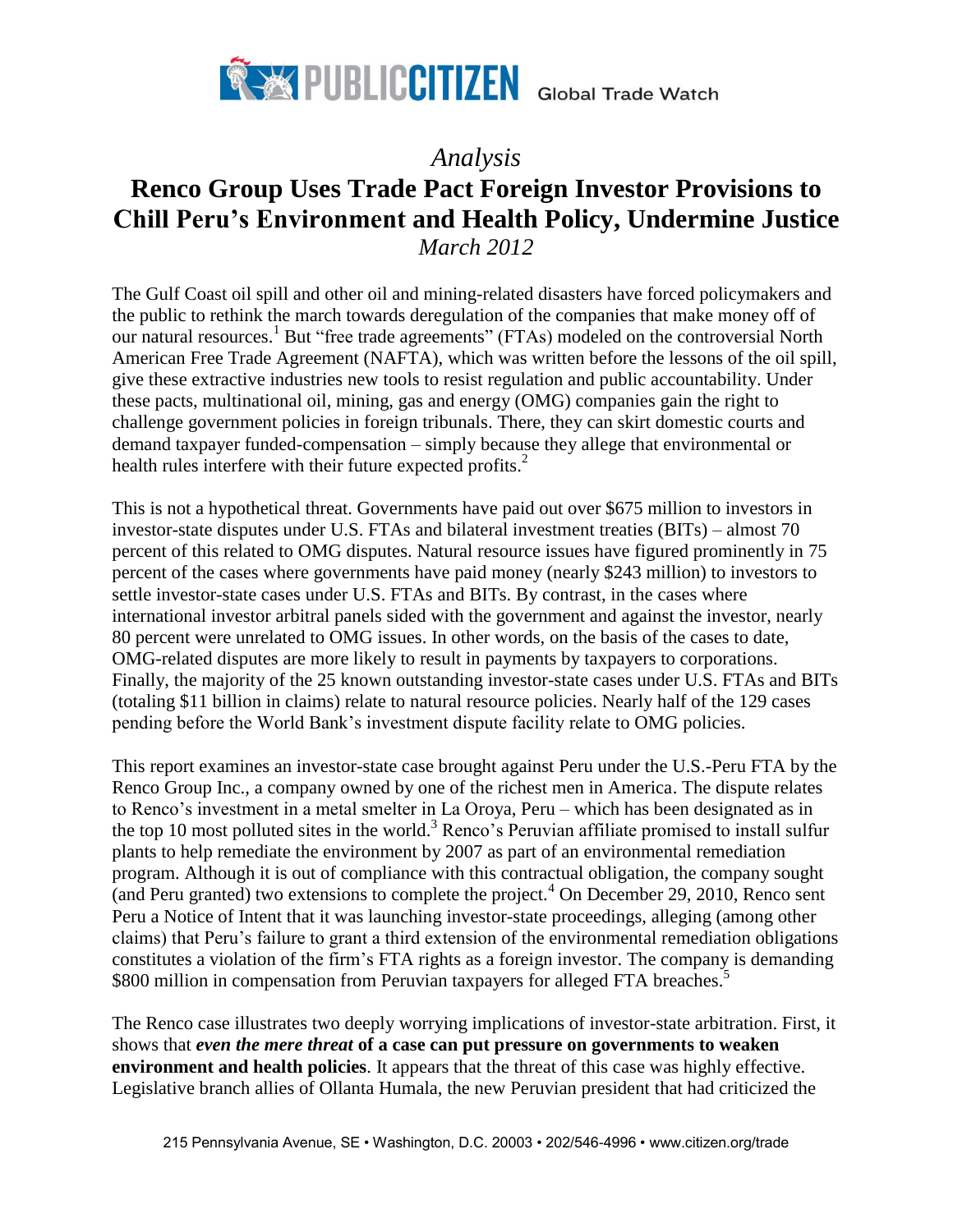trade deal and Renco's actions during his campaign, have said that they are likely to grant an additional two-year extension for the remediation obligations. Meanwhile, the company will be allowed to continue operating as soon as May 2012.<sup>6</sup> This worries Peruvian advocates, one of whom stated: "There is a silent epidemic here… The effects on the children are not easily visible, but they have all kinds of serious health problems, and those will only get worse if the smelter reopens."

Meanwhile, La Oroya's children are suffering from pollution levels far above international standards, <sup>8</sup> which brings us to the second worrying implication: **corporations are increasingly attempting to evade justice through the investor-state mechanism**. In October 2007, U.S. lawyers and advocates launched a case against Renco's companies in Missouri state courts to try to get compensation for the damages to the children's health. This case had a decent chance of success, since Renco's companies have also caused highly publicized pollution in Missouri, and the jury pool was likely to be skeptical of the company.<sup>9</sup> In March and October 2008, a federal judge twice ruled against Renco's attempts to move the case to federal courts, saying there was no federal jurisdiction over this type of class action lawsuit, which was based on tort claims under Missouri law. Fast forward to January 7, 2011. Only a week after launching their investorstate case, Renco moved to have the class action case moved to federal courts. In June 2011, the exact same federal judge, considering almost exactly the same underlying plaintiffs' claims, determined that the existence of the investor-state case made this a federal issue. This ruling illustrates how the investor-state system can be used by corporations to try to evade justice.

Under the FTA rules, as of April 29, 2011, the company could have proceeded to the next step in its investor-state claim – the filing of a Notice of Arbitration. Why has the case not proceeded in the intervening months? The recent developments hint at a troubling answer: perhaps the company may have never intended to finalize its investor-state case. Some advocates speculate that Renco's investor-state case may have been just a tactic to avoid accountability in both Peru's regulatory system and Missouri's courts.<sup>10</sup>

In January 2012, an Ecuadorean appeals court reaffirmed a lower court's ruling that Chevron's subsidiary had caused massive pollution and health problems in Ecuador and it must pay \$18 billion to clean up the mess and address health problems.<sup>11</sup> Just days later, Chevron succeeded in getting an investor-state panel that had not even decided it had jurisdiction over the matter to order the Ecuadorean executive branch to block the Ecuadorean judicial branch from finalizing the ruling.<sup>12</sup> While the Ecuadorean government appears determined to reject the investor-state ruling, it may still prevent the cleanup from starting, as the ruling may be recognized by other countries whose cooperation is needed to collect the \$18 billion from Chevron, which now has no assets in Ecuador.<sup>13</sup> Both cases spotlight the perils of the two-track justice created by the investor-state system, where corporations can put international law on a collision course with domestic justice. (Another similarity between the cases is that Renco and Chevron have the same law firm: King & Spalding.)

The Renco investor-state case comes as both Americans and Peruvians are demanding change in natural resource, trade and investment policies.<sup>14</sup> This backgrounder concludes by offering a set of simple remedies that would ensure a better balance between the interest of the public and of OMG companies. U.S. and Peruvian negotiators have a unique opportunity to make these fixes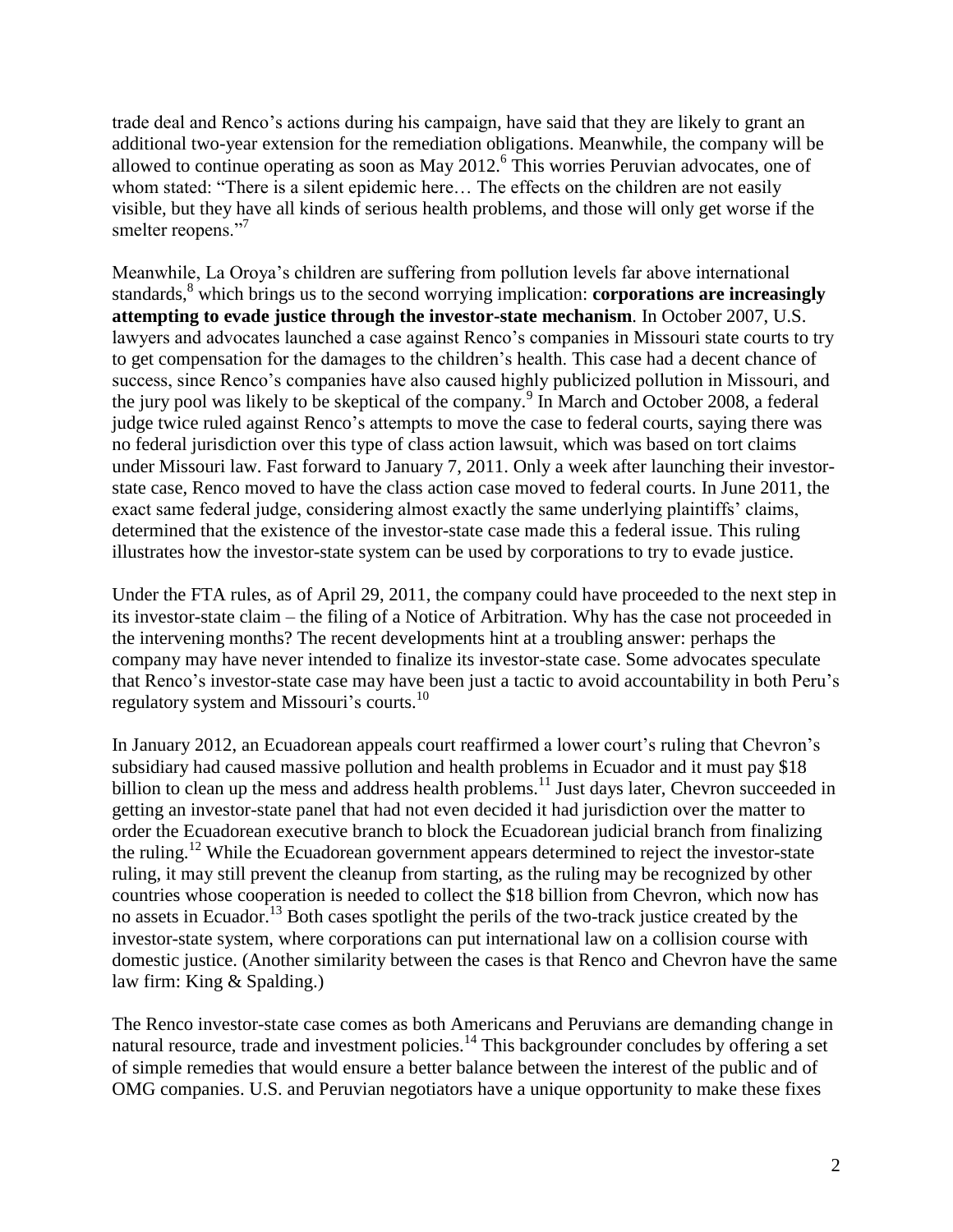in negotiations now underway for a possible Trans-Pacific Partnership (TPP) trade deal, which may subsume the bilateral FTA the two countries have in a broader ten-nation pact. Unfortunately, initial press reports suggest that the Obama administration is pushing for NAFTA-style investment terms in the TPP as well.<sup>15</sup>

## **I. Background on the Smelter Operation and Peruvian Law**

La Oroya is a town located in the Peruvian Andes in a minerals-rich region. Its 30,000 residents are predominantly poor and overwhelmingly economically dependent on mining-related activities.<sup>16</sup> In 1922, the U.S. Cerro de Pasco Corporation founded a metallic smelter and refinery complex, which was expropriated in 1974 by the Peruvian government and handed over to Centromin, a state-owned entity.<sup>17</sup>

In 1993, Peru passed a landmark mining and environmental protection law, which required every mining company to agree with the government to an Environmental Adjustment and Management Program (PAMA, for its Spanish initials). The legislation stated that "The deadline for completing a PAMA will be established by the competent authorities, and in no instance may it exceed five to ten years…"<sup>18</sup>

In September 1997, Centromin created a company called Empresa Metalurgica La Oroya S.A., ("Metaloroya"). In preparation for the privatization, Centromin transferred ownership of the complex to Metaloroya.<sup>19</sup> On October 23, 1997, a company called Doe Run Peru (DRP) acquired Metaloroya through a Contract of Stock Transfer ("Contract"), and by the end of the year the two entities had formally merged.<sup>20</sup>

Nearly all of the shares in DRP are owned by Doe Run Cayman Limited (DRCL, a company incorporated in the Cayman Islands), which is owned by Doe Run Resources Corporation (DRRC, a New York corporation), which is owned by D.R. Acquisition Corp. (a Missouri corporation), which is owned by Renco (a New York corporation), which is owned and controlled by Ira Rennert, $^{21}$  one of the richest men in America who coincidentally owns one of the largest houses in America.<sup>22</sup> As stated in U.S. government filings, "As a result of his indirect ownership of Doe Run and the Guarantors, Mr. Rennert is, and will continue to be, able to direct and control the policies of Doe Run and the Guarantors, including mergers, sales of assets and similar transactions."23

*American Metal Market* reported in early 1998 how Doe Run's acquisition was linked to the Peruvian government's trade policies:

"According to Doe Run president Jeffrey Zelms, the acquisition was a case of the right property coming along and fitting into Doe Run's previously laid plans. 'We made our strategic plans well before we heard of La Oroya,' he said. 'We had to take into account the tremendous negative business climate in the U.S. toward natural resources companies.' Zelms also said the company needed to diversify its product line as well as its geographical range… One of the challenges that faced any new owner of La Oroya was the task of cleaning up the site, which after years of operation had become thoroughly polluted. Zelms said that improving the site's conditions will take time and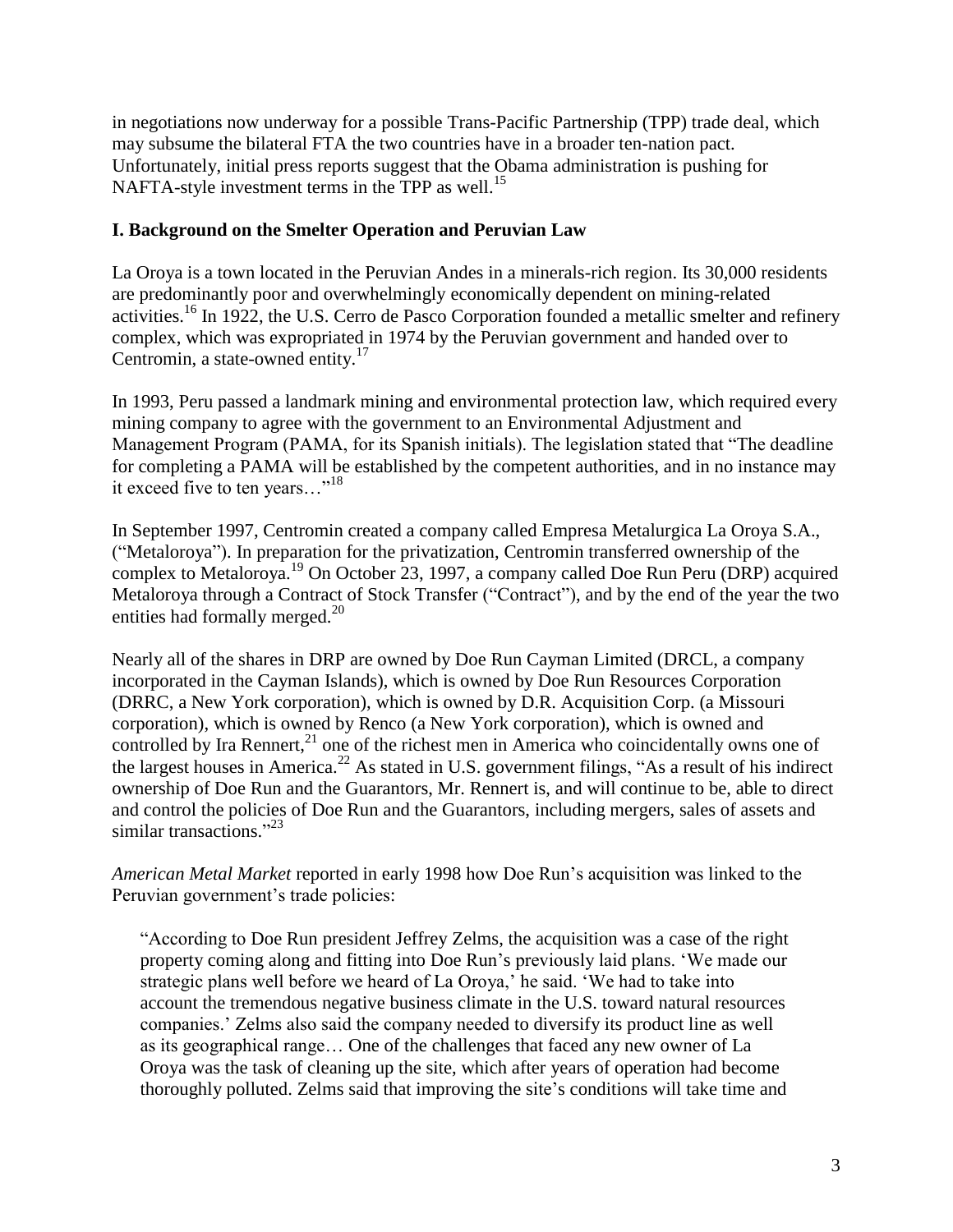money, but he maintained that Doe Run is committed to cleaning up the site. 'I expect to see a day when you can look at the horizon at La Oroya and not see any emissions,' he said… the Doe Run president said he feels that the free-trade policies of Peruvian president Alberto K. Fujimori make Peru a promising place to do business.<sup>224</sup>

#### But a 2002 exposé in the *St. Louis Post-Dispatch* painted a more ominous picture:

"Over the years, Rennert has used hundreds of millions of dollars in junk bonds to borrow against the empire of industrial companies he owns… Rennert also used the bonds, issued by subsidiaries, to pay hefty dividends to his holding company, Renco Group Inc. In a series of junk bond issues since 1995, Rennert subsidiaries have borrowed \$1.1 billion and transferred \$322 million – or 29 percent – of the proceeds to Renco Group, according to documents the companies filed with the U.S. Securities and Exchange Commission. The subsidiaries were left to pay off the bonds, which carry high interest rates and are considered high-risk. Now, Doe Run and other of Rennert's companies are struggling under their debt load, and regulators are concerned that some of them may be unable to clean up environmental messes they are leaving behind." $^{25}$ 

### **II. Doe Run's Contract to Acquire the Smelter from the Peruvian Government Lays Out Substantial Environmental Clean-Up Obligations…**

The Contract laid out over 40 pages of terms between Centromin and Doe Run. In exchange for 99.9 percent of Metaloroya's shares, Doe Run would pay Centromin \$121.4 million.<sup>26</sup> The remainder of the shares would be held by Metaloroya employees. Doe Run committed to invest funds for fulfillment of a portion of Metaloroya's PAMA, which had been agreed between Centromin and its Peruvian overseers in January and October 1997.<sup>27</sup> The PAMA would last through January 13, 2007, and was divided between those sections of the PAMA that Doe Run and Centromin would fulfill (subsequently "Doe Run PAMA" and "Centromin PAMA.")<sup>28</sup> Doe Run committed to 12 projects, including a new sulfuric acid plant that would help remediate the environment. Doe Run estimated that "The actual current estimate for the environmental projects and related process changes for Doe Run Peru is \$195.0 million," even though the PAMA only estimated  $$107.5$  million in costs.<sup>29</sup>

Clause 5 of the Contract established that, from 1997 through 2006, Doe Run would only assume liability for damages and claims by third parties "that result directly from a default on the Metaloroya's PAMA obligations on the part of" Doe Run, or from "those that arise directly due to acts that are not related to Metaloroya's PAMA which are exclusively attributable to [Doe Run] but only insofar as said acts were the result of [Doe Run's] use of standards and practices that were less protective of the environment or of public health than those that were pursued by Centromin until the date of signing of this contract."<sup>30</sup> After 2006, Doe Run would assume liability for "acts that are solely attributable to its operations after that period." Even after 2006, in instances where damages were attributable to both Doe Run and Centromin, the latter would "assume liability proportionately to its contribution to the damage."<sup>31</sup>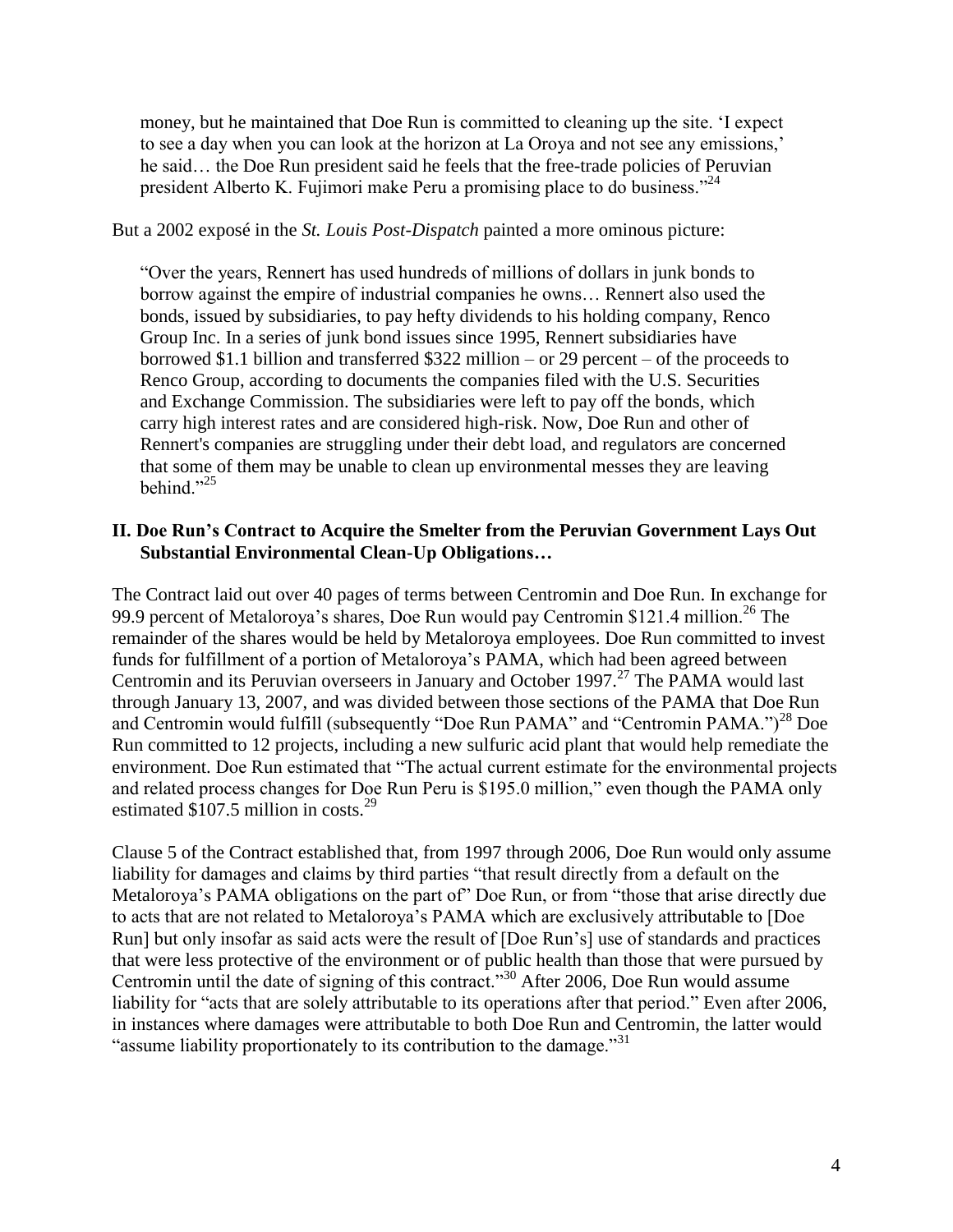Clause 7 of the Contract stated that Doe Run "has carried out its own investigation, examination, information and evaluation during the 'due diligence' process, directly or through third parties, on the basis of information accessible, available and provided by CENTROMIN."<sup>32</sup>

Clause 15 of the Contract stated that, "Neither of the contracting parties may demand from the other the fulfillment of the obligations assumed in this contract, when the fulfillment is delayed, hindered or obstructed by causes that arise that are not imputable to the obliged party and this obligation has not been foreseen at the time of the signing of this contract. All those causes are constituted, but not in a restrictive manner, by force majeure or act of God such as earthquakes, floods, fires, strikes whether declared legal or illegal, civil disturbances, extraordinary economic alterations, factors that affect transport generally, governmental prohibitions and catastrophes..."<sup>33</sup>

Doe Run also consummated a "Legal Stability Agreement" with Peru that would freeze in place some of the tax and regulatory treatment it received from October 1997 through October 2007.<sup>34</sup>

Doe Run included these documents in its 1998 filings with the U.S. Securities & Exchange Commission (SEC), where it adds the company understood the unpredictability of environmental regulation in a developing country:

"Given the developing nature of environmental law and enforcement policies in Peru, however, there can be no assurance that the Peruvian government will not in the future require compliance with additional environmental requirements that could adversely affect Doe Run Peru's business, financial condition or results of operations. Further, there can be no assurance that the Peruvian government or other interested persons will not seek changes in the future to the terms and conditions of any of the agreements made by Doe Run Peru with the MEM that may adversely affect Doe Run Peru's business, financial conditions or results of operations."<sup>35</sup>

# **III. … But Doe Run fails to meet them**

DRP sought and obtained approval for changes to various PAMA requirements in 1999, 2001, and 2002.<sup>36</sup> But in 2004, when DRP sought a five-year extension of its PAMA obligations, its request was denied. There was no legal framework for granting an extension under the 1993 mining law. While DRP claimed that "the 2002 financial crisis in the metal market… constituted an 'extraordinary economic alteration'" under clause 15 of the Contract,<sup>37</sup> Peru does not appear to have ruled on whether *force majeure* covered such a situation.

However, in December 2004, the Peruvian government issued a supreme decree that allowed companies to apply before December 31, 2005 for an extension "that cannot be longer than three years, except that the [Director General of Mining Environmental Issues] can grant an additional year on the basis of a health risk analysis…"<sup>38</sup> Moreover, the decree stated that "The extension of the timeline shall only apply to the solicited work project, and will not affect the timelines … for the other PAMA projects,"<sup>39</sup> and allowed the Peruvian authorities to condition approval of the extension on the adoption of additional environmental mitigation measures.<sup>40</sup> Maria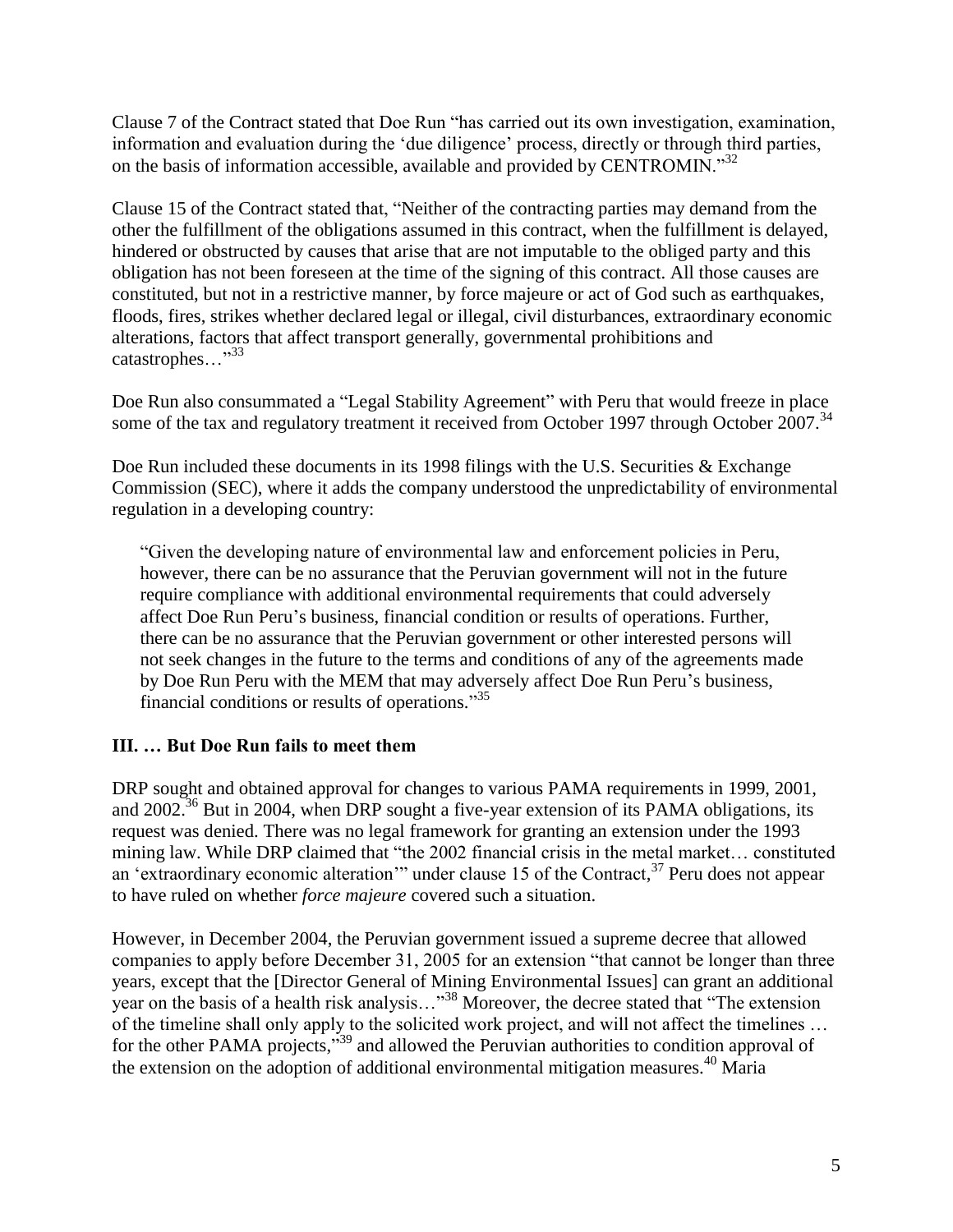Chappuis, Peru's mining regulator, complained that this regulatory treatment was too lax, and resigned her position in protest. $41$ 

Under these new procedures, DRP asked for an extension in December 2005.<sup>42</sup> On May 29, 2006, Peru granted a three-year extension for construction of the sulfuric acid plant only, conditional on the performance of additional environmental mitigation measures. The ministerial resolution granting the extension said explicitly, "The present ministerial resolution does not imply any modification of the obligations or the timelines stipulated in the contracts that Doe Run Peru and its shareholders have signed with Centromin and the Peruvian state..."<sup>43</sup>

At the same time that Doe Run was seeking modification of its commitments, there were changes affecting Centromin as well. In 2000, Centromin's PAMA was revised so that the soil remediation efforts around the complex would be staggered until Doe Run completed its sulfur plant.<sup>44</sup> As environmental groups have noted, "Peru's decision to predicate the deadline for soil remediation on DRP's construction of the acid plant makes sense. If built according to plan, that acid plant would capture a sizeable portion of toxic emissions arising from the smelter. With the smelter operating, cleaning and replacing soils before DRP has honored *its* legal obligation to build the final acid plant would be a wasted investment because the soils would immediately become re-contaminated."<sup>45</sup> Then, in October 2006, Peru passed a law transferring Centromin's clean-up responsibilities to a new state-owned company, Activos Mineros.<sup>46</sup>

While this was going on, changes were coming to Doe Run's complex ownership structure as well. In June 2007, the *Associated Press* reported that "Doe Run Company says Doe Run Peru is no longer its subsidiary. They are sister companies of the same parent, Renco Group."<sup>47</sup> DRP's website says, "This new arrangement freed Doe Run Peru from the liabilities of its former parent, allowing to nearly doubling its credit facility [sic]."<sup>48</sup> Renco's FTA filing, however, says that DRP is still indirectly, rather than directly owned, by Renco.<sup>49</sup> This suggests some additional layer of holding company intermediation. And the U.S. court filings from 2008 describe the ownership structure as unchanged from that described on page 2 above.<sup>50</sup>

While Renco's FTA filing blames much of the smelter's difficulties in meeting its environmental commitments on the global financial crisis, it appears that Doe Run's problems began earlier. In August 2008, Doe Run claimed that it had not paid dividends to shareholders in three years because of its environmental clean-up expenses.<sup>51</sup> Because all of Renco's companies are privately held, the statement is impossible to verify. (Doe Run discontinued its SEC filings in 2006.) What we do know is that, amidst falling commodity prices and a high debt burden, Doe Run reportedly suffered losses in the final quarter of 2008, leading its creditors to cancel its working capital line on February 24, 2009 – just weeks after the FTA went into effect. The next day, Doe Run halted payments to its suppliers.<sup>52</sup> The Peruvian government came under pressure to bail out Doe Run, which was Peru's fourth largest exporter.<sup>53</sup> In April, a group of fifteen firms responsible for supplying the La Oroya facility with minerals granted Doe Run a line of credit in the range of \$100 million, and an additional bank-backed loan of \$75 million.<sup>54</sup> Nonetheless, operations ceased altogether on June 3, 2009 and the plant's 3,200 workers took a 90-day furlough that was eventually extended to the end of the year.<sup>55</sup>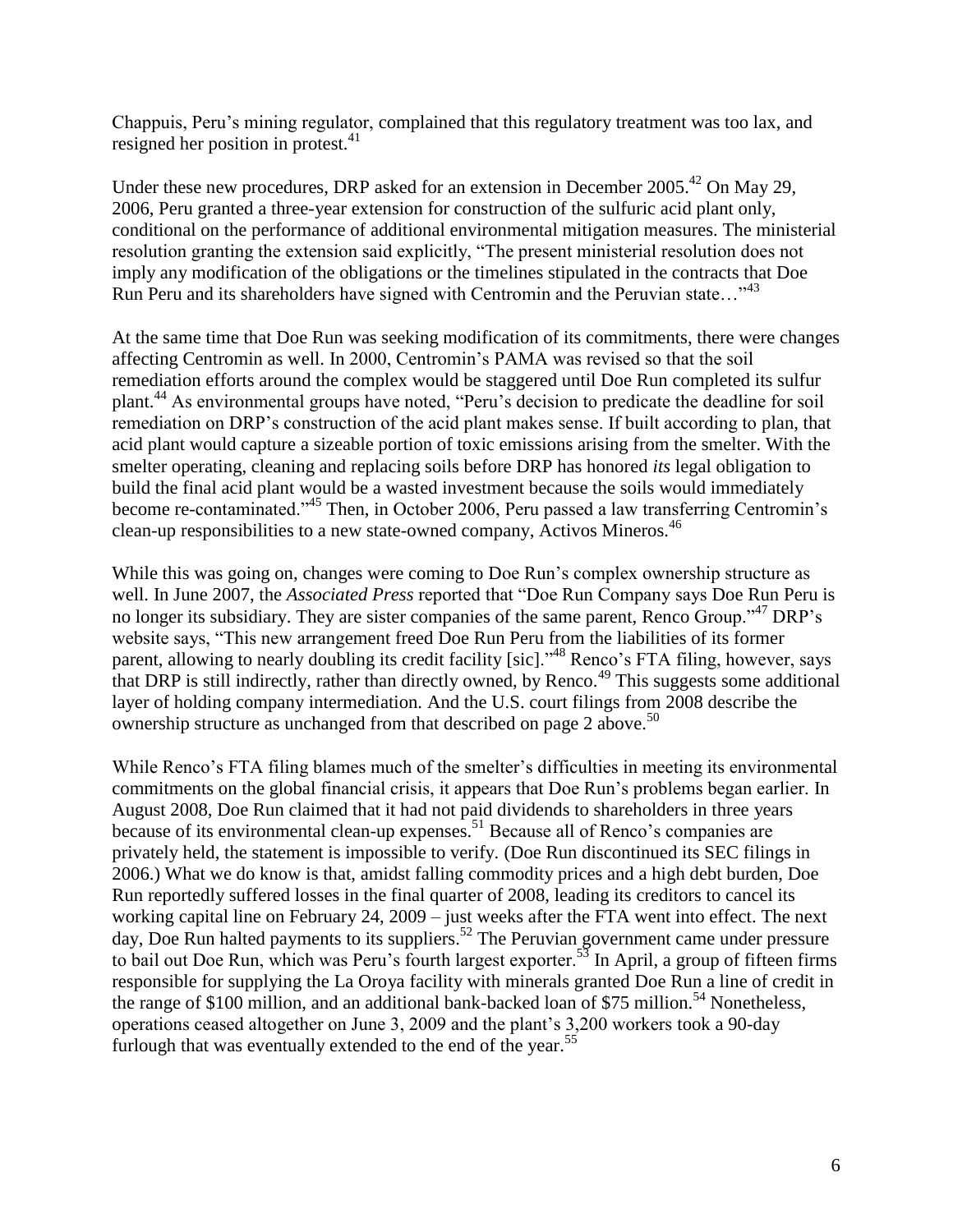In August 2009, DRP declared insolvency and "submitted a request to Peru's anti-trust institute Indecopi for it to study a solution for the company's financial problems, granting it months of protection against its creditors," according to *Metal Bulletin*. <sup>56</sup> According to *EFE:*

"'This is a viable solution provided under force majeure, to protect the commitments to workers and so the accounts to pay salaries and other things won't be frozen,' Doe Run Peru general manager Juan Carlos Huyhua said. Doe Run has proposed injecting \$31 million of fresh capital into its operations, conditioned on the government's granting an extension for completing the PAMA. While officials rejected that request, they indicated the government might provide more time if the company injects at least \$100 million in fresh capital, hands over 100 percent of its stock to the state as a guarantee and reaches an agreement with creditors."<sup>57</sup>

On September 25, 2009, the sulfur project was still not completed, and Peruvian authorities became worried that La Oroya would lose both the smelter jobs and the opportunity to have the area remediated. As *EFE* reported, the Peruvian Congress passed a law by an 85 to 1 majority that stated that…

"… efforts to clean up La Oroya – the most polluted city in the Americas – are a matter of public necessity and social interest and grants Doe Run a period of 10 months to seek funding for PAMA and another 20 to implement the program. The text added that Doe Run Peru, a unit of U.S.-based Renco Group, must provide guarantees that it can complete the clean-work within the allowable timeframe… An announcement by the government last week that it would only give the company an additional 20 months to comply with the PAMA was ill received by the company's workers. Protests intensified on Tuesday, with the workers setting up roadblocks and clashing with police, one of whom was killed. Justice Minister Aurelio Pastor on Wednesday blamed Doe Run Peru executives for instigating the protests and announced that the government will file criminal charges against its president, Juan Carlos Huyhua, for aiding and abetting the policeman's death. Although the company and its workers demanded that the deadline be extended by 36 months, labor leaders pledged Wednesday to halt all protests if lawmakers voted to push the deadline back by 30 months."<sup>58</sup>

The text of the law stated that the 30-month period to March 2012 represented an absolute, nonnegotiable maximum extension.<sup>59</sup>

## **IV. Rising public health concerns at La Oroya**

Public health and environmental experts has long expressed concerns with environmental contamination at La Oroya. In 1999, Peru's health ministry found that 99.1 percent of La Oroyan children had lead poisoning and 20 percent of these needed urgent medical attention.<sup>60</sup> An indepth scientific study from 2002 by the Inter-American Association for Environmental Defense (AIDA, for its Spanish initials) noted several disturbing trends at La Oroya:

- Sulfur dioxide concentrations that exceeded World Health Organization (WHO) recommended limits by a factor of two or three on average, and by a factor of ten during the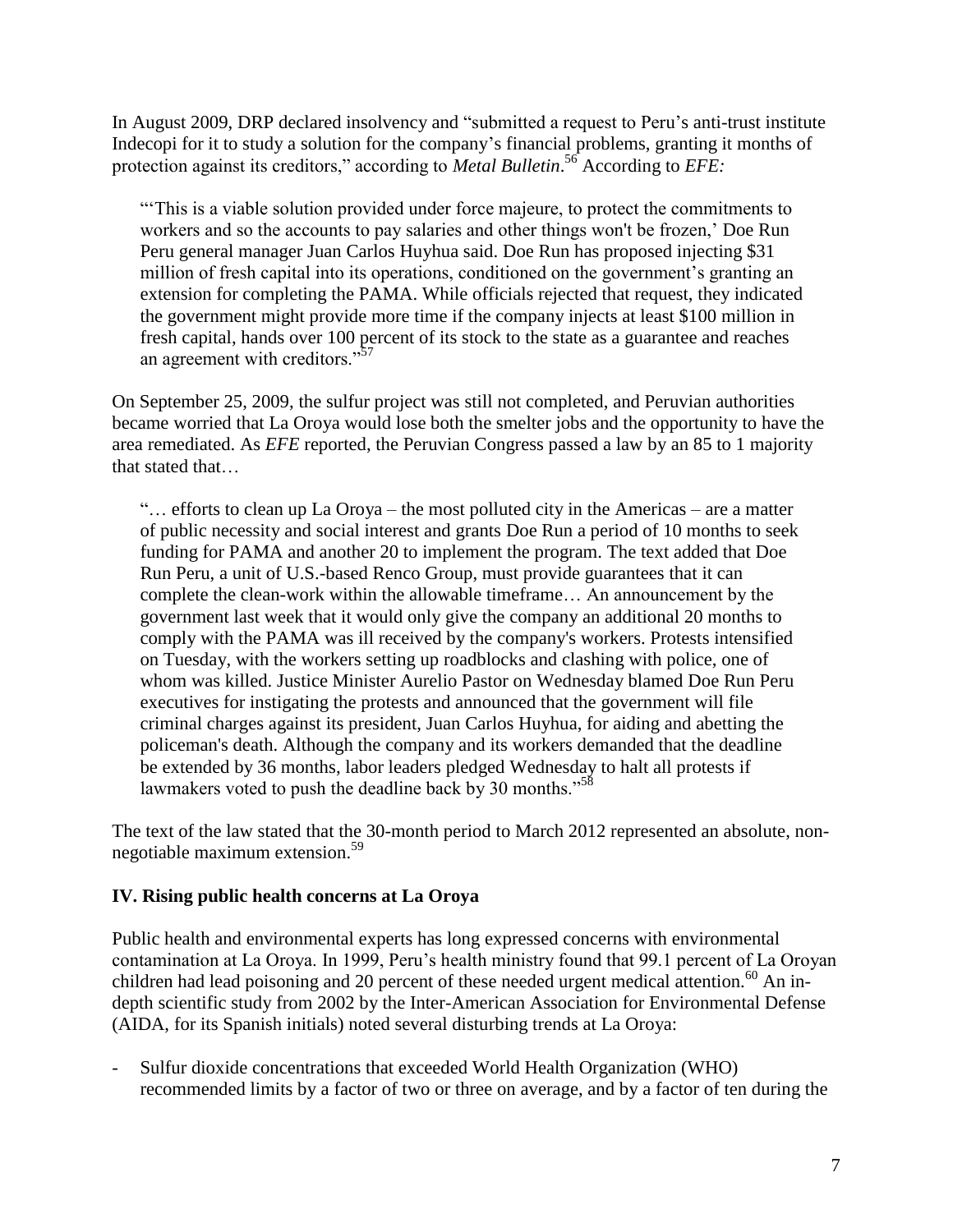morning work hours. Sulfur dioxide "damages the respiratory system, aggravates existing respiratory illnesses (especially bronchitis), and diminishes the capacity of the lungs to expel foreign particles such as heavy metals. It leads to a higher mortality rate, particularly when combined with the presence of elevated levels of particulate material." The study found that sulfur dioxide levels doubled in the years after DRP's acquisition of the complex.<sup>61</sup>

- Cadmium levels that exceeded WHO recommendations by as much as 40 times. "Cadmium damages the lungs, kidneys, and digestive tract and is considered a possible carcinogen."<sup>62</sup>
- Levels of arsenic, which has been associated with various types of cancer and reproductive problems, many times greater than developed country cities. $65$
- Levels of lead, which is associated with damage to children's brain and physical development, in excess of WHO standards. $^{64}$

A 2005 study by Saint Louis University later found that nearly all of Oroyan children had elevated blood lead levels, while a quarter had levels that the U.S. Center for Disease Control (CDC) would consider a medical emergency. Cadmium levels were three to five times the U.S. average, antimony (which can cause heart and lung disease) levels were thirty times higher, and high arsenic levels. $65$ 

This combination of factors led the Blacksmith Institute – an environmental clean-up group closely linked to governments and corporations<sup>66</sup> – to label La Oroya one of the world's ten worst polluted places in 2006 and 2007, alongside infamous sites like Chernobyl, Ukraine.<sup>67</sup>

In 2006, in response to a lawsuit brought by AIDA and other groups, Peru's Constitutional Court ordered the health ministry to declare a state of emergency in La Oroya, and "to immediately provide health care for those harmed by the contamination, especially children and pregnant women."<sup>68</sup> In June 2007, a group of religious leaders from Peru travelled to New York in order to speak with Rennert about the environmental consequences of the metal smelter in La Oroya. However, Rennert declined to meet the delegation.<sup>69</sup>

In September 2007, AIDA also got the Inter-American Commission on Human Rights (IACHR) of the Organization of American States (OAS) to ask Peru "to adopt the appropriate measures for making a specialized medical diagnosis of [La Oroyan requesters], provide specialized and adequate medical treatment for those persons whose diagnosis shows that they are at risk of facing irreparable harm to their personal integrity or life, and coordinate with the persons requesting the measures and the beneficiaries to ensure implementation of the precautionary measures."<sup>70</sup> AIDA has more recently petitioned IACHR to go beyond the precautionary measures and review Peru's compliance with the underlying human rights standards.<sup>71</sup> These hearings, however, have put Peru in a Catch-22 situation. In response to the IACHR inquires, Peru has cited the conditionalities it placed on DRP before granting the PAMA extensions in 2006 and 2009. Renco's investor-state arbitration challenge of Peru, however, cites these same measures as violating the FTA. $^{72}$ 

On October 4, 2007, the law firm of Schlichter, Bogard & Denton filed a personal injury lawsuit against Doe Run in Missouri courts on behalf of 137 sickened Oroyan children. This case is possible because Missouri (like other U.S. states) allows tort claims to be brought by foreign plaintiffs against companies located in the state, provided that the corporate decisions that led to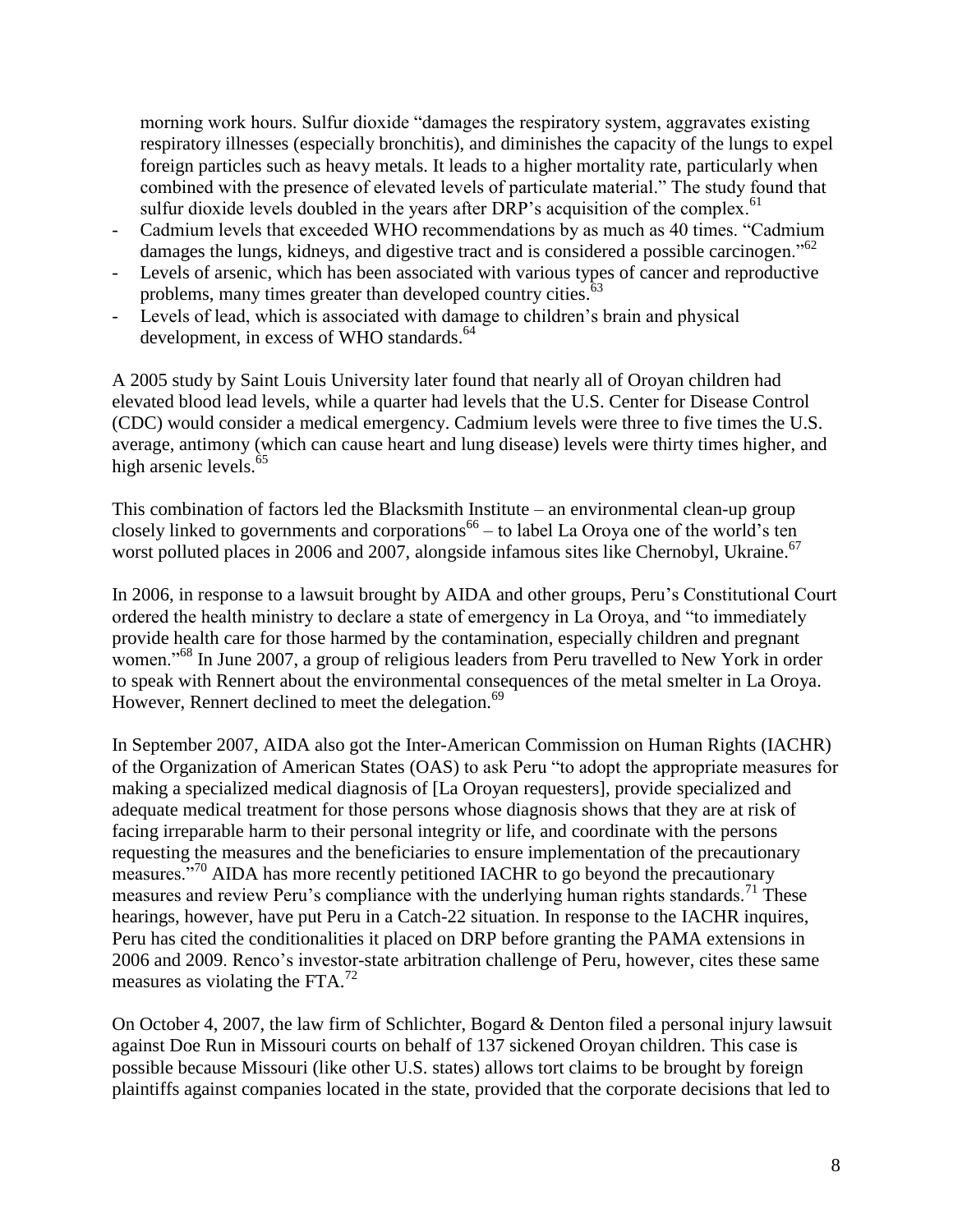the alleged tort were also made in Missouri. In such cases, residents of the state in question will typically stand in for the plaintiffs as "Next Friends."<sup>73</sup> As reiterated in later court documents, the suit alleged that,

"During the course of their ownership, operation, use, management, supervision, storage, maintenance, and/or control of operations of Doe Run, including their properties in La Oroya, Peru, and at all times relevant hereto, the Defendants, while located in the States of Missouri and/or New York, negligently, carelessly and recklessly, made decisions that resulted in the release of metals and other toxic and harmful substances, including but not limited to lead, arsenic, cadmium, and sulfur dioxide, into the air and water and onto the properties on which the minor plaintiffs have in the past and/or continue to reside, use and visit, which has resulted in toxic and harmful exposures to minor plaintiffs." The lawsuit narrowly identified what it considered Doe Run's liability, "As owner of the La Oroya metallurgical complex, Doe Run is liable for the activities and the toxic environmental releases from the complex since the date Defendants' purchased the complex, October 24, 1997."<sup>74</sup>

The case had a decent chance of success, since Renco's companies have also been accused of causing highly publicized pollution in Missouri,<sup>75</sup> and the jury pool was likely to be skeptical of the company.<sup>76</sup>)

Doe Run has worked to try to block the case filed on behalf of Oroyan children from going forward. As one Missouri advocate who has been following the case put it, Doe Run's goal was to "delay, distract, disrupt, get the case dropped while they intimidated or tried to entice families of those in La Oroya who are being represented to move out of LO (with the help of DRP) if they would pull out of the lawsuit."<sup>77</sup>

On November 2, 2007, the company first attempted to have the cases moved to federal courts, alleging that federal question jurisdiction existed because plaintiffs' claims raised substantial questions relating to the acts and obligations of a foreign state (Peru), international law, and foreign policy issues. But on March 18, 2008, District Court Judge Catherine Perry ruled that the plaintiffs' complaint only raised state law claims and alleged only acts and damages that occurred when the American defendants owned and controlled the Complex, and remanded the case to state courts.<sup>78</sup>

After the La Oroyan plaintiffs slightly amended their case, Doe Run again attempted to push the case to federal courts, asserting federal diversity jurisdiction. This time, the company argued that the plaintiffs' claims constituted a qualifying mass action under the Class Action Fairness Act (CAFA) of 2005. In this iteration, the plaintiffs withdrew their claim on August 5, 2008 for procedural reasons. The plaintiffs filed two new cases on August 7, 2008 alleging the same facts and claims as before. Doe Run moved to have both cases removed to federal courts on September 17, 2008 on CAFA-based arguments. Judge Perry disagreed, and again remanded the two cases to state courts on October 9, 2008. On November 21, 2008, Doe Run then attempted to have the two cases transferred from the City of St. Louis courts to the St. Louis County courts. On December 9, 2008, the plaintiffs' lawyers filed another nine cases involving 17 additional plaintiffs, which Doe Run also attempted to move to the county courts. The Missouri trial court,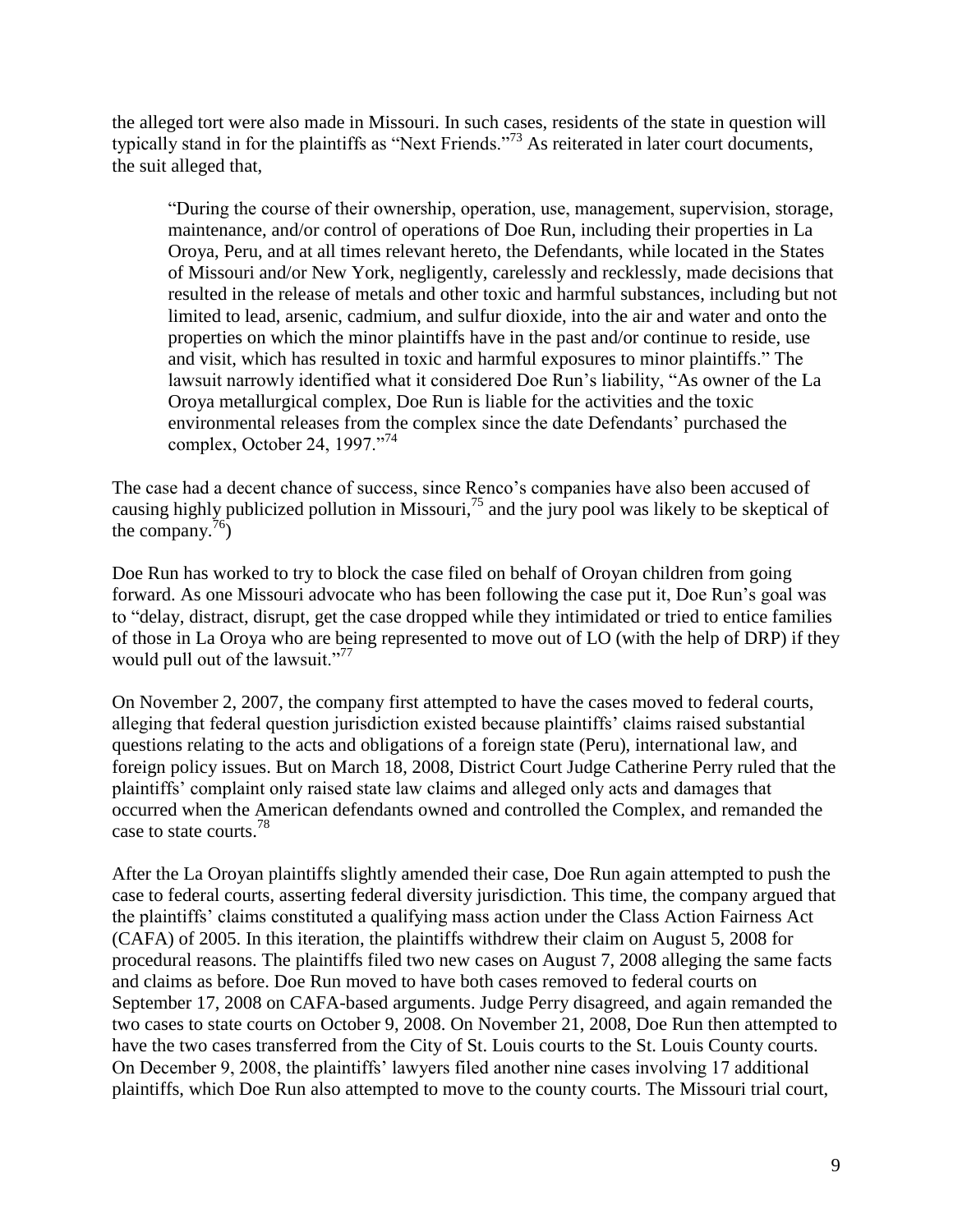Missouri Court of Appeals and ultimately the Missouri Supreme Court on December 21, 2010 refused to move the cases to county courts. Meanwhile, Doe Run also attempted to get Peru to enter the cases in Doe Run's place, which Peru refused to do on November 26, 2010.<sup>79</sup>

The Missouri law firm representing the children claimed that in late 2010, Doe Run also improperly contacted the child plaintiffs and intimidated their advocates. "What's really going on is that Doe Run is attempting to intimidate others from seeking out legal redress for injuries to their children by this violence and other threats," said attorney Roger Denton, citing broken windows at the law office of the local Peruvian attorney his firm is using, and death threats against a Peruvian church leader who had been supportive of the children's plight. (The Missouri courts could not find enough evidence to prove a link between the company and the actions.)<sup>80</sup>

Doe Run then began courting civil society groups. In 2006, it invited the Congress of Racial Equality (CORE) to La Oroya. CORE then wrote a piece that criticized environmental and faith leaders for their advocacy: "aside from sponsoring duplicative blood-lead tests and spending probably millions to attack Doe Run and thwart La Oroya's interests, they have done nothing."<sup>81</sup> CORE is a former U.S. civil rights organization that turned sharply to the right since the 1960s. As an investigative piece in *Mother Jones* stated, CORE is best "known among real civil rights groups for renting out its historic name to any corporation in need of a black front person."<sup>82</sup> Doe Run also invited Blacksmith to La Oroya,  $83$  and the latter ended up printing a more report more favorable to the firm in 2008.<sup>84</sup> AIDA criticized this follow-up report, saying that it relied "on Doe Run's own portrayal of the situation," was not "based on actual air quality data, blood-lead levels, and other environmental and health indicators," and that the author of the report "fails to disclose a clear conflict of interest."<sup>85</sup>

## **V. Smelter Winds Down**

As the public health problems mounted, Peru became concerned that Doe Run was not going to be able to meet its environmental obligations. In November 2009, *EFE* reported that "the Economy Ministry also ordered Doe Run to provide at least \$100 million in financial guarantees to suppliers as a condition for resumption of operations at La Oroya. Doe Run Peru owes some \$110 million to its suppliers, which stopped providing the smelter with mineral concentrates due to the company's financial problems."<sup>86</sup> The January 15, 2010, *EFE* story also noted:

"Peru's Energy and Mines Ministry said it has retained \$14 million that mining company Doe Run Peru had placed in escrow to guarantee completion of an environmental cleanup operation. The decision to seize the funds was taken after a Jan. 8 deadline for renewing the surety bond expired, the ministry said Thursday… The performance bond was established as a requirement in 2006, when the ministry approved Doe Run's request for an extension of its deadline for completing an environmental clean-up at its metals processing complex in the central city of La Oroya, which environmental organizations say is one of the world's most polluted places."<sup>87</sup>

In January 2010, Renco reportedly was in negotiations to sell the Complex for \$415 million to investors Glencore International AG and Trafigura Beheer, <sup>88</sup> suggesting that the investment still retained considerable value. Later that month, DRP was suspended from Peru's National Mining,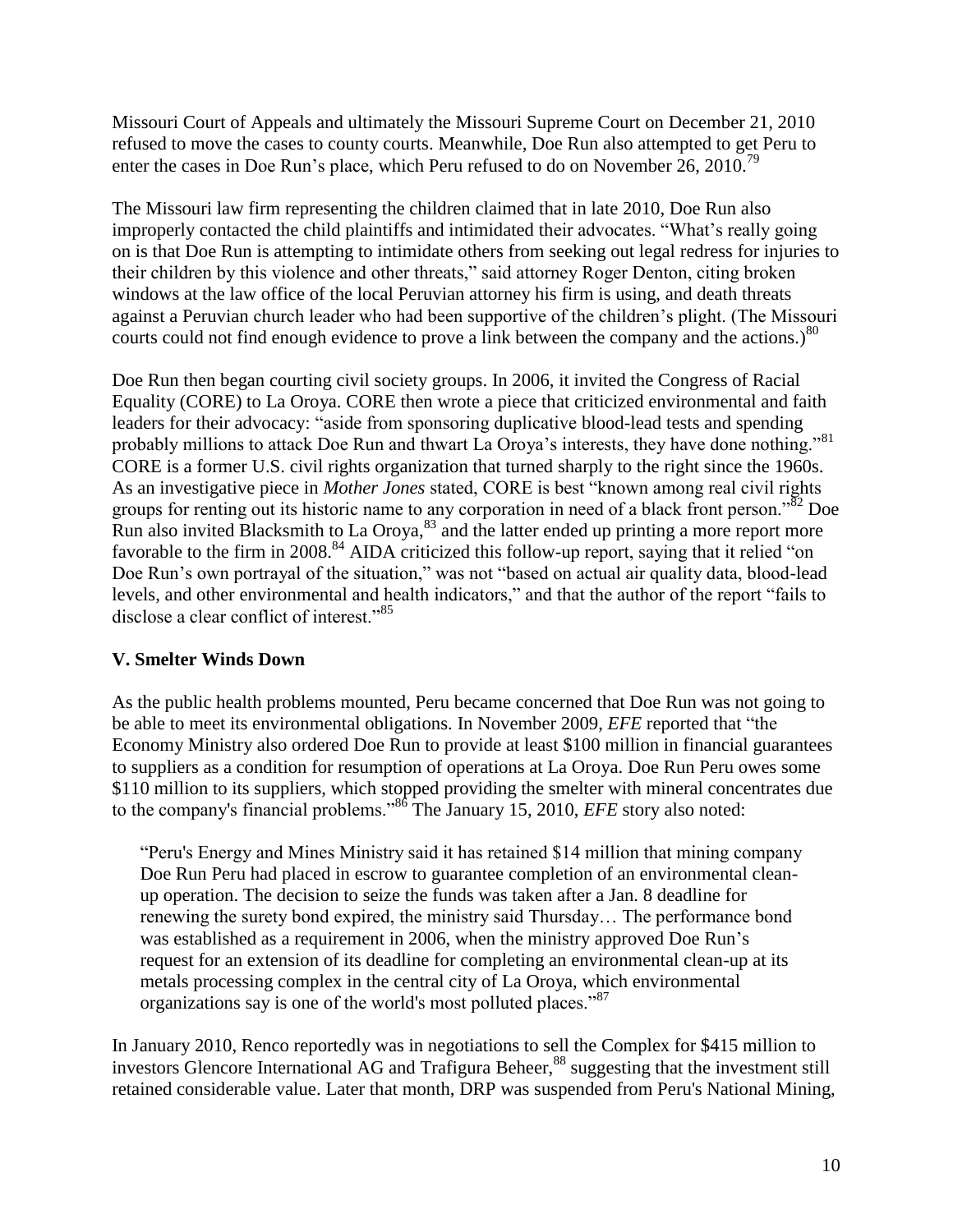Petroleum and Energy Society (a private sector body) until it could show that it would be able to comply with the PAMA. $^{89}$ 

In early May 2010, the Peruvian government threatened to close down Doe Run Peru if it did not obtain financing to restart its operations.<sup>90</sup> Later that month, DRP presented a four-point proposal to the Peruvian authorities to restart if 1) the Peruvian government modified the Contract to hold the company harmless in the Missouri lawsuits; 2) lower DRP's tax burden by nearly \$270 million; 3) to not apply environmental standards to the company until the sulfur plant is complete; and 4) to suspend various fees levied against the company.  $91$ 

In June 2010, as unionists cut off roads in La Oroya, DRP took out paid ads in newspaper *La República* accusing the government of violating the Contract. The Peruvian government responded with a press release accusing DRP of attempting to "blackmail the State by using bad union leaders."<sup>92</sup> A Peruvian government official then said DRP was proposing that the state allow it to postpone paying \$266 million in taxes for 100 years.  $93$ 

On July 27, 2010, as promised, the Peruvian government revoked Doe Run's operating permit for the complex, citing that the company had not demonstrated that it would be able to finance its PAMA requirements.<sup>94</sup> In March 2011, Peru fined Doe Run a further \$2.5 million for not securing financing for completion of the sulfur project.<sup>95</sup>

A February 2011 company news release suggests that Renco apparently offered to loan DRP up to \$50 million to remediate the soil's around the Complex – which was part of Centromin's PAMA.<sup>96</sup> It is unclear why Renco would make this offer, rather than simply use the money towards fulfillment of DRP's PAMA.

Parallel to this, DRP's bankruptcy proceedings had become quite contentious. In September, Peru's Ministry of Energy and Mines (MEM) "filed a request for Indecopi to recognize a US\$163mn debt related to Doe Run Peru's future investment plans for the completion of environmental cleanup program PAMA at the company's polymetallic smelter in La Oroya."<sup>97</sup> In December, MEM increased its request to \$259 million, "due to payments related to the company's failure to submit two letters of guarantee. The debt for failing to submit those documents is US\$18.2mn, according to MEM. In addition, the ministry said the debt should take into account an additional US\$77.7mn in accumulated interest since the original deadline to complete the PAMA program expired in January 2007.<sup>"98</sup>

Rennert, for his part, claimed that a majority of DRP's debt was due him, and therefore that he should be a part of the Indecopi committee.<sup>99</sup> In January, DRP workers protested that four government agencies should not be counted as among DRP's creditors.<sup>100</sup> In March, Indecopi rejected Activos Mineros and MEM's claims to creditor status, while allowing the creditor claims by tax agency Sunat and energy and mining investment regulator Osinergmin.<sup>101</sup> Indecopi also decided to recognize a \$139 million claim by Doe Run Cayman, making it Doe Run Perú's largest creditor with 59.4 percent of the voting rights. *BNAmericas* reported that, "Doe Run Cayman's participation in the creditors group would give it a significant role in deciding the future of Doe Run Perú. A decision to liquidate or restructure the company requires the support of two-thirds of the voting rights in the creditors meeting."<sup>102</sup>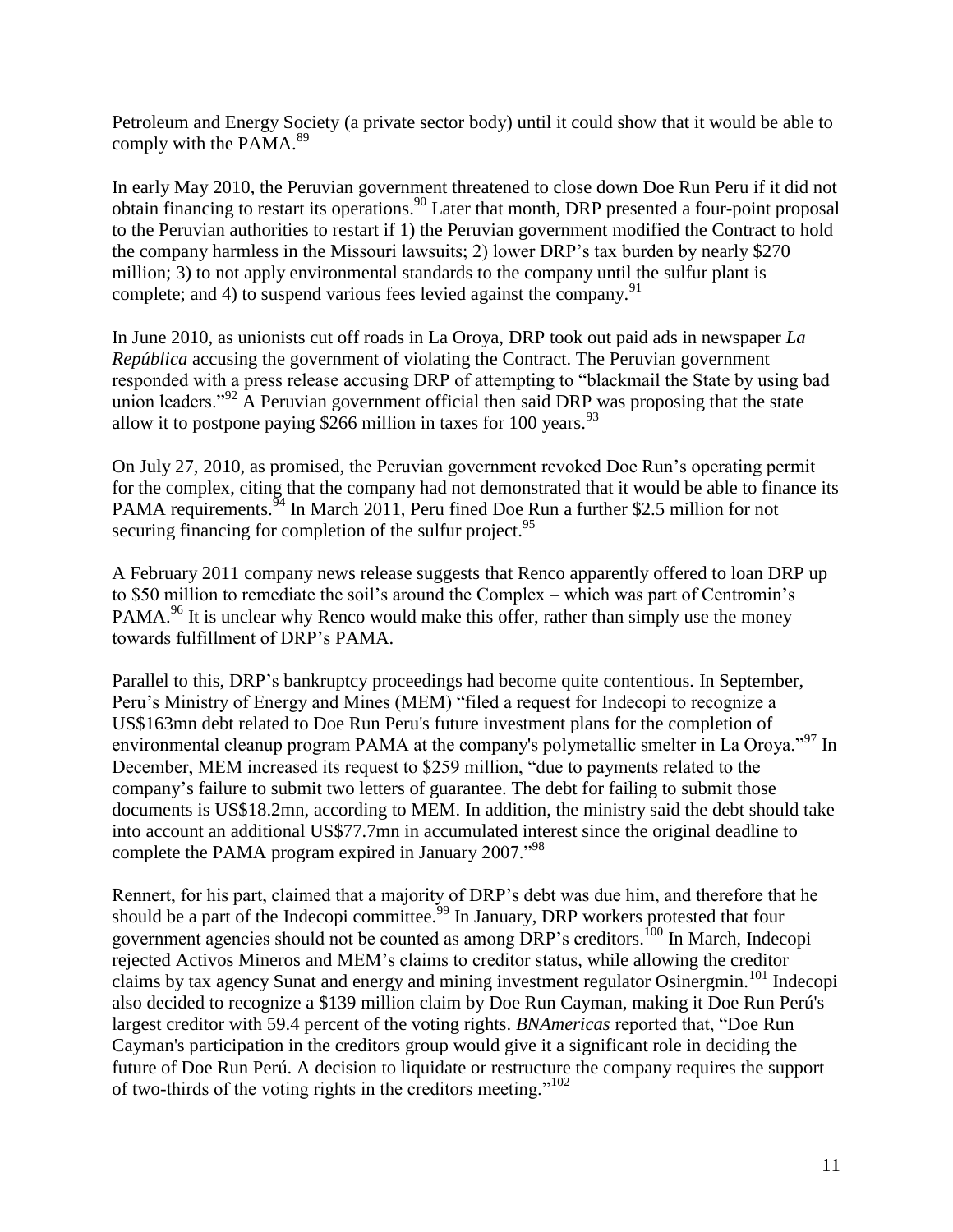On April 1, DRP's second biggest creditor<sup>103</sup> (commodity trader Trafigura Beheer's Consorcio Minero, or Cormin) obtained an injunction to stop Indecopi's proceedings. At issue was competing audit reports as to whether Doe Run Cayman had invested over \$120 million in the Complex, or whether it was as low as \$2 million – which Cormin contends as a basis to exclude Doe Run Cayman from the proceedings.<sup>104</sup> (Reportedly, Doe Run Cayman was pushing for restructuring of DRP, while Cormin was pushing for liquidation.<sup>105</sup>) The La Oroya union, which was owed \$4.5 million by DRP (equivalent to 2 percent of the voting rights in the creditors' group, pushed for Doe Run Cayman to be included.<sup>106</sup> In early May, the union sued Cormin for  $$400$  million.<sup>107</sup> In mid-May, Cormin bought the debt of three of DRP's other creditors.<sup>108</sup>

As Reuters reported, "Unless the recent uptick in metals prices continues, or credit markets become unstuck, more companies may find themselves in the position of Doe Run Peru, especially if they went into the global recession highly leveraged. 'Companies are struggling to finance debt ... credit spreads have widened and the credit markets have all but closed for some companies. So we find that financing debt is challenging and extremely costly when they can get it,' said Gayle Berry of Barclays Capital."<sup>109</sup> In short, while the wider community of stakeholders (as represented by MEM) were excluded from the bankruptcy proceedings, Rennert's companies were represented on both sides of the equation: as shareholders who could control DRP's expenditure patterns, and also as debtors who were owed money by DRP.

## **VI. Renco takes its case to the U.S.**

On December 29, 2010, Renco launched an attack on Peru's mining policies using the Peru FTA's investor-state system, claiming at least \$800 million in damages.<sup>110</sup> Renco has stated that it will proceed with the case under the rules of the United Nations Commission on International Trade Law (UNCITRAL).<sup>111</sup>

By that time, Renco had already launched an over \$300,000 D.C. lobbying blitz to build up support for the firm's Peru FTA case.<sup>112</sup> As Keenan Steiner of the Sunlight Foundation reports, Renco picked lobbyists who had an intimate connection to the Peru FTA:

"On Nov. 9, 2010, Timothy Keeler of Mayer Brown LLP registered to lobby for Renco Group. As the chief of staff of the office of the United States Trade Representative from 2006 to 2009, Keeler oversaw implementation of all U.S. trade agreements, according Mayer Brown's website, including the U.S.-Peru pact, which was approved by Congress on his watch. Mayer Brown's most recent lobbying disclosure says that Keeler is lobbying his former agency and Congress to negotiate with Peru over its 'legal obligations and acknowledgement of full liability of injury claims.'… Six days after hiring Keeler, the Renco Group added Capitol Counsel, a firm that includes former Ways and Means Committee Chairman Jim McCrery, R-La., among its professionals. As ranking member after Republicans lost their majority in the 2006 elections, McCrery played a key role in moving the Peru trade agreement through Ways and Means. Renco's Capitol Counsel team also includes the shop's founder John Raffaelli, one of *Washingtonian Magazine's* 50 top lobbyists in 2007 and a former international trade counsel to the late Lloyd Bentsen, D-Texas, and Shannon Finley, who recently worked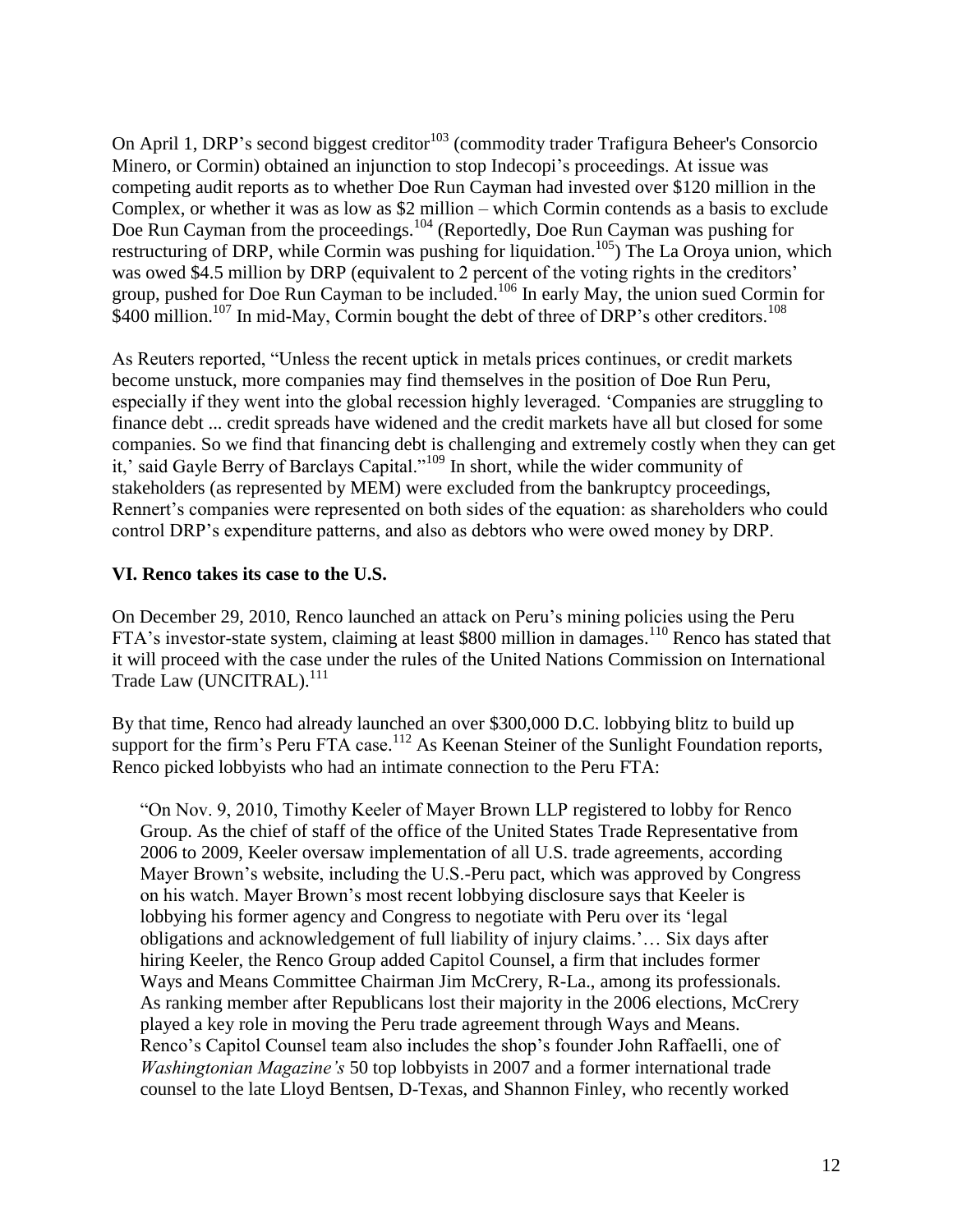for eight years as a political advisor to Max Baucus, D-Mont., who as Senate Finance Committee chairman, is perhaps the most powerful gatekeeper of trade deals in Congress."<sup>113</sup>

On January 19, 2011, eight House Democrats signed a letter to U.S. Treasury Secretary Tim Geithner and Secretary of State Hillary Clinton urging both departments to get involved in the case. In particular, they noted that "the U.S. provides major funding to the Inter-American Development Bank [IDB] that is in turn quite active in Peru. A *de facto* expropriation would raise questions about the appropriateness of further IDB investment in Peru." The threatening letter carbon-copied the president of the IDB and the Peruvian Ambassador to the U.S. $^{114}$ 

In response on February 15, the Treasury Department responded that the very *raison d'etre* for FTAs was to allow such investor-state challenges: "The United States negotiated the investment chapter of the [FTA] in order to permit investment disputes of this kind to be adjudicated… Our embassy has been in touch with the government of Peru with respect to this case, emphasizing that we expect both parties to make a good faith effort to work to resolve the pending financial and environmental issues."<sup>115</sup>

This intervention on behalf of a firm accused of avoiding its environmental obligations angered many observers. On March 31, leaders of four U.S. and Peruvian advocacy organizations wrote to both secretaries, arguing "the Department of State should not support Renco in its dispute with the Government of Peru. To the contrary, the United States should do all within its power to encourage Renco to comply with all of its environmental obligations and ensure public health protection in La Oroya."<sup>116</sup> Treasury sounded a more measured tone in response, saying that, "While the Administration has urged the parties to work together to resolve their differences, we have not taken a position on the merits of DRP's allegations."<sup>117</sup>

Some saw a connection between the Missouri case – and in particular Doe Run's repeated attempts to shift the case out of Missouri courts and into U.S. courts – and the decision to launch the investor-state claim. "The attempt by Doe Run to implicate the government of Peru is completely frivolous and is being done for this Hail Mary attempt to get federal jurisdiction and to perhaps see if there's some pressure that would be applied on us in pursuing this claim… It's completely bogus," said the lawyer for the Oroyan children.<sup>118</sup>

The lawyer was uncannily prescient, as it turned out. On January 7, 2011, just a week after filing its Notice of Intent with Peru, Doe Run moved to have the eleven Missouri state court cases removed to federal courts. This was the fourth time Doe Run attempted this tactic: federal Judge Catherine Perry had ruled against them twice, while the plaintiffs themselves removed the case for technical reasons once. On June 22, 2011, Judge Perry ruled that the case, even though the underlying facts and players hadn't changed, was now a matter of federal jurisdiction:

"In removing these cases, defendants rely on the Convention on the Recognition and Enforcement of Foreign Arbitral Awards… Congress ratified the Convention in 1970 to ensure that United States citizens would have predictable enforcement of their arbitration agreements and awards in the courts of the United States and other signatory nations… [the implementing legislation] creates original jurisdiction in federal courts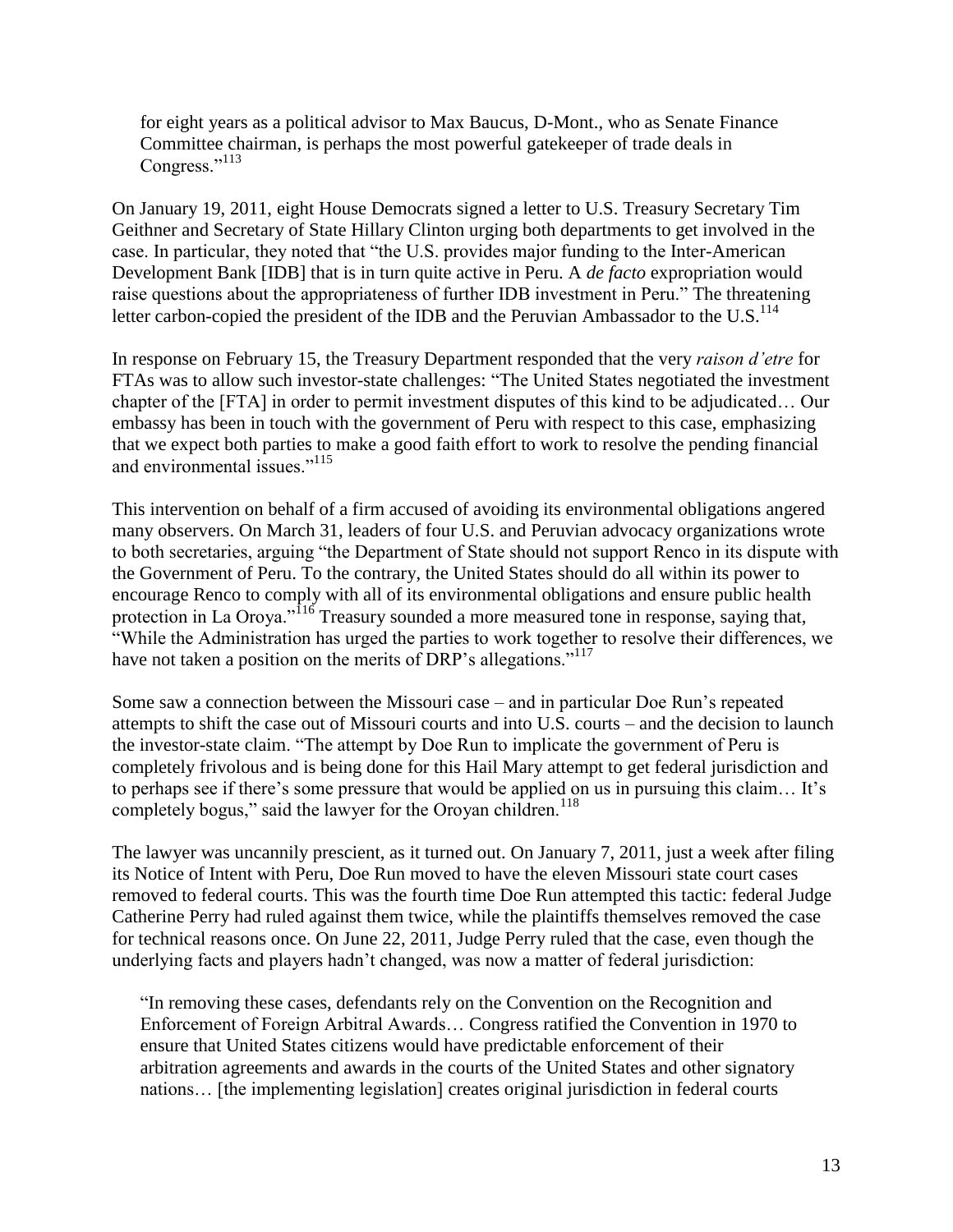for actions falling under the Convention… Most importantly for this case, [the legislation] allows removal of any action in state court in which 'the subject matter ... relates to an arbitration agreement or award falling under the Convention...' several courts have interpreted [the] 'relates to' language quite broadly… When confronting the issue of what actions 'relate to' arbitration agreements under the Convention and, thus, are removable under [the legislation], the Fifth and Ninth Circuits have both held that 'whenever an arbitration agreement falling under the Convention could *conceivably*  affect the outcome of plaintiff's case, the agreement "relates to" the plaintiff's suit,' and the case is removable… [italics in original] … if the arbitration panel determines that Peru is contractually obligated to defend Renco and the other defendants, Peru could be required to enter into these cases as a defendant. Plaintiffs contend that only the defendants' actions caused their injuries, not Peru's, but this is a question of fact that cannot be determined simply by the pleadings, and an arbitration panel's determination that Peru failed to remedy some of the environmental contamination in the years after the 1997 sale could be relevant to that question. Accordingly, because the arbitration panel's decision on the claims raised by Renco before that panel – including Peru's responsibility for and failure to clean up the environment around La Oroya – could conceivably affect the issues in this case, these actions are removable…"<sup>119</sup>

As of April 29, 2011, the Peru FTA would have allowed Renco to file its Notice of Arbitration, the second step towards arguing its investor-state claim. But, after the June 22 Missouri court ruling removed the cases to federal court, the company may have achieved the goals that the La Oroyan children's lawyers and supporters allege: blocking or stalling the injured plaintiffs' case from going forward. With the developments that would occur in Peru in the following months (see below), there may conceivably no longer have been any pressing need to actually pursue the Peru FTA investor-state case.

(After having successfully federalized its case in June, Doe Run attempted to derail the federal proceedings, arguing that the investor-state proceedings should take precedence. A seemingly exasperated Judge Perry denied this motion on December 7, 2011, noting that "the defendants have given no indication regarding how long the arbitration may take to complete... and the evidence for both sides continues to get more stale."<sup>120</sup>)

#### **VII. Renco's FTA claims**

While it is unclear if Renco will actually proceed with its investor-state arbitration, it is worth exploring the seven claims the company made in its 15-page December 2010 Notice of Intent to Commence Arbitration under the FTA. The first three relate to violations of the Contract, while the final four relate to violations of the substantive standards of the FTA. Some background concepts will be helpful in understanding the basis of these claims.

#### *Jurisdictional and Definitional Issues*

The FTA allows investor-state panels to hear disputes related to "covered investments," which are defined broadly in Article 10.28 in the following manner: "investment means every asset that an investor owns or controls, directly or indirectly, that has the characteristics of an investment,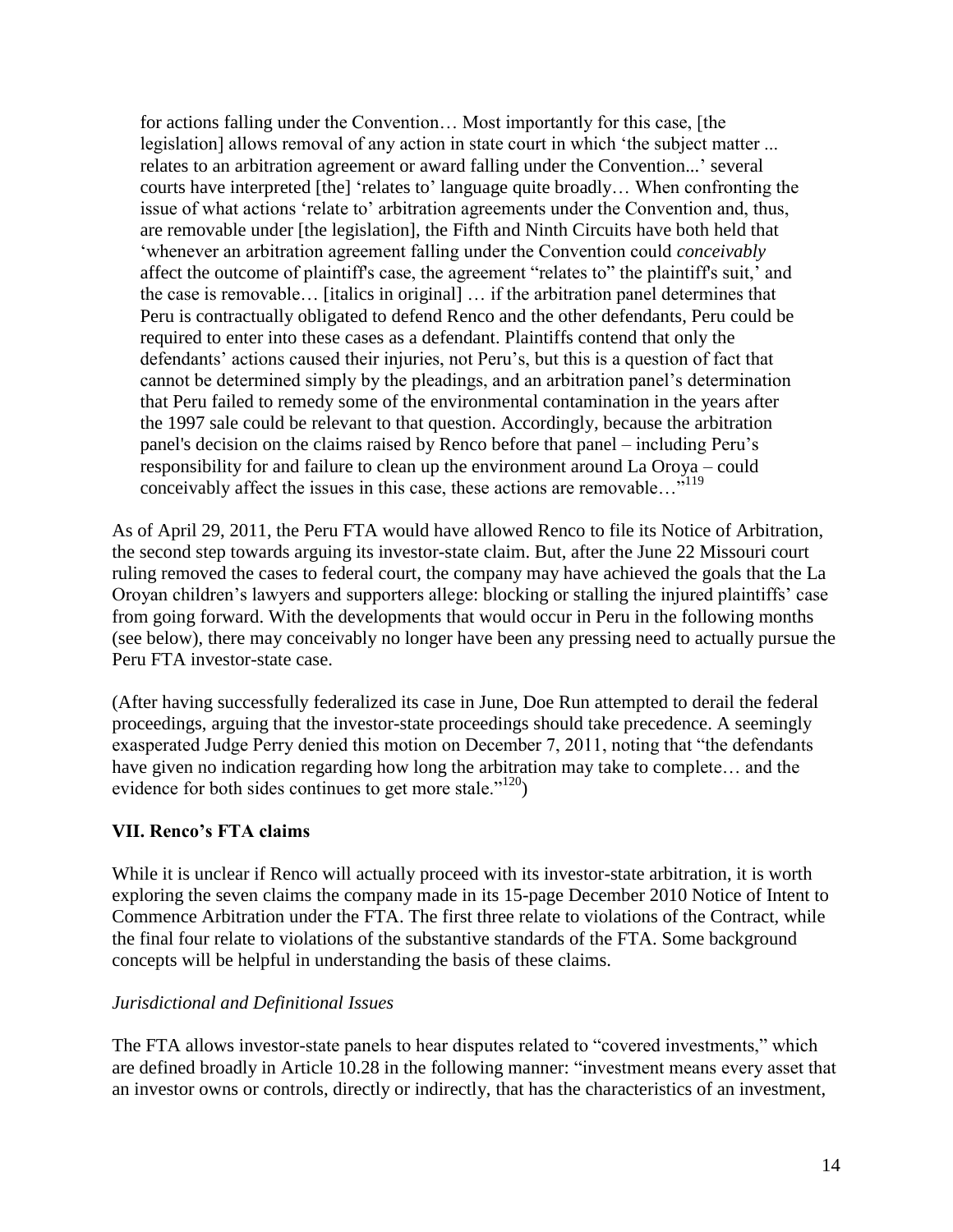including such characteristics as the commitment of capital or other resources, *the expectation of gain or profit,* or the assumption of risk. Forms that an investment may take include: (a) an enterprise; (b) shares, stock, and other forms of equity participation in an enterprise; (c) bonds, debentures, other debt instruments, and loans; (d) futures, options, and other derivatives; (e) turnkey, construction, management, production, concession, revenue-sharing, and other similar contracts; (f) intellectual property rights; (g) licenses, authorizations, permits, and similar rights conferred pursuant to domestic law; and (h) other tangible or intangible, movable or immovable property, and related property rights, such as leases, mortgages, liens, and pledges…" [italics added].<sup>121</sup> As the italicized portion makes clear, interests like "the expectation of gain or profit" can suffice as a characteristic of a covered investment.

While Renco's Notice of Intent does not spell out precisely what it feels is the "covered investment" under Article 10.28, it does mention an alleged investment of over \$120 million in the Complex between 1997 and 2002, and of \$300 million in PAMA-related expenditures from 1997 to 2010.<sup>122</sup> Because Renco owns both DRP shares and debt, and DRP has or had operating licenses for the Complex, it is possible that the company might have a "covered investment" in various of the forms envisioned in Article 10.28.

The FTA also allows investor-state panels to hear disputes related to "investment agreements," defined as: "a written agreement between a national authority of a Party and a covered investment or an investor of another Party, on which the covered investment or the investor relies in establishing or acquiring a covered investment other than the written agreement itself, that grants rights to the covered investment or investor: (a) with respect to natural resources that a national authority controls, such as for their exploration, extraction, refining, transportation, distribution, or sale; (b) to supply services to the public on behalf of the Party, such as power generation or distribution, water treatment or distribution, or telecommunications; or (c) to undertake infrastructure projects, such as the construction of roads, bridges, canals, dams, or pipelines, that are not for the exclusive or predominant use and benefit of the government..."<sup>123</sup> DR had rights to "refine" raw materials that were previously owned by Peruvian state entities, and arguably the PAMA represented some infrastructure commitments. It is unclear how a tribunal would rule on whether DRP's arrangements with Peru amounted to an "investment agreement" or not.

There are two jurisdictional conditions placed on FTA investor-state claims related to investment agreements. First, "the subject matter of the claim and the claimed damages [must] directly relate to the covered investment that was established or acquired, or sought to be established or acquired, in reliance on the relevant investment agreement."<sup>124</sup> Second, claims related to investment agreements are barred from being heard under the FTA if an investor "has previously submitted the same alleged breach to an administrative tribunal or court of the respondent, or to any other binding dispute settlement procedure."<sup>125</sup>

Renco maintains that the Contract is an "investment agreement" under the FTA, and states that "Renco relied on the contractual commitment of Centromin and Peru to assume and accept liability for third-party claims when it agreed to purchase the Company. The sale transaction would not have occurred without this critically important commitment by Centromin and Peru."<sup>126</sup> By making this statement, Renco appears to be attempting to meet the first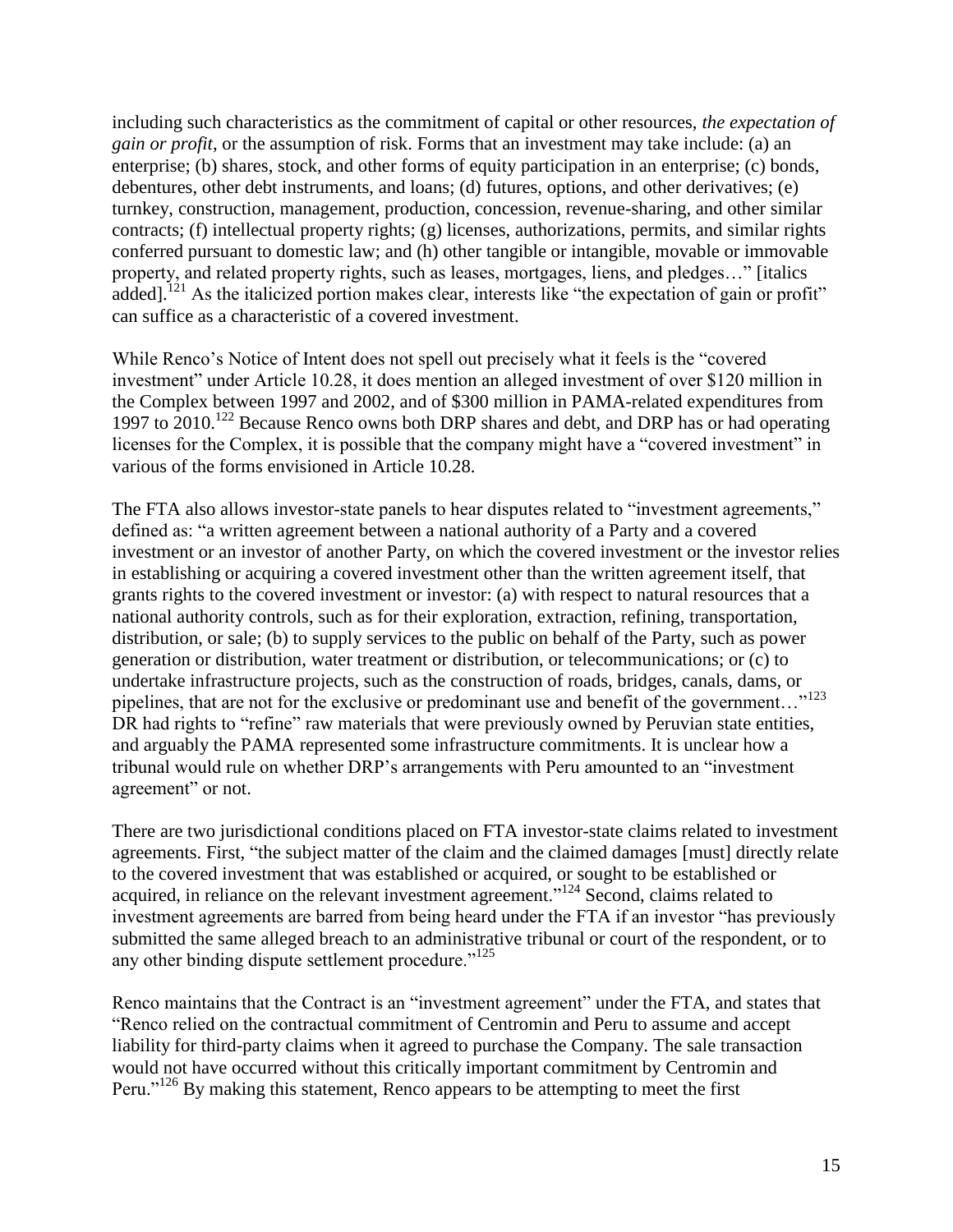jurisdictional requirement for FTA challenges of investment agreement breaches by stating that the investment wouldn't have occurred without the guarantees that Renco alleges were offered by the Contract. As to the second jurisdictional requirement, DRP is involved and has been involved in various administrative proceedings related to the Complex. It is unclear if any of these proceedings would serve to disqualify Renco's FTA claim of investment agreement breaches under the second jurisdictional requirement.

In any case, *Investment Arbitration Reporter* notes that Renco may face additional jurisdictional hurdles, "over whether the treaty covers conduct largely occurring before it entered into force, on 1 February 2009. Under Article 10.1(3) of the TPA, the parties are not bound in relation to 'any act or fact that took place … before the date of entry into force of this Agreement.' Although relating to a different governing treaty, the U.S.–Ecuador BIT, the 2008 jurisdictional ruling in the first Chevron v Ecuador arbitration found that protection extended to disputes arising before the treaty's entry into force. (The treaty text there was, however, silent on the issue.)"<sup>127</sup> It is unclear whether an investor-state tribunal would find a violation of an investment agreement signed in 1997 (prior to the FTA entering into force), for alleged breaches that occurred largely before the FTA entered into force. Peru may raise jurisdictional objections on the basis of such timing concerns.

(Additionally, the U.S.-Peru FTA, unlike other U.S. pacts, additionally allows for arbitration in certain instances for breaches arising from Legal Stability Agreements (LSA).<sup>128</sup> Renco's Notice of Intent, however, does not appear to explicitly base any FTA claims on the LSA, which expired in 2007.)

## *Renco's Substantive Claims*

**Release from Legal Liability in U.S. Court:** First, Renco alleges that Peru's failure to appear in the Missouri lawsuits, to assume "liability and responsibility for any damages that the plaintiffs may recover in the Lawsuits," and to release and hold "Renco and its affiliates harmless from those third-party claims" constitutes a violation of the Contract. In addition to the \$800 million in damages, Renco seeks a declaration stating that Peru is "exclusively liable for any judgment and damages that may be rendered in connection with the lawsuits" and "an order and award requiring Peru to release and indemnify the defendants from all liability associated with the lawsuits and to take on the defense of the lawsuits."<sup>129</sup> A similar claim to release a company from legal liability was made by Chevron in its recent BIT arbitration against Ecuador. This is perhaps not a mere coincidence, as Renco is represented in the case by the same law-firm as Chevron in its BIT case (King & Spalding).<sup>130</sup>

If Renco is successful in obtaining the declaration from Peru in the UNCITRAL proceedings, it could amount to a wholesale revision of the division of liability envisioned in the original 1997 Contract. While Renco acknowledges that it actually shares some liability for third-party claims under the Contract, the Notice of Intent claims that this is only "in extremely narrow circumstances that are not present here." <sup>131</sup> Renco does not mention that the Missouri lawsuit only holds Doe Run "liable for the activities and the toxic environmental releases from the complex since the date Defendants purchased the complex, October 24, 1997."<sup>132</sup> The wording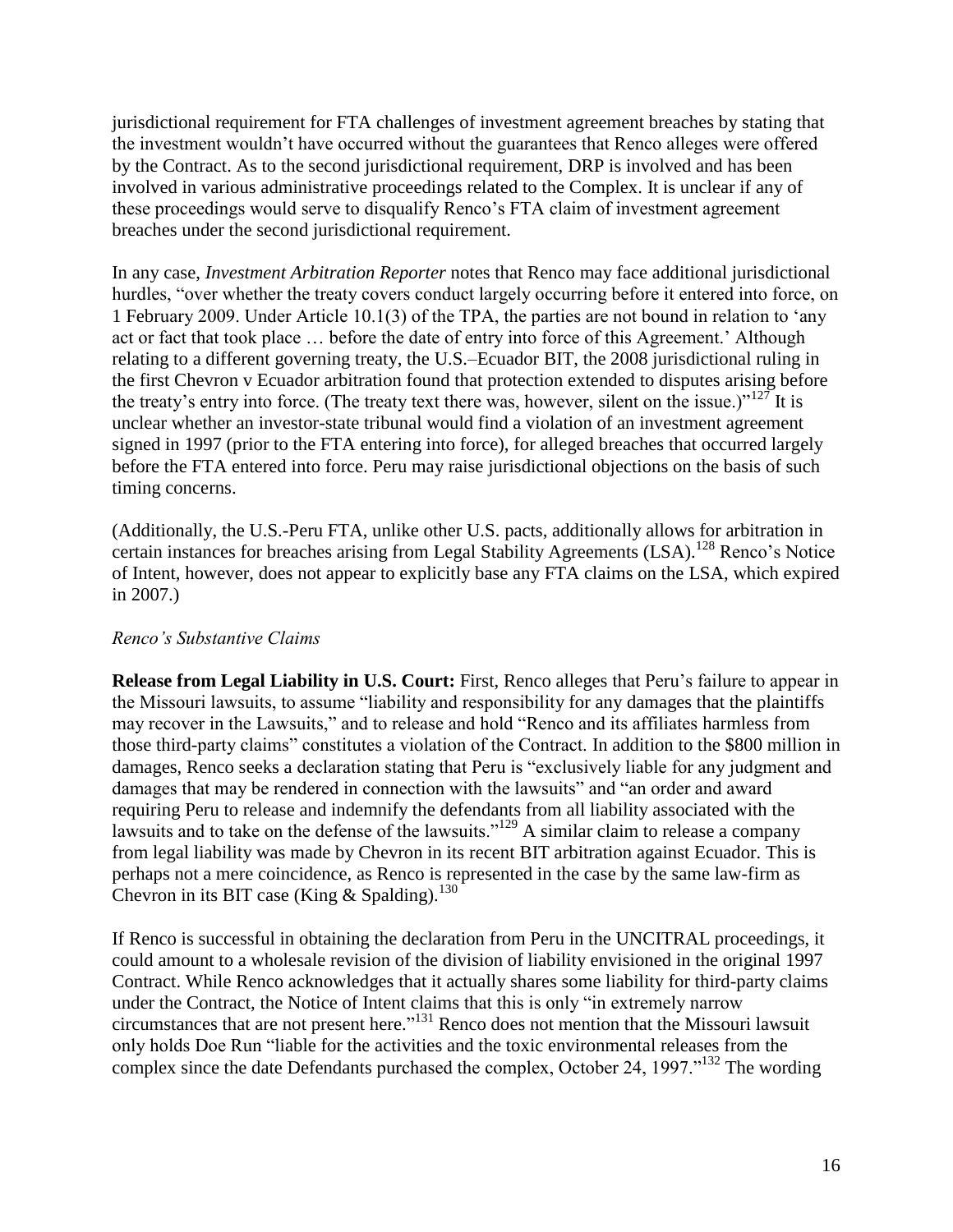of this claim suggests that the Oroyan children are only demanding damages for emissions under DRP's watch.

Moreover, Renco fails to note that, under the Contract, Doe Run is liable through 2006 for damages that were suffered because of failure to live up to its PAMA obligations (which would include Doe Run's admitted failure to build the sulfur plant). Doe Run assumed full liability for any damages caused by its operations after 2006. The 2006 PAMA extension explicitly stated that it does not "imply any modification of the obligations or the timelines stipulated in the contracts that Doe Run Peru and its shareholders have signed with Centromin and the Peruvian state..."<sup>133</sup> In sum, Renco would likely have responsibility for at least some of the damages, and it would be inappropriate to hold Renco *completely* "harmless" in the Missouri proceedings.

**Contractual claims:** Second, Renco alleges that Centromin failed to live up to its PAMA obligations under the Contract by not remediating La Oroya's soils.<sup>134</sup> But, as noted above, Centromin's PAMA was altered in 2000 to stagger its commitment until the sulfur plant had been built, so Peru appears to be in compliance with its obligations. In any case, Peru has in fact begun its soil remediation process. $135$ 

**Additional extensions:** Third, Renco alleges that Peru breached the Contract "by failing to grant DRP adequate extensions of time to complete its PAMA obligations in light of certain circumstances of *force majeure,* including extraordinary economic alterations in 2002 and 2008, and the imposition upon DRP by Peru of additional and onerous environmental and operational obligations as a condition to granting the first extension in 2006."<sup>136</sup>

This account leaves out the fact that, until 2005, there was no legal framework in Peru for granting extensions of PAMA under any circumstances. After being pressured by Doe Run to allow extensions, Peru *created* a new legal framework that would allow regulators to grant such a request. Peru then proceeded to grant two extensions, subject to certain additional clean-up requirements, which were part of the 2006 law change and the content of which was announced at the time.

Moreover, it is unclear that the circumstances described by Clause 15 of the Contract capture business cycle events such as the 2002 and 2008 recessions. Renco appears to be arguing that Peru should protect its investments from the business cycle, but does not mention that along with DRP's difficult times came profitable ones. Indeed, while DRP had negative net income in two years (2002 and 2003), it reported positive and even substantial profits in six years (1998-2001 and 2004-05, before it stopped filing detailed reports with the SEC). DRP made Doe Run over \$54 million in profits over 1998-2005, and helped offset Doe Run's losses on its U.S. operations for many of these years.<sup>137</sup>

Moreover, Renco and its affiliates and owner – not Peru's government or La Oroya's residents – have chosen to spend their money in other ways. In 1998, Rennert began plans on his 66,395 square-foot, \$170 million Italianate mansion in the Hamptons, which was completed in  $2004$ .<sup>138</sup> Renco and its employees have donated over \$1.3 million to candidates for office over the last two decades – 73 percent of it to Republicans, and more than \$1.2 million since buying Metaloroya.<sup>139</sup> The firm has also spent nearly \$1 million on lobbying expenditures over the last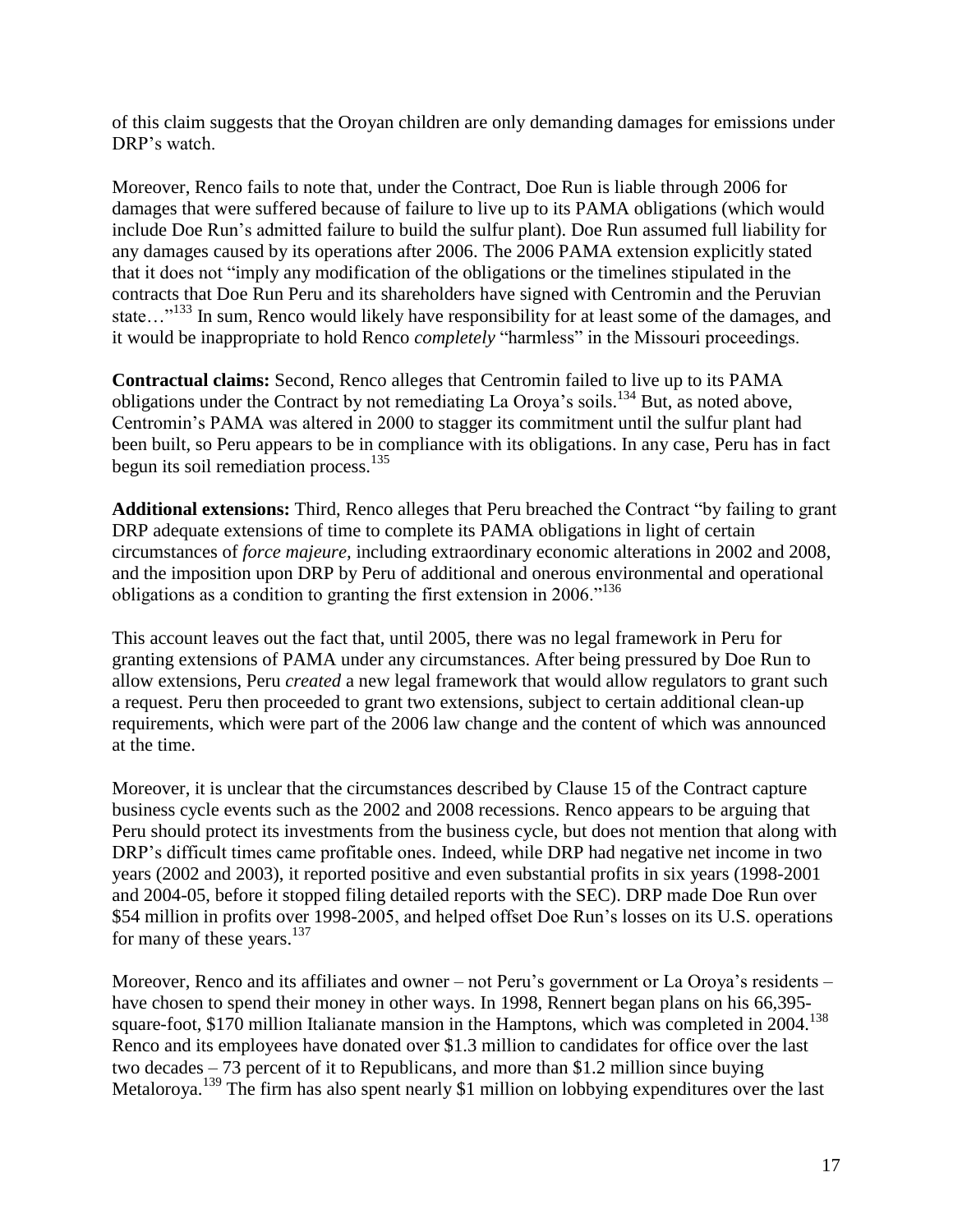decade alone.<sup>140</sup> Over 60 percent of these campaign donations (\$868,725 of \$1,379,675) and about a third (\$325,000 of \$985,000) of the lobbying expenditures have occurred since 2007 – the period that Doe Run has missed its environmental obligations. 141

**Minimum Standard of Treatment and Fair and Equitable Treatment:** Fourth, Renco alleges that – through the actions above – Peru violated the FTA's Article 10.5 on the Minimum Standard of Treatment. The provision states:

"1. Each Party shall accord to covered investments treatment in accordance with customary international law, including fair and equitable treatment and full protection and security.

2. For greater certainty, paragraph 1 prescribes the customary international law minimum standard of treatment of aliens as the minimum standard of treatment to be afforded to covered investments. The concepts of "fair and equitable treatment" and "full protection and security" do not require treatment in addition to or beyond that which is required by that standard, and do not create additional substantive rights. The obligation in paragraph 1 to provide:

(a) "fair and equitable treatment" includes the obligation not to deny justice in criminal, civil, or administrative adjudicatory proceedings in accordance with the principle of due process embodied in the principal legal systems of the world; and

(b) "full protection and security" requires each Party to provide the level of police protection required under customary international law."142

This FTA provision is to be interpreted using Annex 10-A, which states:

"The Parties confirm their shared understanding that 'customary international law' generally and as specifically referenced in Article 10.5 results from a general and consistent practice of States that they follow from a sense of legal obligation. With regard to Article 10.5, the customary international law minimum standard of treatment of aliens refers to all customary international law principles that protect the economic rights and interests of aliens."<sup>143</sup>

Even legal experts find these provisions circular, vague and worryingly elastic. The Annex was added to U.S. FTAs after various NAFTA tribunals stretched the Minimum Standard of Treatment rule to require government compensation of foreign investors for outlandish reasons. <sup>144</sup> For instance, in the *Pope & Talbot v. Canada* NAFTA case, a tribunal found that a bureaucrat's unpleasant interactions with the U.S. timber firms constituted a breach of the Minimum Standard of Treatment rule, even when the tribunal dismissed as specious other more substantive alleged investor rights violations. $145$ 

More recently, the majority of a three-member tribunal in the *Lemire v. Ukraine* case under the U.S.-Ukraine Bilateral Investment Treaty found that Ukraine violated Fair and Equitable Treatment (FET) by going against an investor's expectation – founded largely on his presumptions as the outcome of a wave of privatizations – that he would be able to acquire a substantial number of radio licenses, at the expense of his Ukrainian competitors.<sup>146</sup> Even highly experienced tribunalists disagreed about the scope of the FET standard. In a dissent, the third tribunalist complained that this broad reading of FET could advantage foreign investors over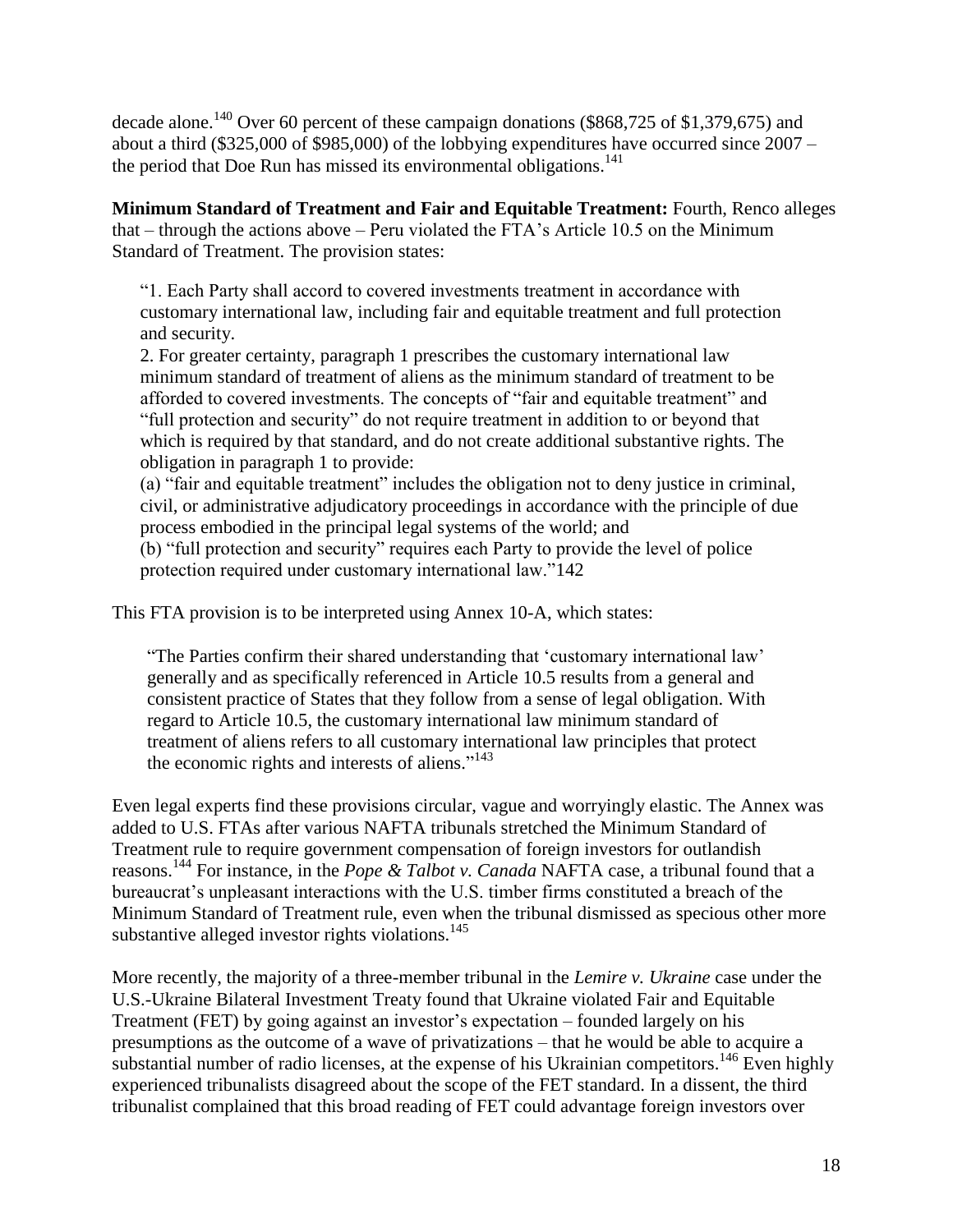domestic ones.<sup>147</sup> Such dissents are of little consequence in investor-state cases, where the corporation has a hand in picking a majority (two of the three) of the tribunalists. As one legal expert has noted, "the adjudicators lack well-known safeguards of judicial independence (e.g. secure tenure, objective method of appointment to cases)… the system can and should do much more to protect itself and the arbitrators from various reasons to suspect bias in the decisionmaking process."<sup>148</sup> Indeed, the system appears to have an in-built incentive to hear more cases, as arbitrators are paid by the hour.

Yet, the FTA Annex is hardly clarifying. What is the "general and consistent practice of States that they follow from a sense of legal obligation"? Unfortunately, enormous discretion remains for arbitral tribunals to determine what is "fair." Further, there is no clear definition of what is meant by "security." In past NAFTA cases, firms have argued that changes to policy, even those made through normal democratic processes in response to changed circumstances or elections, deny foreign investors security. The argument is that the foreign investor has relied on the host country's past policy to initiate their investment.<sup>149</sup> Of course, no such guarantees against democratic change – or rights to be compensated if it occurs – are provided to domestic firms in U.S. law. Nor should a regime of forcing public payment for broadly applicable changes to regulatory policy or private firms' unprofitable gambles be required in trade agreements. Yet, the FTA language provides a tribunal discretion to order such compensation.

The problems with the alleged Contract violations have been discussed above, but Renco makes several additional arguments in this section on FET violations.

Renco complains that DRP was subjected to additional environmental commitments, and that this violated their expectations.<sup>150</sup> But Doe Run's SEC filing from 1998 expose this claim as hollow, given the company not only knew full well the risks involved but noted the prospect of future environmental policy changes in its SEC filings: "Given the developing nature of environmental law and enforcement policies in Peru, however, there can be no assurance that the Peruvian government will not in the future require compliance with additional environmental requirements that could adversely affect Doe Run Peru's business, financial condition or results of operations. Further, there can be no assurance that the Peruvian government or other interested persons will not seek changes in the future to the terms and conditions of any of the agreements made by Doe Run Peru with the MEM that may adversely affect Doe Run Peru's business, financial conditions or results of operations."<sup>151</sup>

Renco also complains that "the actual project costs vastly exceeded Peru's initial estimates in 1997,"<sup>152</sup> but, as its 1998 SEC filings state, Doe Run had conducted its own due diligence on project costs. <sup>153</sup>

Renco states that "The Congress of the Republic of Peru through the Law 29410, finally extended DRP's time to complete its PAMA, but the Ministry of Energy and Mines, through an inferior range rule, passed such onerous financial regulations that DRP was unable to take advantage of the extension. It is a classic case of unfair and inequitable treatment for one Peruvian State organ (Congress) to grant a necessary and required extension that another State organ (the Ministry of Energy and Mines) effectively cancels out."<sup>154</sup> But the extension was neither "necessary" nor "required" as a legal or practical matter. Doe Run had considerable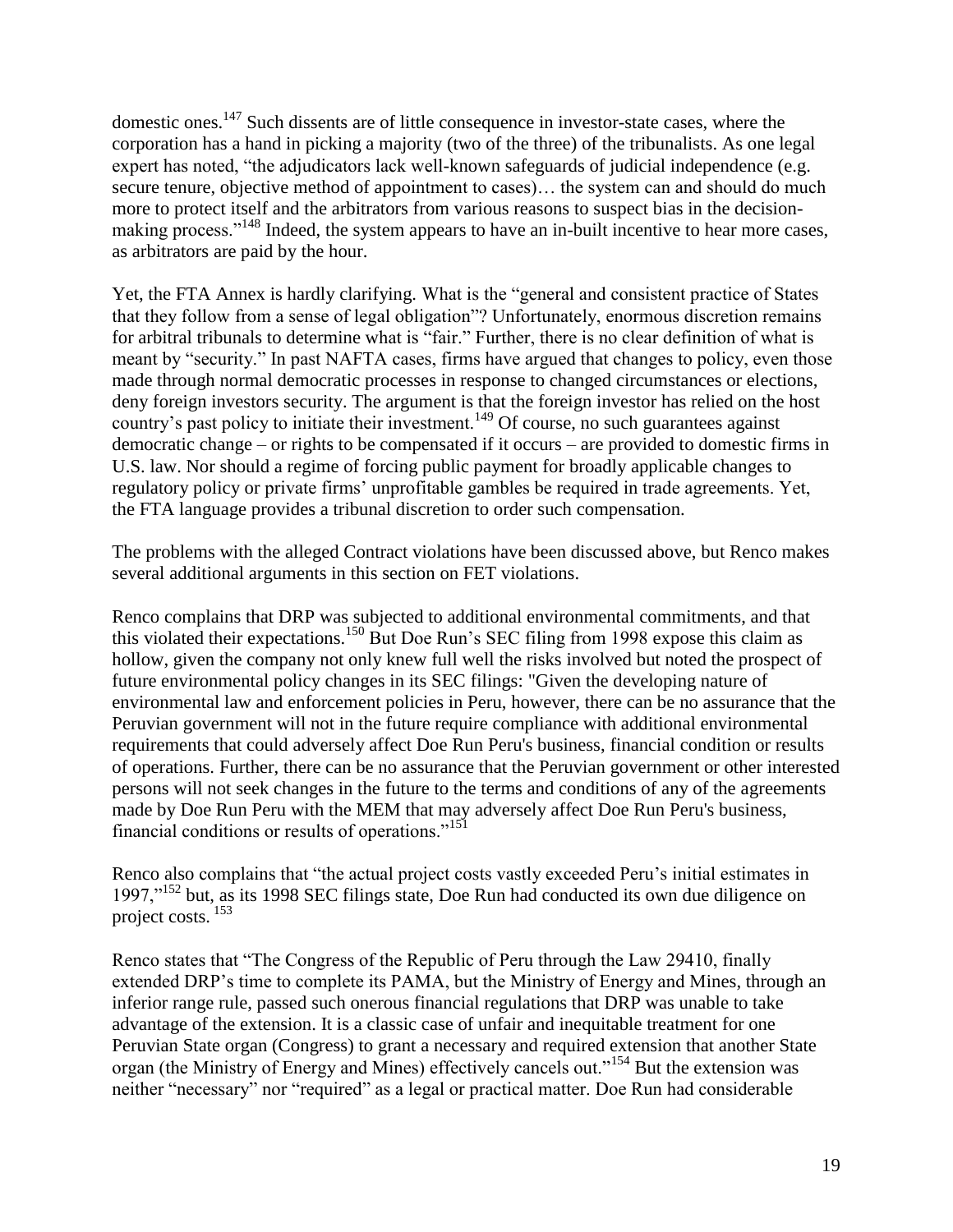financial resources it could have used to finish its PAMA commitments and apparently chose not to do so.

Moreover, Peru is a presidential system with separation between the legislative and executive branches. Thus, investors cannot expect, and indeed are unlikely to obtain, perfectly consistent treatment from two branches of government with different constitutional roles to fill. The legislature writes the laws, while the executive issues the implementing regulations, which may often specify bond or escrow requirements to help carry out those laws.

Renco states, without further support, that "Peru engaged in a smear campaign in the press against DRP. Peru's statements to the press – including the Peruvian President's public statement that DRP was no longer welcome in Peru –were intended to create an erroneous public opinion that DRP was responsible for the contamination of La Oroya and remiss in its remediation obligations."<sup>155</sup> Without more information, it is difficult to evaluate these claims, or whether they would rise to inequitable and unfair treatment. However, the scientific studies showed that continued emissions after Doe Run acquired the plant did cause a health emergency in La Oroya, and Renco does not contest that it failed to meet its PAMA obligations. It is unclear how the Peruvian government drawing attention to these facts would equate with the authorities behaving unreasonably, much less in a manner that violates the FET standard. Unfortunately, investorstate tribunals have a history of viewing matters differently, and finding FET violations for ministerial comments criticizing foreign investors.<sup>156</sup>

Renco states that Peru's failure to assume liability for the Missouri lawsuits was a breach of its "legitimate expectations" when it made the investment, and that it would not have made the investment without these assurances.<sup>157</sup> However, the Contract does not remove Renco's liability in all cases, as noted above. As Doe Run noted in its SEC filing from 1998, "Doe Run Peru also is subject to claims for alleged personal injury and property and other damages resulting from release of certain substances into the environment, including lead, to the extent such liabilities were not retained and are not satisfied by Centromin."<sup>158</sup> This admission directly conflicts with Doe Run's claim in its Peru FTA case that it didn't anticipate that such claims could be launched or that it retained liability.

Renco states that Peru made an "unreasonable refusal to honor its commitment to assist DRP in overcoming fallout from the global financial crisis,"<sup>159</sup> but provides no evidence of such a commitment.

**Discrimination:** Fifth, Renco claims that Peru violated the FTA's Article 10.3 on National Treatment by granting Centromin a PAMA extension without additional environmental clean-up requirements in 2000. As explained above, this decision by the government appears to be a reasonable one based on relevant facts. Unfortunately, the Article 10.3 obligation could be interpreted as prohibiting treatment that even *inadvertently* favors Peruvian firms. Renco also alleges that "while Peru subjected DRP to rigorous inspections, Peru seemingly imposed little quality control over Centromin."<sup>160</sup> Little support is offered for this claim.

**Indirect Expropriation**: Sixth, Renco claims that the "unfair treatment of DRP continues and has the potential to culminate in an expropriation of the Complex, in violation of Article 10.7" of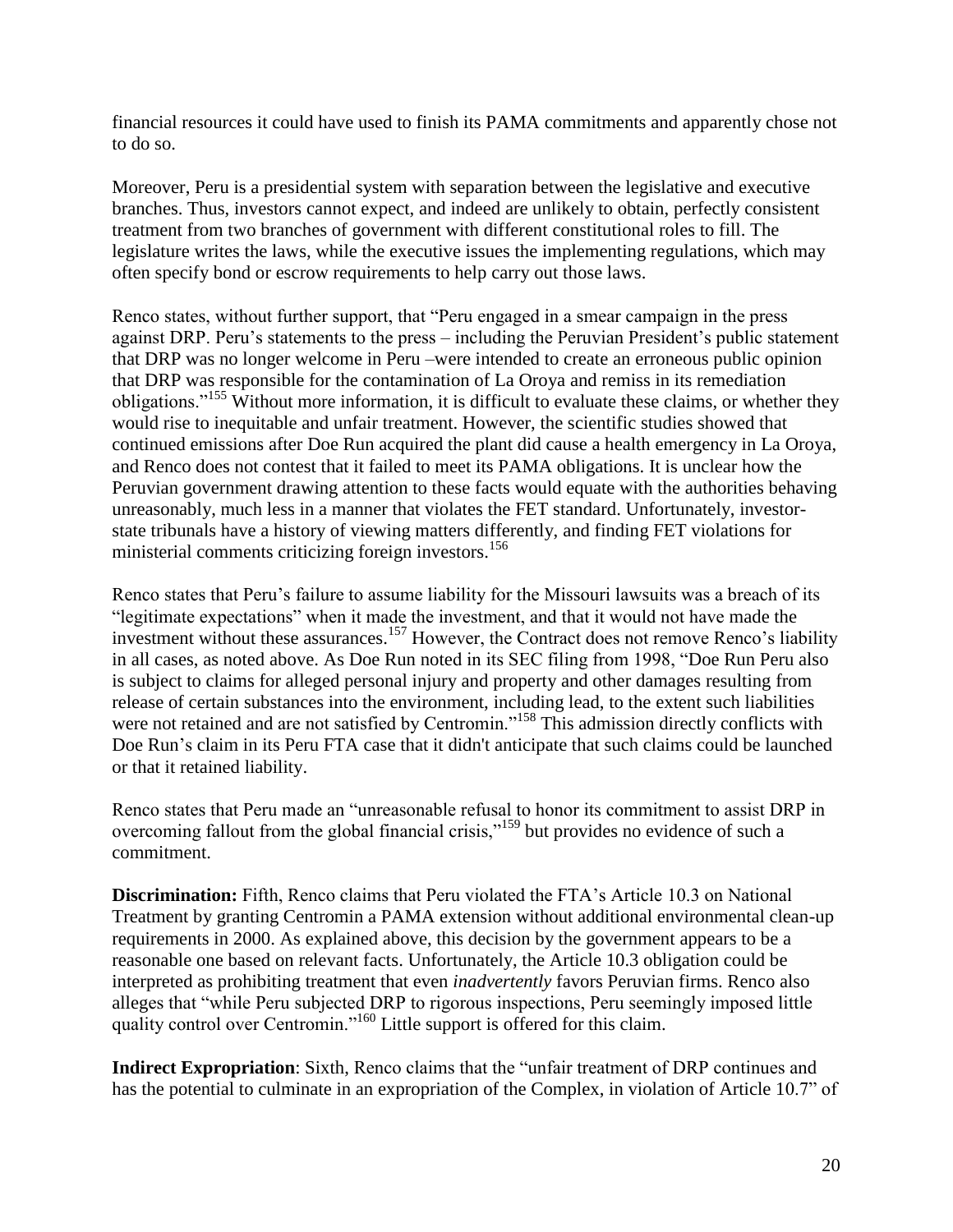the FTA. Because this is a speculation about future actions and outcomes, it is difficult to fully analyze the claim. Apparently the basis of this claim is that, if Indecopi were to count the projected PAMA expenditures as a basis for MEM gaining creditor status, this would constitute an "attempt to take over the company through bogus bankruptcy claims."<sup>161</sup> It is unclear how obtaining standing in a bankruptcy proceeding constitutes a real "take over" attempt. Even if MEM's claims of \$163 million to \$259 million were recognized by Indecopi, MEM would still only hold 41 to 53 percent of DRP's total debt<sup>162</sup> – hardly an expropriation. Since Indecopi did not grant MEM creditor status, it seems unlikely that this expropriation claim could proceed, in any case. In any case, DRP's announcement of a plan to sell off the Complex for over \$400 million even after the smelter operations had been suspended suggests that the assets could not have been expropriate and still retain considerable value.

These indirect expropriation claims are worrying. U.S. law would not typically allow for the types of regulatory takings claims regularly made under FTAs and BITs, nor would the law of U.S. trading partners.<sup>163</sup> The requirement of compensation for "regulatory takings" under the Fifth Amendment of the U.S. Constitution has generally been only held to apply to regulations that take nearly 100 percent of *real* property.<sup>164</sup> For example, the Supreme Court has indicated that personal property is unlikely to be the basis for a successful regulatory takings claim given that "in the case of personal property, by reason of the State's traditionally high degree of control over commercial dealings, [the owner] ought to be aware of the possibility that new regulation might even render his property economically worthless."<sup>165</sup> However, the indirect expropriation provision in investment agreements has been interpreted to require compensation based on the impact of the government measure on the value of the investment, regardless of whether there has actually been some appropriation of an asset by the government.<sup>166</sup> Yet, this interpretation of the standard for indirect expropriation cannot be justified as reflecting the general practice of states, as required in the Peru FTA annex noted above, given that the dominant practice of nations is to provide for compensation only when the government has actually acquired an asset, not when the value of an asset has been adversely affected by regulatory measures.<sup>167</sup>

FTA Article 10.7 guarantees foreign investors compensation from a signatory government (i.e., from the taxpayers) for expropriation or nationalization of a covered investment either directly "or indirectly through measures equivalent to expropriation or nationalization." This provision provides foreign investors rights to demand compensation even if their property has not actually been nationalized or seized, but has lost value because of even non-discriminatory government regulatory actions. Similar language in NAFTA has been the basis for successful investor demands to be compensated for "regulatory takings" – government regulatory policies that have the effect of undermining a foreign investor's expected future profits or the value of an investment. For instance, in the Metalclad NAFTA ruling, the Mexican government was ordered to pay a U.S. firm \$15.6 million in compensation after the firm challenged a Mexican municipality's refusal to grant construction and operating permits for a toxic waste facility the U.S. firm had acquired — after the operation had been closed down for contamination problems when owned by a Mexican firm. The government required the new owners to clean up the existing contamination before reopening the facility, the same obligation it had placed on the previous Mexican owners. (The lack of all necessary operating permits and the contamination problem had been made clear to the U.S. firm before it acquired the site.) The NAFTA tribunal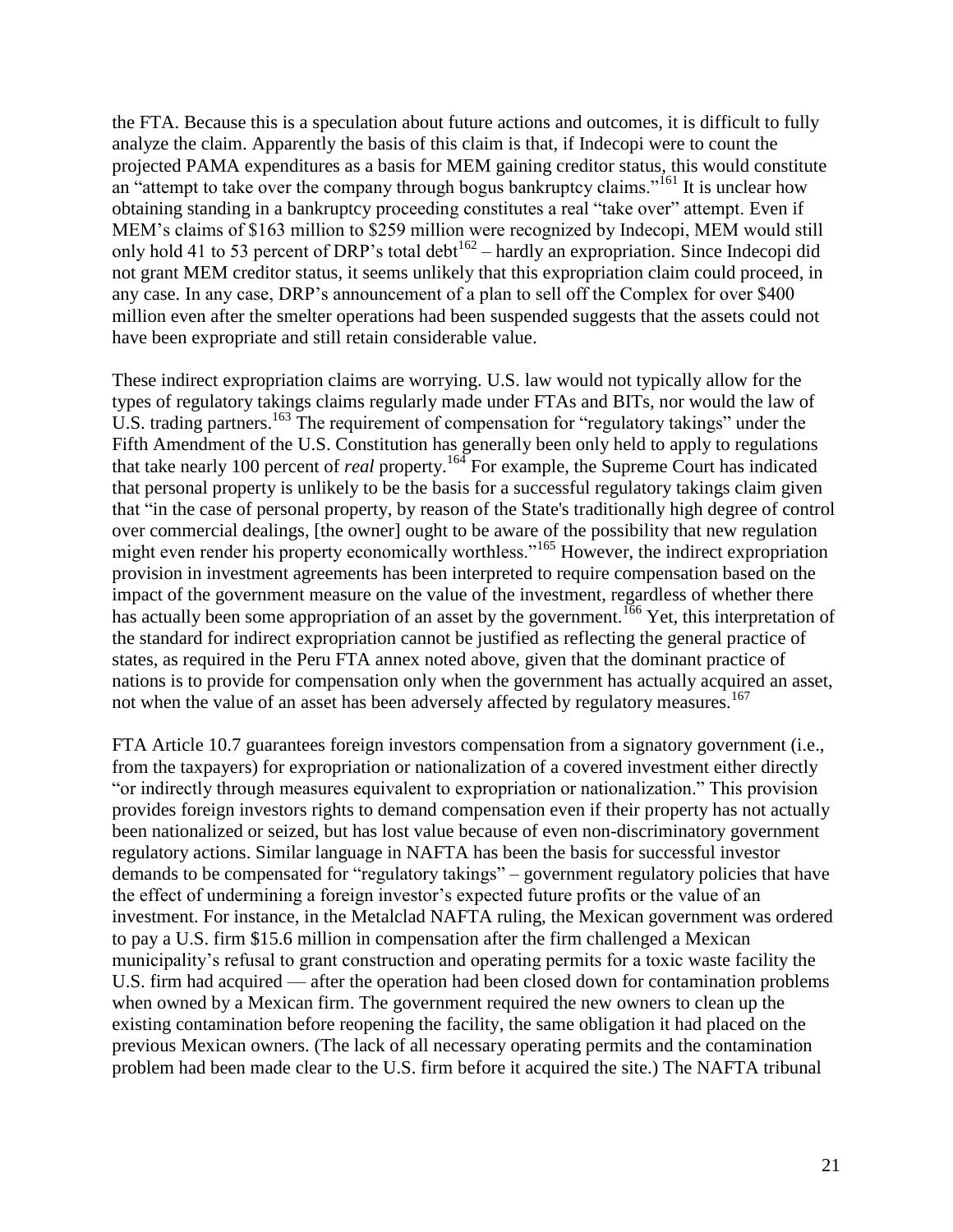determined the government regulatory requirements constituted a regulatory taking and ordered compensation.<sup>168</sup>

The Annex that was added to recent FTAs was intended to forestall such cases. Among other terms, it states: "Except in rare circumstances, nondiscriminatory regulatory actions by a Party that are designed and applied to protect legitimate public welfare objectives, such as public health, safety, and the environment, do not constitute indirect expropriations."<sup>169</sup> When previous FTAs were being debated, this provision was criticized for leaving open *any discretion* for a tribunal to find a non-discriminatory public interest policy required compensation, which is not permitted in U.S. law.<sup>170</sup> The Renco Group case may be the first test of this Annex.

**Most Favored Nation Read In of Other Obligations:** Finally, Renco claims that Peru committed in other bilateral investment treaties (BITs) with third countries to "observe any obligation into which it has entered with regard to investments of nationals from these countries. This commitment, known as an 'Umbrella Clause,' by Peru extends to the present case through Article 10.4, which requires Peru to treat U.S. investors and investments no less favorably than it treats investors and investments from countries other than the United States."<sup>171</sup> Renco does not cite these other BITs, nor how Peru has violated "any obligation" with Renco.

## **VIII. Renco claim crashes into debate in U.S. and Peru about trade and natural resources**

When the U.S. Congress approved the FTA in 2007, the pact's supporters celebrated what was described as improved provisions in the environmental chapter of the FTA. In particular, the FTA gave the U.S. government the ability to bring cases against Peru for violating certain environmental standards and for not doing enough to combat illegally logged timber.<sup>172</sup> But such pro-environment enforcement changes were dependent on a future U.S. government taking action, a move that would be highly contingent on other diplomatic concerns, bureaucratic resistance, and having an environment-friendly president. In contrast, the anti-environment investor rights were "self-enforcing." A U.S. investor would only need to feel that its future expected profits were being undermined by an environmental regulation to launch an investorstate case, without worrying about diplomatic niceties or bureaucratic inertia. The government would then have to respond.

Indeed, the investment issue was the principal "environmental issue," despite not being in the environmental chapter. Rep. Mike Michaud (D-Maine) captured the thoughts of many when he said during the Peru FTA floor debate: "This agreement is still based upon the same flawed NAFTA-CAFTA model. The proponents like to say it's not. But if you look at the investment chapter, the core investment chapter language, there are very few changes..."<sup>173</sup>

A majority of House Democrats voted against the deal, noting that its investment chapter was almost identical to CAFTA, and NAFTA before it. This was one of a very few instances in U.S. history where a majority of the House majority opposed their own Speaker. It only has happened in 0.002 percent of roll call votes since the founding of the Republic. (Tellingly, one of the few other such occasions was the 1993 vote on NAFTA.)<sup>174</sup> A majority of Democratic freshmen and committee chairs also voted against the Peru FTA. $^{175}$  As then representative and current Obama administration Labor Secretary Hilda Solís said,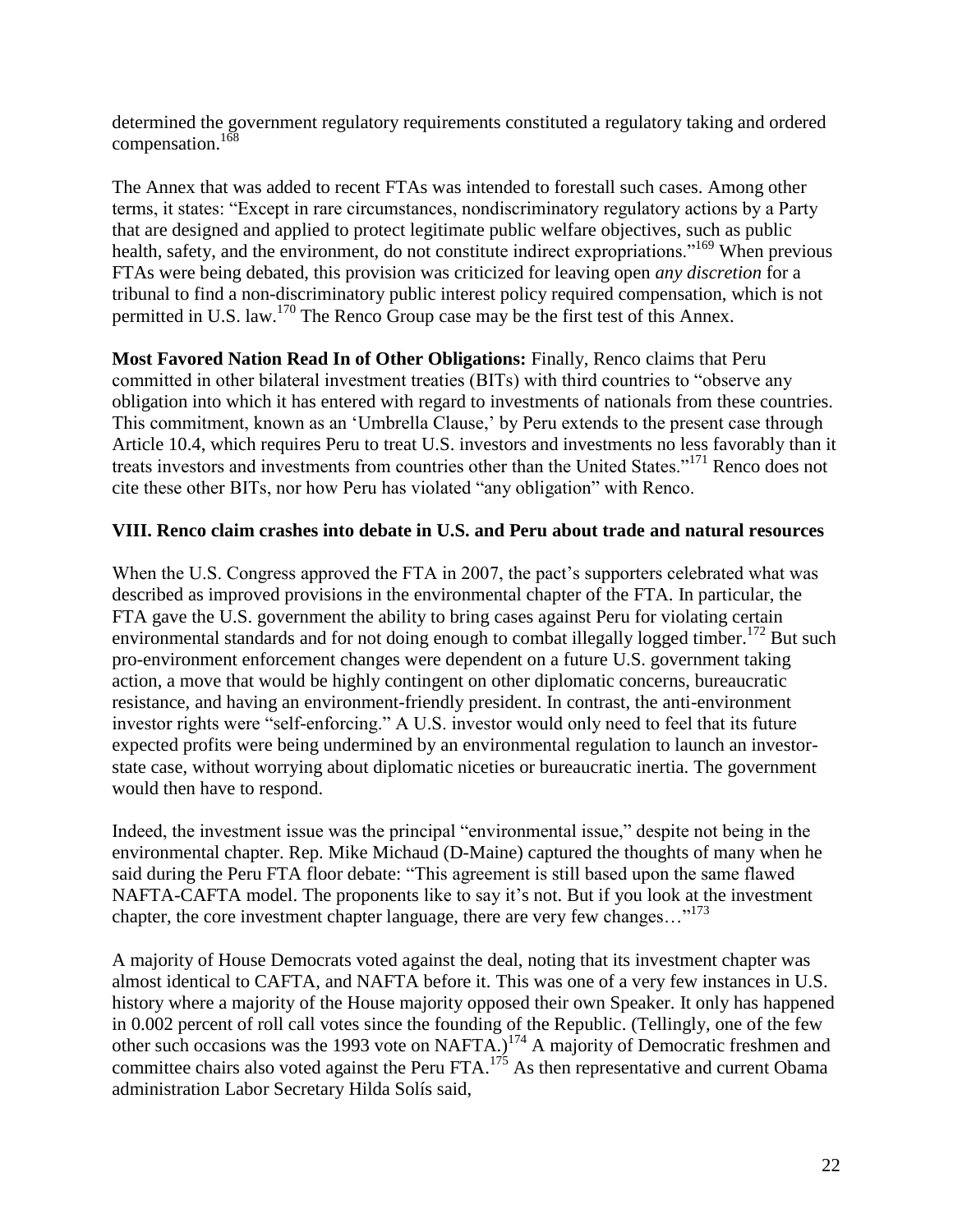"Serious concerns also remain about language in the Peru FTA that does not eliminate the excessive North American Free Trade Agreement (NAFTA) Chapter 11 foreign investor privileges. These investor privileges create incentives for U.S. firms to move offshore. These investor privileges have also been used to undermine efforts to protect the environment and public health. The provisions also allow foreign investors to bring suits before tribunals to challenge the government's implementation of natural resource contracts or leases, which have the potential to continue threatening the resources in Peru. For that reason, environmental organizations have expressed significant concerns about this trade agreement even though improvements were made to help stop the flow of illegally logged timber in Peru."<sup>176</sup>

Despite these concerns, just before leaving office, the Bush administration certified that the pact could be implemented in February 2009.<sup>177</sup>

#### **Natural resource companies strongly backed FTA investment rules**

As early as 2004, the Bush administration asked for public comments about the proposed Andean FTA (the forerunner to the agreements with Peru and Colombia).<sup>178</sup> The comments by corporations – available for the first time through a Public Citizen request – were telling. Chevron for instance, noted the "admirable job" the U.S. government had done on pro-corporate investment protections for "20 years," and said, "We oppose any weakening of those standards and request that the strong standards observed in the past BITs be preserved."<sup>179</sup> Maple Gas wrote that the FTA will consolidate "a well-defined legal and juridical framework will guarantee the safe return of all investments made..."<sup>180</sup>

In 2006, the U.S. Industry Trade Advisory Committee on Energy and Energy Services (known as ITAC 6) put out its official report on the Peru FTA. This report was written by U.S. corporations and lobby groups, including Duke Energy and Halliburton, and was presented to U.S. negotiators. While ITAC reports often go through all or many of the provisions of an agreement chapter-by-chapter, the ITAC 6 report was unusually terse. Under "objectives and priorities" of the group, the report read only: "Investment provisions."<sup>181</sup> It is therefore not surprising that the first investor-state case brought under the Peru FTA was by a natural resource company.

The FTA's investment rules were extremely controversial in Peru as well. While the U.S. Congress was weighing the Peru FTA, the country's president, Alan García, penned a series of op-eds accusing Peru's indigenous groups and his political opponents of invoking environmentalism and indigenous rights as a pretext to block access to mining and timber exploitation in their ancestral lands.<sup>182</sup> He deemed them as having a "manger dog" ideology, in apparent reference to an Aesop fable.<sup>183</sup> Unsurprisingly, indigenous groups did not like being likened to dogs, no matter the literary provenance.<sup>184</sup>

After the FTA was approved, García began pushing a set of trade pact-related forestry changes that would take some steps to improve governance in the sector, but which would also relieve the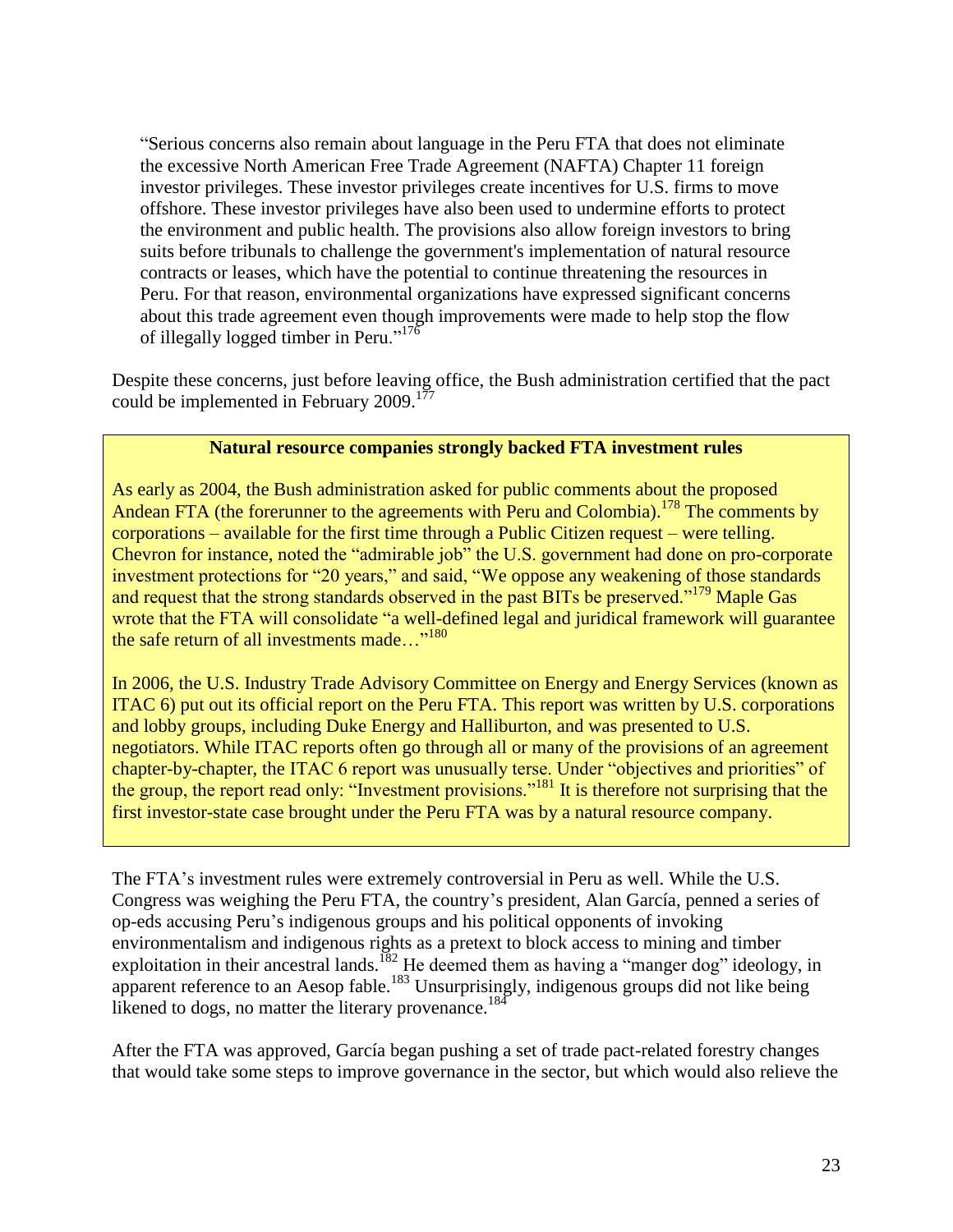government of some of its obligations to consult with indigenous groups before making changes to forestry, mining, or timber policies impacting their lands.<sup>185</sup>

Indigenous groups predictably opposed these moves, calling an indefinite popular mobilization beginning in early April 2009 that led to protesters blockading roads in the town of Bagua.<sup>186</sup> Police tried to forcibly remove the blockade, culminating in a bloody massacre in June in which 10 civilians and 23 police officers were killed.<sup>187</sup> The *New York Times* reported that according to Peruvian Foreign Minister José García Belaunde, "The ultimate aim of the protesters was to prevent Peru from carrying out a trade agreement with the United States, because one of the most contentious of the decrees that were suspended on [June 11, 2009] would bring Peru's rules for investment in jungle areas into line with the trade agreement."<sup>188</sup> Environmental groups called on the Obama administration to declare that none of the Peruvian government's supposed investment-opening measures were stipulated by the FTA;<sup>189</sup> the administration refused.<sup>190</sup>

Peru is still not in full compliance with its environmental obligations over two years later, and the Obama administration has no plan to launch state-state dispute.<sup>191</sup> Despite the violence and the lack of a new forestry law, Peru's FTA privileges have never been suspended. Also worrying is that Peru's Amazonian land under concession to U.S. and other oil, gas and mining companies has risen from around 10 percent before trade negotiations started in 2003, to an estimated 70 percent in  $2010$ .<sup>192</sup>

This was not the change that environmentalists and indigenous groups had hoped for.

# **IX. Conclusion and Policy Recommendations**

The Renco Group case again spotlights the concerns that have led many in Congress and U.S. civil society to demand changes to the past model of trade pact investor rights and an end to their private enforcement.<sup>193</sup> It is a particularly egregious case, pitting one of the world's wealthiest men on one side, and children in a poor and polluted community on the other. If Rennert had spent a mere fraction of his wealth on meeting DRP's environmental commitments, the children would have been better off, and there would likely be no basis for the FTA investor-state dispute.

Renco alleges wrongdoing on Peru's part. But as one Peruvian analyst has noted, "If in 2004, Peru had not granted a PAMA extension, Renco would not have been able to utilize the FTA, which entered into effect five years later." Indeed, after 2007, Renco was no longer protected by the terms of the LSA, or the favorable, pre-2006 division of liability of the Contract. In other words, Peru's own flexibility with the company is what landed it before a Peru FTA investorstate tribunal. Or, as former Peruvian mining regulator María Chappuis said: "This case is like telling the government: I pollute, you pay." $194$ 

Renco could make another FTA filing in the near future, or they may not even choose to. As some advocates have pointed out, this could be yet another case of a company using investorstate proceedings to chill public interest regulation and evade justice.

Both Peruvians and Americans are exasperated with unfair trade agreements that put investors' interest before the public interest, and are voting accordingly. In June 2011, Peruvians elected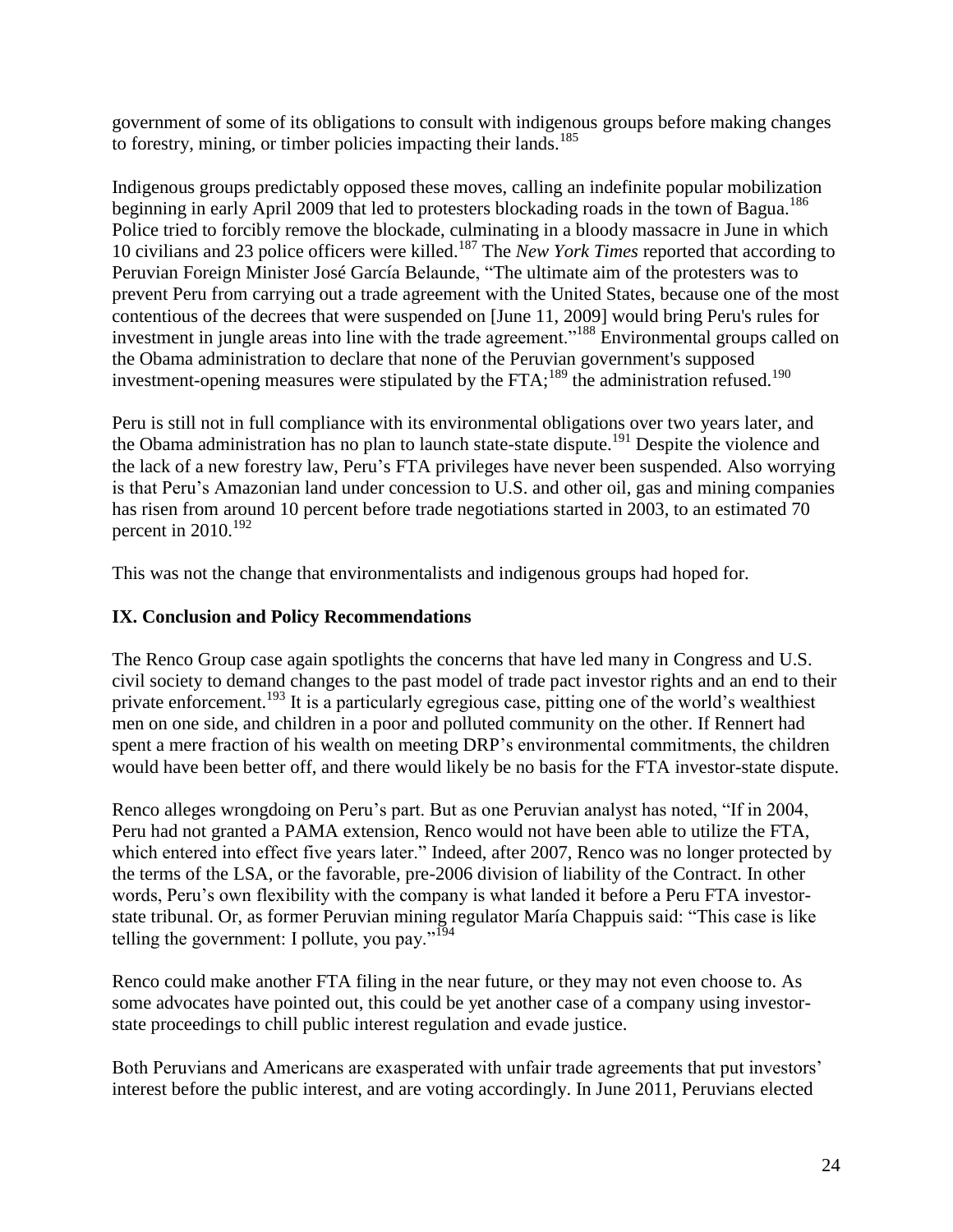Ollanta Humala as their president. A former Peruvian military officer, Humala had a long history of opposition to the U.S.-Peru FTA.<sup>195</sup> During his campaign, Humala said that, "we will demand that Doe Run meets its PAMA requirements and that the state meet its obligations as well… we will now allow blackmail by any company, who are obligated to solve this problem in the best way. If they do not, we'll take this case to court."<sup>196</sup>

Unfortunately, recent indications are that Humala may be backing off his campaign pledges, and may have succumbed to the chilling effect that investor-state challenges can present. Humala's legislative branch allies have said that they are likely to grant an additional PAMA extension for two years. Meanwhile, Renco's Peruvian subsidiary has announced that it plans to restart operations as soon as May 2012.<sup>197</sup> One advocate who worked for a period in the García government's environmental ministry stated that a reopening "would send a terrible message about the kinds of investments that Peru as a country is looking for… The renewed emissions would have an immediate negative effect on the population of La Oroya."<sup>198</sup>

The flip-flop factor seems to be multinational. In the United States, President Obama won over working class voters by promising a break with the failed trade policies of the past, making specific commitments during his campaign to fix these very trade pact foreign investor provisions. <sup>199</sup> Nonetheless, Obama greenlighted the *status quo ante* by pushing for congressional adoption of the Bush-negotiated pacts with Korea, Panama and Colombia that contained the very investor provisions he criticized as a candidate. Observers are watching closely to see what model will be adopted in the TPP, although news reports worryingly report few changes from the past FTA template. $200$ 

The needed changes are straightforward: the investor-state private enforcement system should be eliminated, and the actual text of the investment chapter must be changed. Specifically, the FET and indirect expropriation provisions must be revised so that they do not provide greater substantive or procedural rights to foreign investors relative to domestic firms; policies to prevent and mitigate financial crises must be allowed; a general exception for environmental and labor protections (from the investment and other chapters) must be instituted; and the loopholes that allow corporations to engage in shell games using subsidiaries to launch investor-state cases must be eliminated. $201$ 

Absent these changes, polluting oil, gas and mining companies will continue to use investor-state enforcement as a way of weakening much needed regulation. It would be unconscionable if any TPP did not supplant the harmful investor-state rights of the U.S.-Peru FTA.

## **By: Todd Tucker, Public Citizen Date: Originally released June 2011; updated and re-released March 1, 2012.**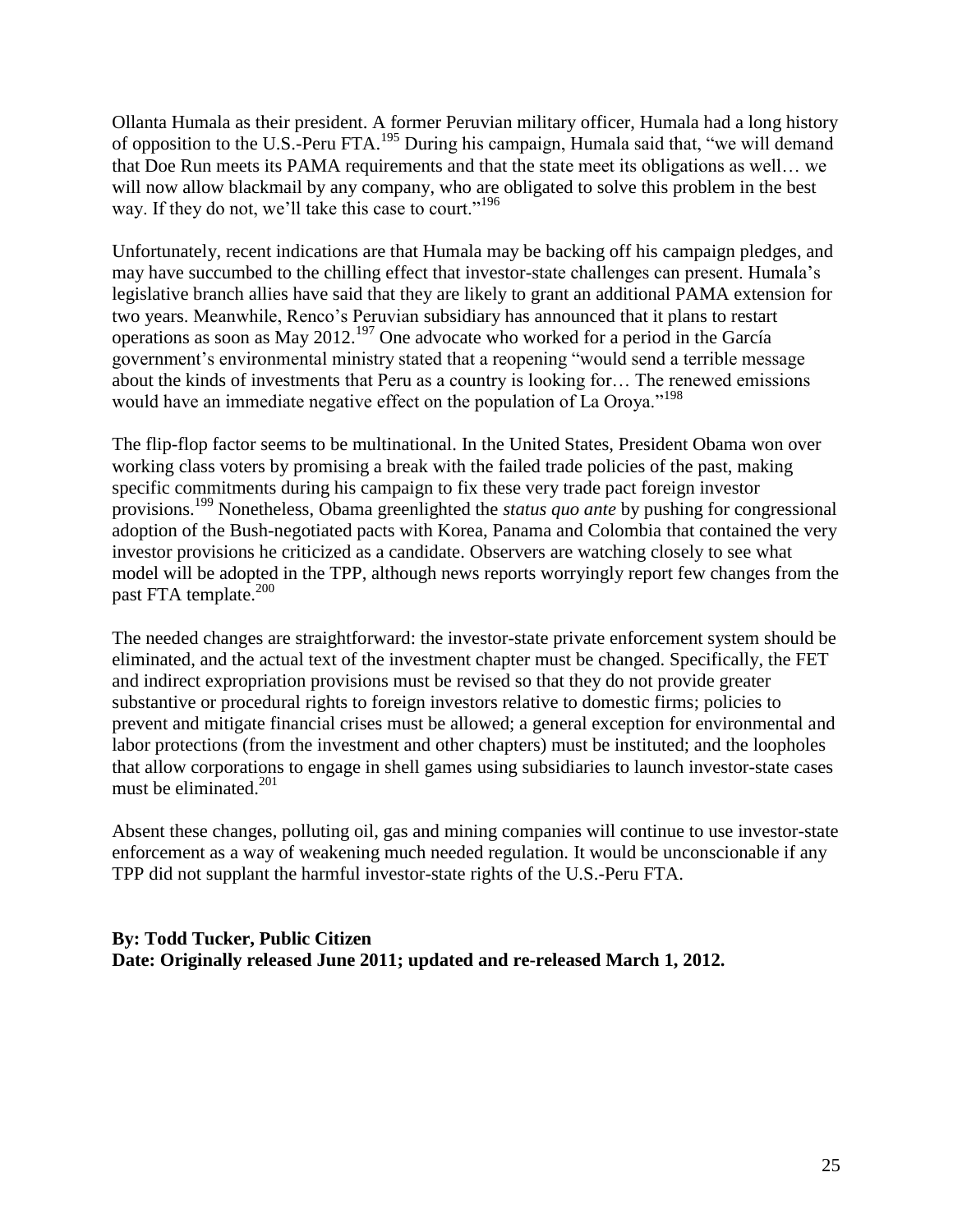#### **ENDNOTES**

<sup>1</sup> See "The oil well and the damage done", *The Economist*, June 17<sup>th</sup>, 2010[. http://www.economist.com/node/16381032](http://www.economist.com/node/16381032)

 $\overline{a}$ 

<sup>3</sup> Blacksmith Institute, "The Top Ten of The Dirty Dozen", Project of The Blacksmith Institute, September 2007, at 6.

<http://www.worstpolluted.org/reports/file/2007%20Report%20updated%202009.pdf> and Blacksmith Institute, "The Worlds Worst Polluters: The Top Ten" Project of the Blacksmith Institute, October 2006[. http://www.worstpolluted.org/reports/file/10worst2.pdf](http://www.worstpolluted.org/reports/file/10worst2.pdf)

4 See Sections I-IV.

5 See Sections VI and VII.

6 "Doe Run Peru Applauds Possible Extension Of Environmental Program," *Dow Jones,* Feb. 17, 2012. See:

http://www.foxbusiness.com/news/2012/02/17/doe-run-peru-applauds-possible-extension-environmental-program/#ixzz1nEOp5odV

<sup>7</sup> Simeon Tegel, "In Peru, one of the world's worst polluters is set to reopen," Global Post, Feb. 28. 2012. Available at:

<http://www.minnpost.com/global-post/2012/02/peru-one-worlds-worst-polluters-set-reopen>

8 See Section IV.

 $9$  Public Citizen interview with a Missouri advocate who has been following the case, March 1, 2012.

<sup>10</sup> Public Citizen interview with a Missouri advocate who has been following the case, March 1, 2012.

<sup>11</sup> "Ecuador court upholds \$18bn penalty against Chevron," *The Guardian*, January 4, 2012, Available at:

http://www.guardian.co.uk/business/2012/jan/04/ecuador-upholds-chevron-fine

Chevron Corporation, "Form 10-K," At E-8, Available at: http://investor.chevron.com/phoenix.zhtml?c=130102&p=irol-sec <sup>12</sup> See Second Interim Award on Interim Measures, , *Chevron Corporation and Texaco Petroleum Company v. The Republic of Ecuador*,

February 16, 2012, Available at: http://www.chevron.com/documents/pdf/ecuador/SecondTribunalInterimAward.pdf

<sup>13</sup> Corte Provincial de Justicia de Sucumbios, Juicio No. 21 101-201 1-0106, February 17, 2012, Available at:

http://chevrontoxico.com/assets/docs/2012-02-17-notification.pdf

And

"Ecuador: Chevron Will Not Apologize for Pollution, Even to Save \$8.5 Billion," *New York Times*, February 3, 2012, Available at:

http://www.nytimes.com/2012/02/04/world/americas/ecuador-chevron-will-not-apologize-for-pollution-even-to-save-8-5-billion.html?\_r=1 <sup>1</sup> See Section VIII.

<sup>15</sup> TPP Framework Endorses Investor-State Rules, Leaves Open Key Issues," Inside U.S. Trade, Nov. 17, 2011.

<sup>16</sup> Anna K. Cederstav, Alberto Barandiarán, "La Oroya Cannot Wait" AIDA & SPDA Publication, September 2002, [http://www.aida](http://www.aida-americas.org/sites/default/files/La_Oroya_Cannot_Wait_1.pdf)[americas.org/sites/default/files/La\\_Oroya\\_Cannot\\_Wait\\_1.pdf,](http://www.aida-americas.org/sites/default/files/La_Oroya_Cannot_Wait_1.pdf) at 19.<br> $\frac{17}{17}$ The Renco Group Laction The  $\frac{17}{17}$ 

<sup>17</sup> The Renco Group, Inc. v. The Republic of Peru, Claimant's Notice of Intent to Commence Arbitration under United States – Peru Trade Promotion Agreement, Dec. 29, 2010, at para 15. Available at: [http://ita.law.uvic.ca/documents/RencoGroupVPeru\\_NOI.pdf](http://ita.law.uvic.ca/documents/RencoGroupVPeru_NOI.pdf)

<sup>18</sup> D.S. No. 016-93-EM, Article 9, passed May 1, 1993. Available at[: http://www.bvindecopi.gob.pe/regtec/19930501ds16-93-em.pdf](http://www.bvindecopi.gob.pe/regtec/19930501ds16-93-em.pdf)

<sup>19</sup> The Doe Run Resources Corporation Form S-4, Registration Statement Under The Securities Act Of 1933, 1998, at 53: "Metaloroya was established on September 20, 1997, and commenced operations on October 23, 1997, as the successor company to the operations of the former La Oroya Metallurgical Complex of Centromin, pursuant to the Subscription Agreement."

<sup>20</sup> The Doe Run Resources Corporation Form S-4, Registration Statement Under The Securities Act Of 1933, 1998, at 64. "On October 23, 1997, Doe Run Peru acquired Metaloroya from Centromin, a Peruvian government-owned conglomerate, as part of the ongoing privatization program sponsored by the government of Peru. On December 30, 1997, Metaloroya was merged into Doe Run Peru."<br><sup>21</sup> See LLS, District Grun D. D. 21.

<sup>21</sup> See U.S. District Court, E.D. Missouri, Sister Kate Reid and Megan Heeney (Next Friends) v. Doe Run Resources Corporation et. al., Second Amended Petition for Damages – Personal Injury, Dec. 5, 2007, at paragraph 5-11.

<sup>22</sup>"#144 Ira Rennert" *Forbes,* March 10, 2010. [http://www.forbes.com/lists/2010/10/billionaires-2010\\_Ira-Rennert\\_M9N4.html;](http://www.forbes.com/lists/2010/10/billionaires-2010_Ira-Rennert_M9N4.html) Avni Patel, "Members of Congress, Obama Administration Go to Bat For Billionaire Investor" *ABC News,* March 8 2011.

<http://abcnews.go.com/Blotter/members-congress-obama-administration-bat-billionaire-investor/story?id=13084422>

<sup>23</sup> The Doe Run Resources Corporation Form S-4, Registration Statement Under The Securities Act Of 1933, 1998, at 28. Available at: <http://www.sec.gov/Archives/edgar/data/1061112/0001047469-98-018990.txt>

<sup>24</sup> "Doe Run's Globalization Lesson," *American Metal Market,* Jan. 19, 1998.

<sup>25</sup> Peter Shinkle And Bill Lambrecht, "Doe Run Owner Built Empire On Junk Bonds Regulators Worry That Debt May Imperil Cleanup Efforts," *St. Louis Post-Dispatch*, April 14, 2002.

<sup>26</sup> Contract of Stock Transfer, Capital Increase and Stock Subscription in the Empresa Metalurgica La Oroya S.A., First and Second Clause. Available at[: http://www.sec.gov/Archives/edgar/data/1061112/0001047469-98-018990.txt](http://www.sec.gov/Archives/edgar/data/1061112/0001047469-98-018990.txt)

<sup>27</sup> Contract of Stock Transfer, Capital Increase and Stock Subscription in the Empresa Metalurgica La Oroya S.A., 4.5 and Fifth Clause. Available at[: http://www.sec.gov/Archives/edgar/data/1061112/0001047469-98-018990.txt](http://www.sec.gov/Archives/edgar/data/1061112/0001047469-98-018990.txt)

<sup>28</sup> Ministry of Energy and Mines, Directorial Resolution No. 334-97/EM/DGM, Oct. 16, 1997. This document notes the "period of environmental adaptation of ten (10) years (1997-2006) of the Program of Adaptation and Environmental Management of La Oroya Metallurgical Complex of Centromin…" Referenced in Letter from AIDA, Public Citizen and others to Secretaries Hillary Clinton and Timothy Geithner, dated March 31, 2011, at page 3. Available at[: http://www.citizen.org/documents/peru-fta-renco-letter-march-31-2011.pdf](http://www.citizen.org/documents/peru-fta-renco-letter-march-31-2011.pdf)

<sup>29</sup> "Doe Run Peru has committed under its PAMA to implement the following projects over the next nine years, estimated in the PAMA to cost approximately \$107.5 million: (i) new sulfuric acid plants; (ii) elimination of fugitive gases from the coke plant; (iii) use of oxygenated gases in the anodic residue plant; (iv) water treatment plant for the copper refinery; (v) a recirculation system for cooling waters at the smelter; (vi) management and disposal of acidic solutions at the silver refinery; (vii) industrial waste water treatment plant for the smelter and refinery; (viii) containment dam for the lead muds near the zileret plant; (ix) granulation process water at the lead smelter; (x) anode washing system at the zinc refinery; (xi) management and disposal of lead and copper slag wastes; and (xii) domestic waste water treatment and domestic waste disposal. The actual current estimate for the environmental projects and related process changes for Doe Run Peru is \$195.0 million." The Doe Run Resources Corporation Form S-4, Registration Statement Under The Securities Act Of 1933, 1998, at 91. Available at: <http://www.sec.gov/Archives/edgar/data/1061112/0001047469-98-018990.txt>

<sup>30</sup> Contract of Stock Transfer, Capital Increase and Stock Subscription in the Empresa Metalurgica La Oroya S.A., Clause 5, pages 9-14. Available at[: http://www.sec.gov/Archives/edgar/data/1061112/0001047469-98-018990.txt](http://www.sec.gov/Archives/edgar/data/1061112/0001047469-98-018990.txt)

<sup>&</sup>lt;sup>2</sup> See Section VII.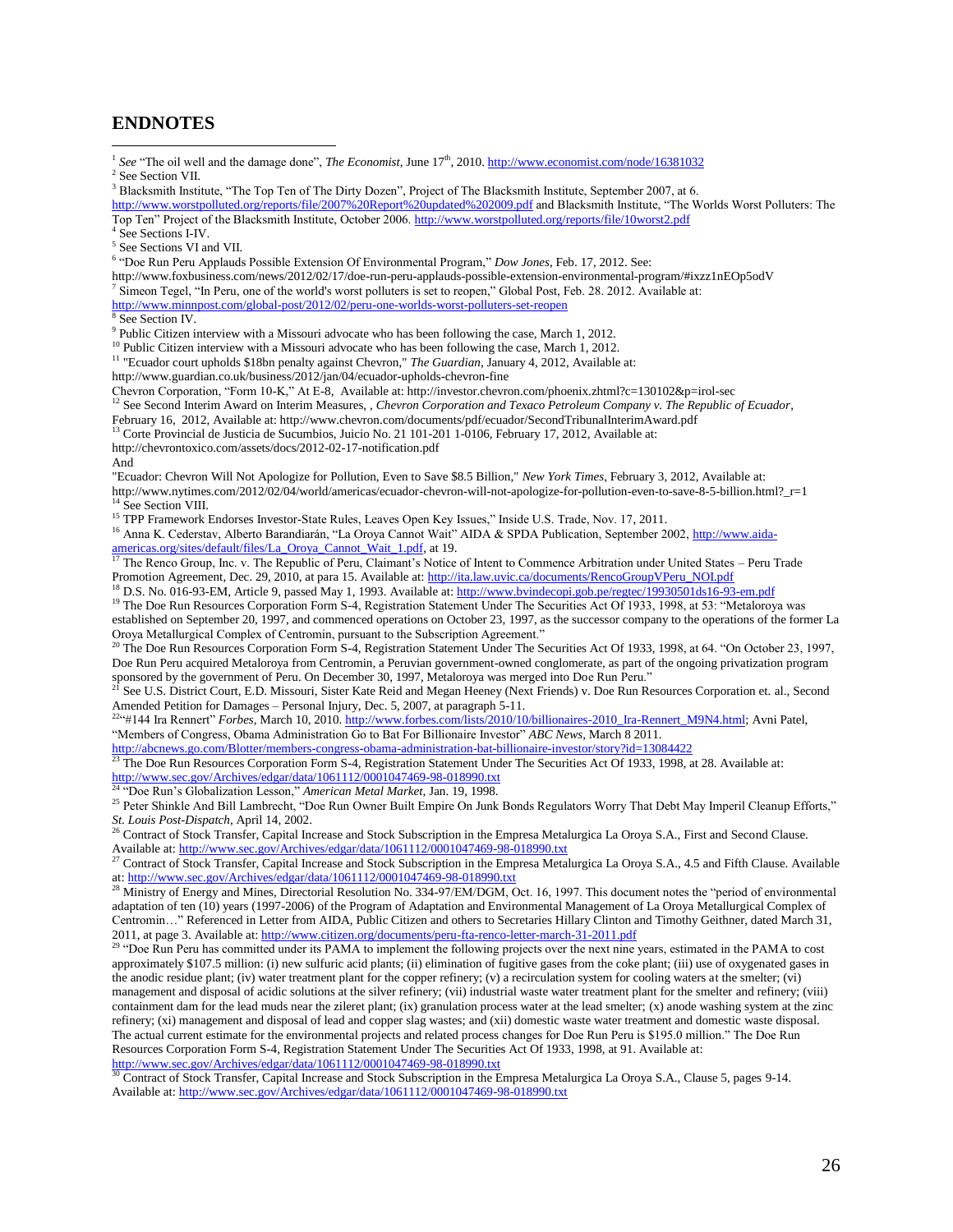<sup>31</sup> Contract of Stock Transfer, Capital Increase and Stock Subscription in the Empresa Metalurgica La Oroya S.A., Clause 5.3(a), at page 12. Available at[: http://www.sec.gov/Archives/edgar/data/1061112/0001047469-98-018990.txt](http://www.sec.gov/Archives/edgar/data/1061112/0001047469-98-018990.txt)

<sup>33</sup> Contract of Stock Transfer, Capital Increase and Stock Subscription in the Empresa Metalurgica La Oroya S.A., Clause 15, at page 41. Available at[: http://www.sec.gov/Archives/edgar/data/1061112/0001047469-98-018990.txt](http://www.sec.gov/Archives/edgar/data/1061112/0001047469-98-018990.txt)

<sup>34</sup> Appended to Doe Run Resources Corporation's Form S-4, Registration Statement Under The Securities Act Of 1933, 1998. Available at: <http://www.sec.gov/Archives/edgar/data/1061112/0001047469-98-018990.txt>

<sup>35</sup> The Doe Run Resources Corporation Form S-4, Registration Statement Under The Securities Act Of 1933, 1998, at 23. Available at: <http://www.sec.gov/Archives/edgar/data/1061112/0001047469-98-018990.txt>

<sup>36</sup> *See* Resolución Directoral No. 178-99-EM/DGM (Oct. 19, 1999); Resolución Directoral 133-01-EM/DGM (Apr. 16, 2001); Resolución Directoral 028-2004-EM/DGM (Oct. 25, 2002). Referenced in Letter from AIDA, Public Citizen and others to Secretaries Hillary Clinton and Timothy Geithner, dated March 31, 2011, at page 3. Available at[: http://www.citizen.org/documents/peru-fta-renco-letter-march-31-2011.pdf](http://www.citizen.org/documents/peru-fta-renco-letter-march-31-2011.pdf) <sup>37</sup> The Renco Group, Inc. v. The Republic of Peru, Claimant's Notice of Intent to Commence Arbitration under United States – Peru Trade

Promotion Agreement, Dec. 29, 2010, at para 31. Available at: [http://ita.law.uvic.ca/documents/RencoGroupVPeru\\_NOI.pdf](http://ita.law.uvic.ca/documents/RencoGroupVPeru_NOI.pdf)

<sup>38</sup> Article 1.1-1.2: "1.1 Hasta el 31 de diciembre de 2005, los titulares de actividad minera podrán solicitar a la Dirección General de Asuntos Ambientales Mineros (DGAAM) del Ministerio de Energía y Minas, una prórroga del plazo de ejecución de uno o más proyectos específicos contemplados en el Programa de Adecuación y Manejo Ambiental – PAMA aprobado, sustentada en razones excepcionales debidamente acreditas según los procedimientos establecidos en el presente decreto supremo. 1.2 La prórroga del plazo no será mayor a tres años, salvo que la DGAAM otorgue un año adicional sobre la base del Estudio de Análisis de Riesgos de Salud previsto en el inc. h) del artículo 2.2 del presente decreto supremo." See *Decreto Supremo N° 046-2004-EM – Establecen Disposiciones Para La Prórroga Excepcional De Plazos Para El Cumplimiento De Proyectos Medioambientales Específicos Contemplados En Programas De Adecuación Ambiental –PAMA (29.12.04)*. Available at[: http://intranet2.minem.gob.pe/web/archivos/dgm/legislacion/D.S.N\\_046-2004-EM.pdf](http://intranet2.minem.gob.pe/web/archivos/dgm/legislacion/D.S.N_046-2004-EM.pdf)

<sup>39</sup> Article 1.3: "1.3 La extensión del plazo sólo aplicará al proyecto (s) materia de la solicitud, no afectando ni los plazos ni los cronogramas para la ejecución de los demás proyectos previstos en el PAMA." See *Decreto Supremo N° 046-2004-EM – Establecen Disposiciones Para La Prórroga Excepcional De Plazos Para El Cumplimiento De Proyectos Medioambientales Específicos Contemplados En Programas De Adecuación Ambiental –PAMA (29.12.04)*. Available at[: http://intranet2.minem.gob.pe/web/archivos/dgm/legislacion/D.S.N\\_046-2004-EM.pdf](http://intranet2.minem.gob.pe/web/archivos/dgm/legislacion/D.S.N_046-2004-EM.pdf)

<sup>40</sup> Article 4: "Artículo 4°.- MEDIDAS ESPECIALES: El Ministerio de Energía y Minas, sobre la base de la información obtenida de los Estudios de Análisis de Riesgo de Salud, así como de los procesos de fiscalización anteriores y las opiniones de la DGM y dela DIGESA, podrá condicionar la aprobación de la prórroga solicitada por el titular minero a la adopción de medidas especiales tales como repriorización de objetivos ambientales de los PAMA, reprogramación, suspensión o sustitución de proyectos, así como cualquier otra medida complementaria o compensatoria orientada a remover riesgos sobre el medio ambiente, la salud o la seguridad de la población y a cautelar la adecuada ejecución del PAMA." See *Decreto Supremo N° 046-2004-EM – Establecen Disposiciones Para La Prórroga Excepcional De Plazos Para El Cumplimiento De Proyectos Medioambientales Específicos Contemplados En Programas De Adecuación Ambiental –PAMA (29.12.04*). Available at: [http://intranet2.minem.gob.pe/web/archivos/dgm/legislacion/D.S.N\\_046-2004-EM.pdf](http://intranet2.minem.gob.pe/web/archivos/dgm/legislacion/D.S.N_046-2004-EM.pdf)

<sup>41 "</sup>"Pero es Doe Run el que no ha cumplido con el PAMA y ha seguido contaminando a La Oroya. Con este comunicado es como si le dijera al gobierno: yo contamino y tú pagas', dijo a IPS María Chappuis, ex directora general de Minería. Chappuis renunció a su cargo en diciembre de 2004 a causa de la aprobación de una norma que permitía ampliarle el plazo del PAMA a Doe Run." See Milagros Salazar, "La Nueva Jugada de Doe Run," IPS, Jan. 14, 2011. Available at[: http://www.bilaterals.org/spip.php?article18859](http://www.bilaterals.org/spip.php?article18859)

 $42$  Doe Run Peru, Request for Special Extension for Deadline to Comply with the Sulfuric Acid Plant Project [title translated from Spanish] ("Request for Special Extension for Deadline"), December 2005, Available at:

[http://www.minem.gob.pe/minem/archivos/file/DGAAM/estudios/oroya/vol1.pdf.](http://www.minem.gob.pe/minem/archivos/file/DGAAM/estudios/oroya/vol1.pdf) 

 $\overline{a}$ 

<sup>43</sup> Article 10: "La presente Resolución Ministerial no implica modificación alguna de las obligaciones, ni de los plazos estipulados en los contratos que Doe Run Perú S.R.L. y sus accionistas tienen celebrados con Centromin Peru S.A. y con el Estado Peruano, en particular los referidos a Garantías y Medidas de Promoción a la Inversión, cuyo incumplimiento por parte de la recurrente dentro de los plazos pactados en dichos contratos estará sujeto a las consecuencias jurídicas previstas en tales instrumentos." See Resolución Ministerial No. 257-2006-MEM/DM, May 29, 2006. Available at: [http://intranet2.minem.gob.pe/web/archivos/dgaam/estudios/oroya/rm257\\_MEM\\_DM.pdf](http://intranet2.minem.gob.pe/web/archivos/dgaam/estudios/oroya/rm257_MEM_DM.pdf)

<sup>44</sup> *See* <http://www.activosmineros.com.pe/amsac/index.php/proyectos-en-ejecucion/proyecto-3> (citing Resolución Directoral No. 082-2000-EM-DGAA), April 17, 2000.

<sup>45</sup> Letter from AIDA, Public Citizen and others to Secretaries Hillary Clinton and Timothy Geithner, dated March 31, 2011, at pages 4-5. Available at[: http://www.citizen.org/documents/peru-fta-renco-letter-march-31-2011.pdf](http://www.citizen.org/documents/peru-fta-renco-letter-march-31-2011.pdf)

See Decreto Supremo No. 058-2006-EM<http://intranet2.minem.gob.pe/web/archivos/dgm/legislacion/058-2006-EM.pdf>, noted at: <http://www.activosmineros.com.pe/amsac/index.php/nosotros/historia><br><sup>47</sup> "Deligious leaders ack Dos Pun to reduce Puncula

<sup>47</sup> "Religious leaders ask Doe Run to reduce Peru plant emissions," *AP,* June 12, 2007.

<sup>48</sup> See: "History of The Company", Doe Run Peru, Accessed June 27, 201[1 http://www.doerun.com.pe/content/pagina.php?pID=764.](http://www.doerun.com.pe/content/pagina.php?pID=764) Elsewhere, it said "Doe Run Cayman is an affiliate of Doe Run Peru, and the main creditor with 59% of the confirmed obligations in the bankruptcy proceeding in INDECOPI." See Doe Run Peru, "Doe Run Peru Rejects Cormin & Trafigura's Defamatory Campaign and Initiates Criminal Complaint" Doe Run Peru Press Release, May 12, 201[1 http://doerunperumedia.com.pe/english/wp-content/uploads/2011/05/051311Release.pdf](http://doerunperumedia.com.pe/english/wp-content/uploads/2011/05/051311Release.pdf) <sup>49</sup> The Renco Group, Inc. v. The Republic of Peru, Claimant's Notice of Intent to Commence Arbitration under United States – Peru Trade

Promotion Agreement, Dec. 29, 2010, at para 1. Available at: [http://ita.law.uvic.ca/documents/RencoGroupVPeru\\_NOI.pdf](http://ita.law.uvic.ca/documents/RencoGroupVPeru_NOI.pdf) <sup>50</sup> Petition for Damages – Personal Injury, A.O.A. v. Doe Run Resources (Mo. Cir. Ct. City of St. Louis filed Aug. 7, 2008 (No. 0822-CC08086), at paras 5 through 11.

51 "Company spokesman Victor Andres Belaunde said that Doe Run Peru - which extracts copper, zinc and lead and is the town's primary employer - has not paid dividends to its shareholders for three years because it is investing all of its profits in projects to improve the environment." See Javier Otazu, "Polluted Peruvian town paying the price for mining bonanza," *EFE Ingles,* Aug. 29, 2008.

<sup>52</sup> "A lack of financing has led to the suspension of activity at Peru's fifth-largest exporter, Doe Run Peru (owned by US-based Renco Group). In March the company was forced to shut its La Oroya smelter, one of the largest in the Americas, after a group of banks froze its accounts on February 24th. Doe Run halted payments to suppliers the next day and, as a result, 30 mines that sold copper, zinc, gold and silver concentrates to

<sup>&</sup>lt;sup>32</sup> Contract of Stock Transfer, Capital Increase and Stock Subscription in the Empresa Metalurgica La Oroya S.A., Clause 7, at page 17. Available at[: http://www.sec.gov/Archives/edgar/data/1061112/0001047469-98-018990.txt](http://www.sec.gov/Archives/edgar/data/1061112/0001047469-98-018990.txt)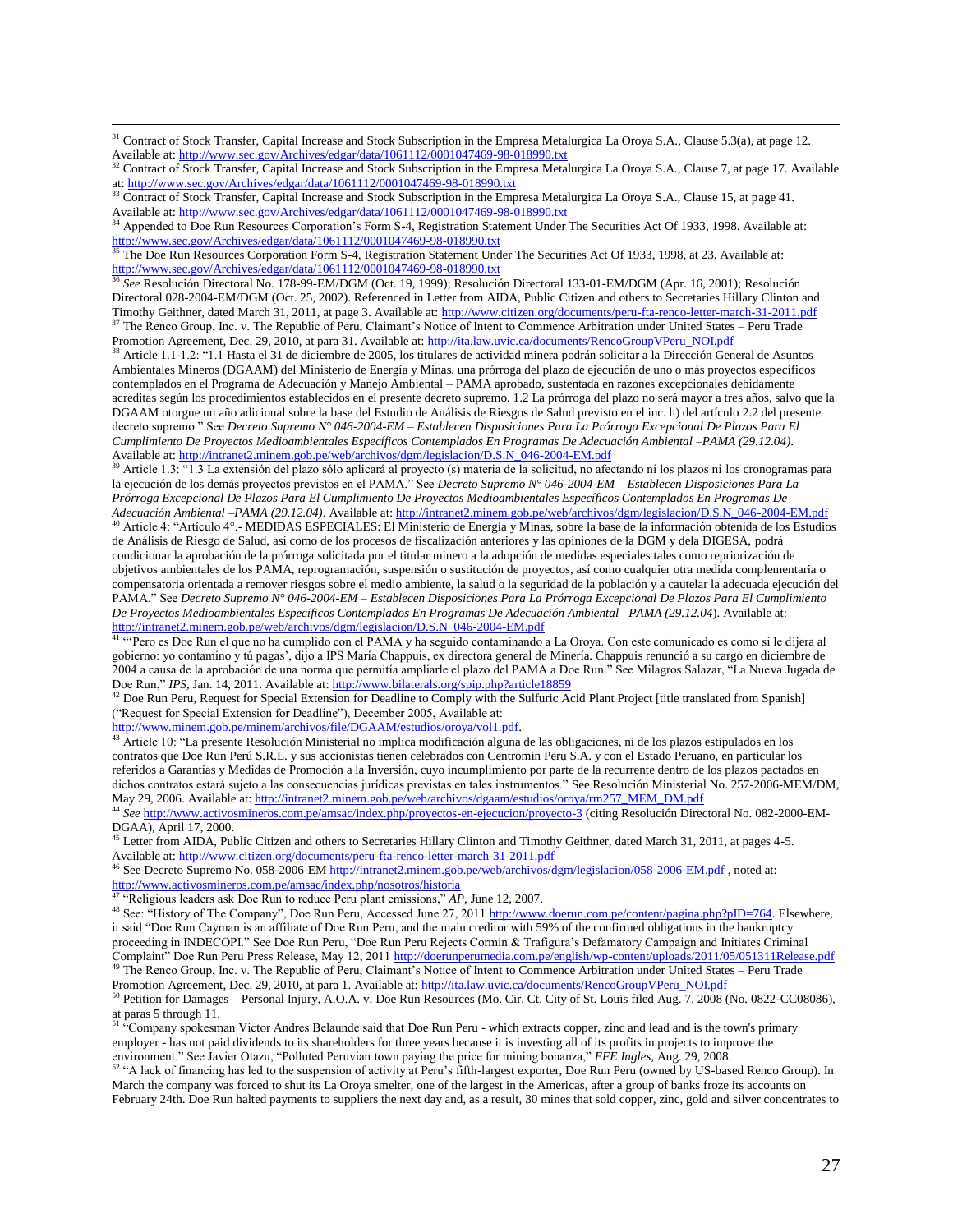the smelter were forced to seek other buyers. The case of Doe Run underscores the dangers facing other metals companies at a time when global minerals prices are low and anxious banks are quick to call in their loans. The company was squeezed by falling commodity prices, high debt payments and the financial burden of implementing a large-scale environmental clean-up programme in La Oroya, a mining town east of Lima, which was ranked amongst the ten most polluted in the world. After the company suffered losses in the fourth quarter, its creditors became concerned and cancelled its US\$75m working capital line." See "Peru business: Big exporter hit by crisis," *The Economist Intelligence Unit*, April 8, 2009.

<sup>53</sup> "Mineras privadas avalarán crédito de 175 millones de dólares a Doe Run Perú," *EFE,* April 2, 2009.

<sup>54</sup> "Mining filial Doe Run Peru has been able to thrash out a solution to its dire financial troubles and should be able to get the Complejo Metalurgico de La Oroya, Peru, up and working again. The aid has come not from the State as at first suggested but instead from 15 firms from the same sector that use La Oroya for foundry and refinery services on their minerals. The fifteen include Sociedad Minera El Brocal, Compania de Minas Buenaventura, Cormin, Glencore and Volcan; they have committed to a concentrates loan of US\$100mil and have guaranteed a working-capital credit-line from the banks to the tune of US\$75mil. The firms will activate this aid once Doe Run has taken the filial's capital up by the equivalent of US\$156mil (the debt it has run up with the firm's main shareholder, Renco). They are also set to appoint an overseer who will monitor the books at Doe Run Peru until the debts are paid off." See "Doe Run Peru saved by counterparts," *El Comercio* (Peru), April 3,  $2009.$ 

<sup>55</sup> Juan Weik, "Renco looking to sell Doe Run Perú for \$415 million – report," *Metal Bulletin,* January 25, 2010.

<sup>56</sup> Juan Weik, "Renco looking to sell Doe Run Perú for \$415 million – report," *Metal Bulletin,* January 25, 2010.

<sup>57</sup> "Doe Run Peru insolvent, begins restructuring," *EFE,* Aug. 4, 2009.

 $\overline{a}$ 

<sup>58</sup> "Peru gives Doe Run more time to complete clean-up work," *EFE,* Sept. 24, 2009.

<sup>59</sup> *See* Ley No. 29410 (Sept. 25, 2009) (extending deadline to May 2012). Available at:

<http://www.minem.gob.pe/minem/archivos/file/Mineria/legislacion/2009/setiembre/LEY%2029410.pdf>

<sup>60</sup> "Environmental Contamination in the Homes of La Oroya," St. Louis University School of Public Health and Archdiocese of Huancayo, Peru, 2005, at 1. Available at:

<sup>61</sup> Anna K. Cederstav, Alberto Barandiarán, "La Oroya Cannot Wait" AIDA & SPDA Publication, September 20, at 25, 41-44[. http://www.aida](http://www.aida-americas.org/sites/default/files/La_Oroya_Cannot_Wait_1.pdf)[americas.org/sites/default/files/La\\_Oroya\\_Cannot\\_Wait\\_1.pdf](http://www.aida-americas.org/sites/default/files/La_Oroya_Cannot_Wait_1.pdf)

<sup>62</sup> Anna K. Cederstav, Alberto Barandiarán, "La Oroya Cannot Wait" AIDA & SPDA Publication, September 20, at 25, 45[. http://www.aida](http://www.aida-americas.org/sites/default/files/La_Oroya_Cannot_Wait_1.pdf)[americas.org/sites/default/files/La\\_Oroya\\_Cannot\\_Wait\\_1.pdf](http://www.aida-americas.org/sites/default/files/La_Oroya_Cannot_Wait_1.pdf)

<sup>63</sup> Anna K. Cederstav, Alberto Barandiarán, "La Oroya Cannot Wait" AIDA & SPDA Publication, September 20, at 25, 47. http://www.aidaamericas.org/sites/default/files/La\_Oroya\_Cannot\_Wait\_1.pdf

<sup>64</sup> Anna K. Cederstav, Alberto Barandiarán, "La Oroya Cannot Wait" AIDA & SPDA Publication, September 20, At 25, 48. [http://www.aida](http://www.aida-americas.org/sites/default/files/La_Oroya_Cannot_Wait_1.pdf)[americas.org/sites/default/files/La\\_Oroya\\_Cannot\\_Wait\\_1.pdf](http://www.aida-americas.org/sites/default/files/La_Oroya_Cannot_Wait_1.pdf)

<sup>65</sup> "Environmental Contamination in the Homes of La Oroya," St. Louis University School of Public Health and Archdiocese of Huancayo, Peru, 2005, at 2.

<sup>66</sup> "Blacksmith Institute Supporters" Blacksmith Institute, Accessed June 27, 2011. [http://www.blacksmithinstitute.org/blacksmith](http://www.blacksmithinstitute.org/blacksmith-supporters.html)[supporters.html](http://www.blacksmithinstitute.org/blacksmith-supporters.html) and "Blacksmith Institute Partners" Accessed June 27, 2011[. http://www.blacksmithinstitute.org/partners.html](http://www.blacksmithinstitute.org/partners.html)

 $67$  Blacksmith Institute, "The Top Ten of The Dirty Dozen", Project of The Blacksmith Institute, September 2007.

<http://www.worstpolluted.org/reports/file/2007%20Report%20updated%202009.pdf> and Blacksmith Institute, "The Worlds Worst Polluters: The Top Ten" Project of the Blacksmith Institute, October 2006[. http://www.worstpolluted.org/reports/file/10worst2.pdf](http://www.worstpolluted.org/reports/file/10worst2.pdf)

<sup>68</sup> EarthJustice, "Peru Supreme Court Demands Government Protect Public Health from Doe Run Smelter in La Oroya", EarthJustice Press Release, June 30, 2006[. http://earthjustice.org/news/press/2006/peru-supreme-court-demands-government-protect-public-health-from-doe-run](http://earthjustice.org/news/press/2006/peru-supreme-court-demands-government-protect-public-health-from-doe-run-smelter-in-la-oroya)[smelter-in-la-oroya](http://earthjustice.org/news/press/2006/peru-supreme-court-demands-government-protect-public-health-from-doe-run-smelter-in-la-oroya)

<sup>69</sup>Sara Shipley Hiles, "Religious Leaders Challenge a Polluter," *The Nation*, June 26, 2007.

 $70$  EarthJustice, "Human Rights Body Calls on Peru to Protect Citizens from Contamination by American-owned Smelter", EarthJustice Press Release, September 5, 2007[. http://earthjustice.org/news/press/2007/human-rights-body-calls-on-peru-to-protect-citizens-from-contamination-by](http://earthjustice.org/news/press/2007/human-rights-body-calls-on-peru-to-protect-citizens-from-contamination-by-american-owned-smelter)[american-owned-smelter](http://earthjustice.org/news/press/2007/human-rights-body-calls-on-peru-to-protect-citizens-from-contamination-by-american-owned-smelter) and Inter-American Commission on Human Rights, "Precautionary Measures 2007", Report from the Inter-American Commission on Human Rights, Accessed June 27, 2011.<http://www.cidh.oas.org/medidas/2007.eng.htm>

<sup>71</sup> IACHR, Report No. 76/09, Petition 1473-06, Admissibility Community Of La Oroya, Peru, August 5, 2009. Available at:

<http://www.cidh.oas.org/annualrep/2009eng/Peru1473.06eng.htm>

<sup>72</sup> Jarrod Hepburn, "As Peruvian citizens sue U.S. mining investors for environmental harms…" *Investment Arbitration Reporter,* May 17, 2011. <sup>73</sup> Armin Rosencrantz & Richard Campbell, *Foreign Environmental and Human Rights Suits against U.S. Corporations in U.S. Courts*, 18 Stan. Envtl. L. J. 145, 175-179 (1999); Svetlana Meyerzon Nagiel, *Note: An Overlooked Gateway to Victim Compensation: How States Can Provide a Forum for Human Rights Claims*, 46 Colum. J. Transnat'l L. 133, 155-160 (2007).

<sup>74</sup> See U.S. District Court, E.D. Missouri, Sister Kate Reid and Megan Heeney (Next Friends) v. Doe Run Resources Corporation et. al., Second Amended Petition for Damages – Personal Injury, Dec. 5, 2007, at paragraphs 21 and 33.

<sup>75</sup> The U.S. Environmental Protection Agency (EPA) and State of Missouri launched a civil case against Doe Run in 2010 alleging 48 counts of violations of the Clean Air Act, Clean Water Act and other rules. U.S. v. Doe Run Resources Corp., No. 4:10-cv-01895-JCH, 2010 WL 5586260 (E.D.Mo. Oct. 8, 2010) (complaint).

 $76$  Public Citizen interview with a Missouri advocate who has been following the case, March 1, 2012.

 $\frac{77}{2}$  Public Citizen interview with a Missouri advocate who has been following the case, March 1, 2012.

<sup>78</sup> AAZA v. Doe Run Resources Corp., No. 4:07CV1874 CDP, 2008 WL 748328 (E.D.Mo. Mar. 18, 2008) (order granting plaintiff's motion to remand to state courts). Citing a 1998 U.S. Supreme Court precedent, Judge Perry wrote: "Whether federal question jurisdiction exists 'is governed by "well-pleaded complaint rule," which provides that federal jurisdiction exists only when a federal question is presented on the fact of plaintiff's properly pleaded complaint.' Plaintiffs' complaint asserts no claims under federal law, but instead contains only Missouri state-law claims." Perry also noted that the plaintiffs had not named the government of Peru as a defendant – a move that might have been cause for federal jurisdiction under the "common law of foreign relations."

This history is recounted in detail in A.O.A. v. Doe Run Resources Corp., 2011 WL 2553259 (E.D.Mo. June 22, 2011) (denial of plaintiffs' motion to remand to state courts).

<sup>80</sup> Kelly Wiese, "Threats mar St. Louis-based Doe Run lawsuit in Peru," *Missouri Lawyers Media,* March 3, 2011.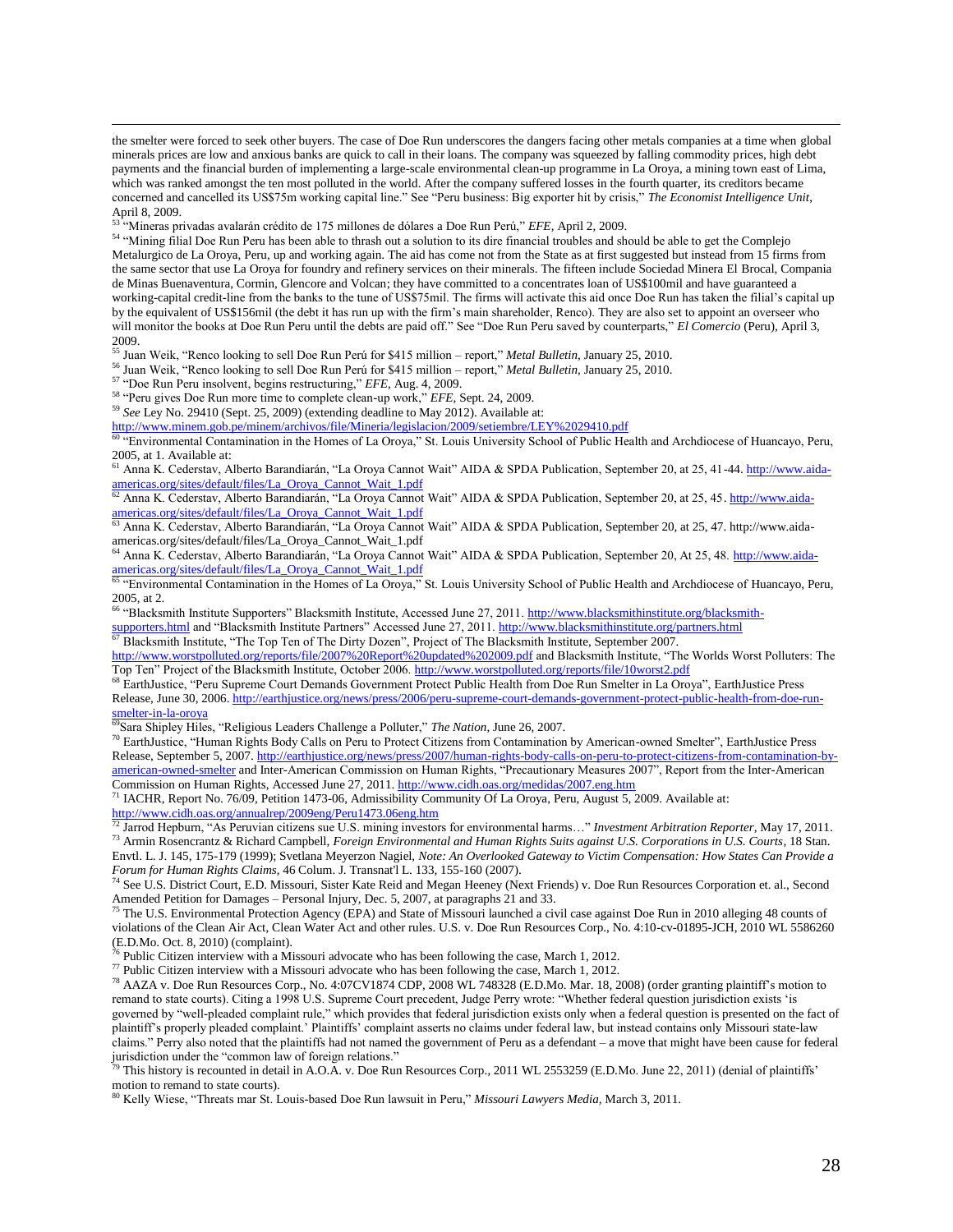<sup>81</sup> Paul Driessen, "Responsible Progress in the Andes," CORE, October 2006, at 1. Available at:

<http://motherjones.com/politics/2009/11/tea-partiers-next-target-climate-bill>

```
: http://doerunperumedia.com.pe/english/wp-
```
 $\overline{a}$ 

<sup>84</sup> See Blacksmith Institute, "Top 10 Most Polluted Places: La Oroya, Peru", Report By the Blacksmith Institute, Accessed June 27, 2011. [http://www.worstpolluted.org/projects\\_reports/display/41](http://www.worstpolluted.org/projects_reports/display/41)

<sup>85</sup> "Critique of the May 2008 Blacksmith Institute report on La Oroya," AIDA, 2008, at 1-2. Available at:

<sup>86</sup> "Peru retains \$14 mn in Doe Run funds to ensure clean-up," *EFE,* Jan. 15, 2010.

<sup>87</sup> "Peru retains \$14 mn in Doe Run funds to ensure clean-up," *EFE,* Jan. 15, 2010.

<sup>88</sup> Juan Weik, "Renco looking to sell Doe Run Perú for \$415 million – report," *Metal Bulletin,* January 25, 2010.

<sup>89</sup> "Gremio minero de Perú expulsa a Doe Run por no cumplir con sus compromisos," *EFE,* Jan. 30, 2010.

<sup>90</sup> "Gobierno peruano cerrará Doe Run si la empresa no consigue financiación," *EFE*, May 6, 2010.

<sup>91</sup> "Gobierno peruano acusa a Doe Run de poner en riesgo reinicio de operaciones," *EFE,* May 20, 2010.

<sup>92</sup> "Guerra de comunicados entre Gobierno y Doe Run por conflicto de La Oroya," *EFE*, June 15, 2010.

<sup>93</sup> "Sigue paro en La Oroya por segundo día en demanda de reanudación de fundición," *EFE,* June 15, 2010.

<sup>94</sup> ["Peru announces cancellation of U.S.-owned miner's license,](http://ipsnews.net/news.asp?idnews=52311)" *EFE*, July 28, 2010.

<sup>95</sup> "OEFA multó a Doe Run con más de S/.7 millones" *Radio Programas del Perú*, March 31,2011[. http://www.rpp.com.pe/2011-03-31-oefa](http://www.rpp.com.pe/2011-03-31-oefa-multo-a-doe-run-con-mas-de-s-7-millones-noticia_350816.html)[multo-a-doe-run-con-mas-de-s-7-millones-noticia\\_350816.html](http://www.rpp.com.pe/2011-03-31-oefa-multo-a-doe-run-con-mas-de-s-7-millones-noticia_350816.html)

Organismo de Evaluación y Fiscalización Ambiental, "OEFA impone multa por 7.1 millones de nuevos soles a empresa minera DOE RUN",

OEFA Press Release, March 31, 2011[. http://www.oefa.gob.pe/index.php?option=com\\_content&view=article&id=583:oefa-impone-multa-por-](http://www.oefa.gob.pe/index.php?option=com_content&view=article&id=583:oefa-impone-multa-por-71-millones-de-nuevos-soles-a-empresa-minera-doe-run&catid=1:noticias-institucionales&Itemid=111)[71-millones-de-nuevos-soles-a-empresa-minera-doe-run&catid=1:noticias-institucionales&Itemid=111](http://www.oefa.gob.pe/index.php?option=com_content&view=article&id=583:oefa-impone-multa-por-71-millones-de-nuevos-soles-a-empresa-minera-doe-run&catid=1:noticias-institucionales&Itemid=111)

<sup>96</sup> "Doe Run Peru Announces Renco Group Loan Offer to Expedite Cleanup of La Oroya," Feb. 24, 2011. Available at:

<http://www.prnewswire.com/news-releases/doe-run-peru-announces-renco-group-loan-offer-to-expedite-cleanup-of-la-oroya-116853168.html> <sup>97</sup> "MEM seeks to increase Doe Run Peru debt claim to US\$259mn," *BNAmericas.Com,* Dec. 15, 2010.

<sup>98</sup> "MEM seeks to increase Doe Run Peru debt claim to US\$259mn," *BNAmericas.Com,* Dec. 15, 2010.

<sup>99</sup> "Indecopi to confirm Doe Run Peru creditors before year-end," *BNAmericas.Com,* Dec. 3, 2010; "Indecopi to hold first meeting with Doe Run Peru creditors in February," *BNAmericas.Com,* Dec. 30, 2010

<sup>100</sup> "Doe Run Perú workers want govt out of group of creditors," *BNAmericas.Com,* Jan. 27, 2011.

<sup>101</sup> "Indecopi rejects MEM debt claim for Doe Run Perú – report," *BNAmericas.Com,* March 7, 2011; "Doe Run Perú creditors will have 45 days to approve restructuring or liquidation," *BNAmericas.Com,* March 29, 2011.

<sup>102</sup> "Indecopi suspends Doe Run Perú's creditor meetings," *BNAmericas.Com*, April 4, 2011.

<sup>103</sup> "Indecopi recognized a US\$28.9mn claim by Cormin, making it Doe Run Perú's second biggest creditor with 11% of the voting rights... The group includes over 60 creditors. Peruvian miner Volcan is the third biggest creditor with US\$16.7mn, or 6.42% of the voting rights. It is followed by local miner Buenaventura (NYSE: BVN) with US\$13.1mn (5.02% of the voting rights), Minera Casapalca with US\$5.94mn (2.26% of the voting rights) and Vancouver-based Pan American Silver (TSX: PAA) with US\$5.61mn (2.14% of the voting rights). Indecopi recognized a claim by workers for 12.7mn soles (US\$4.52mn), which gives them 1.73% of the voting rights in the creditors group, Castillo said." Other creditors include local miners El Brocal, Ares, Argentum, Atacocha, Raura and Santa Luisa." See "Union workers reject legal action against Doe Run Cayman," *BNAmericas.Com,* April 7, 2011.

<sup>104</sup> "Doe Run Perú denies spending claims; bankruptcy talks set back," *American Metal Market,* April 11, 2011.

<sup>105</sup> Juan Weik, "Renco begins \$800m arbitration against Peru on Doe Run Perú case," *Metal Bulletin,* April 15, 2011.

<sup>106</sup> See "Union workers reject legal action against Doe Run Cayman," *BNAmericas.Com*, April 7, 2011.

<sup>107</sup> "La Oroya workers seek US\$400mn in lawsuit against Cormin," *BNAmericas.Com,* May 4, 2011.

<sup>108</sup> "Cormin buys debt of 3 firms in Doe Run Perú creditors group," *BNAmericas.Com,* May 16, 2011.

<sup>109</sup> "Warning signs as Doe Run Peru nearly collapses," *Reuters,* March 30, 2009. Available at:

<http://in.reuters.com/article/2009/03/30/copper-conference-doerun-idINN3032779120090330>

<sup>110</sup> The Renco Group, Inc. v. The Republic of Peru, Claimant's Notice of Intent to Commence Arbitration under United States – Peru Trade Promotion Agreement, Dec. 29, 2010, at para 10. Available at: [http://ita.law.uvic.ca/documents/RencoGroupVPeru\\_NOI.pdf](http://ita.law.uvic.ca/documents/RencoGroupVPeru_NOI.pdf)

<sup>111</sup> "Government of Peru's Actions Toward Doe Run Peru Said to Violate Trade Treaty between United States and Peru," Renco Press Release, Jan. 5, 2011. Available at: http://www.rencogroup.net/press01052011.php

112 Keenan Steiner, "As dispute heats up, Renco continues lobbying for its Peruvian smelter," March 8, 2011. Available at:

<http://reporting.sunlightfoundation.com/2011/dispute-heats-renco-continues-lobbying-its-peruvian-smelter/>

<sup>113</sup> Keenan Steiner, "Current and former officials intervene on company's behalf in battle with Peru," March 8, 2011. Available at:

[http://reporting.sunlightfoundation.com/2011/doe-run-peru/.](http://reporting.sunlightfoundation.com/2011/doe-run-peru/) Steiner goes on to note: Renco Grou[p brought in](http://reporting.sunlightfoundation.com/lobbying/firm/jones-walker-et-al/4C2873BD-E614-4207-8392-4A3D8E3374AB) Jones Walker and Palmer C.

Hamilton on Nov. 11; in the fourth quarter of 2010, Jones Walker reported receiving \$110,000 from Renco, more than it reported for any other client. In 2011, two firms, Monument Strategies and Royer and Brooks, registered as lobbyists for Renco."

<sup>114</sup> Keenan Steiner "Eight lawmakers signed a letter for Renco" *Sunlight Foundation Reporting Group*, May 4, 2011.

<http://reporting.sunlightfoundation.com/2011/eight-lawmakers-signed-Renco-letter/>

<sup>115</sup> Keenan Steiner "Eight lawmakers signed a letter for Renco" *Sunlight Foundation Reporting Group*, May 4, 2011.

<http://reporting.sunlightfoundation.com/2011/eight-lawmakers-signed-Renco-letter/>

<sup>116</sup> Letter from AIDA, Public Citizen and others to Secretaries Hillary Clinton and Timothy Geithner, dated March 31, 2011, at page 6. Available at[: http://www.citizen.org/documents/peru-fta-renco-letter-march-31-2011.pdf](http://www.citizen.org/documents/peru-fta-renco-letter-march-31-2011.pdf)

<sup>117</sup> Letter from Assistant Treasury Secretary for International Markets and Development Marisa Lago to Public Citizen, dated May 17, 2011. On file with Public Citizen.

<sup>118</sup> Kelly Wiese, "Threats mar St. Louis-based Doe Run lawsuit in Peru," *Missouri Lawyers Media,* March 3, 2011.

<sup>120</sup> A.O.A. v. Doe Run Resources Corp., 2011 WL 6091724 (E.D.Mo. Dec. 7, 2011) (denial of defendants' motion for a stay).

<http://www.eskimo.com/~rarnold/Peru%20CSR%20report%20-%20Oct%2006%20-%20English%20-%20web.pdf> <sup>82</sup> Stephanie Mencimer, "Tea Partiers' Next Target: The Climate Bill", *Mother Jones,* November 10, 2009.

[content/uploads/2010/03/Letter-to-Blacksmith.pdf](http://doerunperumedia.com.pe/english/wp-content/uploads/2010/03/Letter-to-Blacksmith.pdf)

<sup>119</sup> A.O.A. v. Doe Run Resources Corp., 2011 WL 2553259 (E.D.Mo. June 22, 2011) (denial of plaintiffs' motion to remand to state courts).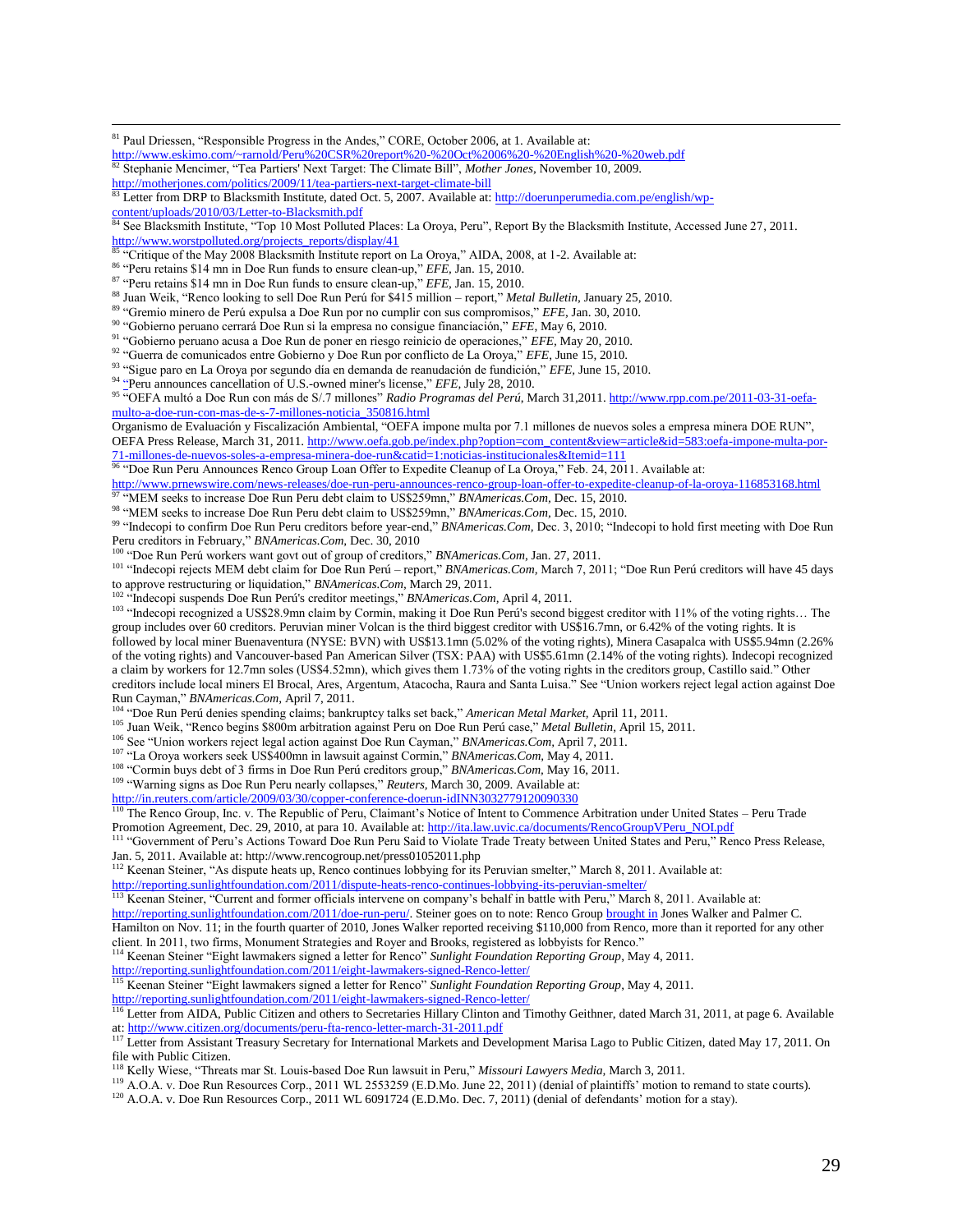<sup>121</sup> U.S.-Peru Trade Promotion Agreement, Article 10.28. At:

 $\overline{a}$ 

```
http://www.ustr.gov/sites/default/files/uploads/agreements/fta/peru/asset_upload_file78_9547.pdf
```
<sup>122</sup> The Renco Group, Inc. v. The Republic of Peru, Claimant's Notice of Intent to Commence Arbitration under United States – Peru Trade Promotion Agreement, Dec. 29, 2010, at paras 28 and 34. Available at: http://ita.law.uvic.ca/documents/RencoGroupVPeru\_NOLpdf <sup>123</sup> U.S.-Peru Trade Promotion Agreement, Article 10.28. At:

[http://www.ustr.gov/sites/default/files/uploads/agreements/fta/peru/asset\\_upload\\_file78\\_9547.pdf](http://www.ustr.gov/sites/default/files/uploads/agreements/fta/peru/asset_upload_file78_9547.pdf)

<sup>124</sup> U.S.-Peru Trade Promotion Agreement, Article 10.16. At:

[http://www.ustr.gov/sites/default/files/uploads/agreements/fta/peru/asset\\_upload\\_file78\\_9547.pdf](http://www.ustr.gov/sites/default/files/uploads/agreements/fta/peru/asset_upload_file78_9547.pdf)<br><sup>125</sup> U.S. Peru: T.

<sup>125</sup> U.S.-Peru Trade Promotion Agreement, Article 10.18. At:

[http://www.ustr.gov/sites/default/files/uploads/agreements/fta/peru/asset\\_upload\\_file78\\_9547.pdf](http://www.ustr.gov/sites/default/files/uploads/agreements/fta/peru/asset_upload_file78_9547.pdf)<br><sup>126</sup> The Benco Group Inc. y. The Benublic of Doru Cloimpat's Matica of Littlet is Group

<sup>126</sup> The Renco Group, Inc. v. The Republic of Peru, Claimant's Notice of Intent to Commence Arbitration under United States – Peru Trade Promotion Agreement, Dec. 29, 2010, at para 14. Available at: [http://ita.law.uvic.ca/documents/RencoGroupVPeru\\_NOI.pdf](http://ita.law.uvic.ca/documents/RencoGroupVPeru_NOI.pdf)

<sup>127</sup> Jarrod Hepburn and Luke Eric Peterson, "Renco's treaty claims against Peru…" *Investment Arbitration Reporter,* May 17, 2011.

<sup>128</sup> U.S.-Peru Trade Promotion Agreement, Annex 10-H. At:

[http://www.ustr.gov/sites/default/files/uploads/agreements/fta/peru/asset\\_upload\\_file78\\_9547.pdf](http://www.ustr.gov/sites/default/files/uploads/agreements/fta/peru/asset_upload_file78_9547.pdf)<br><sup>129</sup> The Bensis Carry V

<sup>129</sup> The Renco Group, Inc. v. The Republic of Peru, Claimant's Notice of Intent to Commence Arbitration under United States – Peru Trade Promotion Agreement, Dec. 29, 2010, at paras 10 and 42. Available at[: http://ita.law.uvic.ca/documents/RencoGroupVPeru\\_NOI.pdf](http://ita.law.uvic.ca/documents/RencoGroupVPeru_NOI.pdf) 130 Jarrod Hepburn and Luke Eric Peterson, "Renco's treaty claims against Peru..." *Investment Arbitration Reporter*, May 17, 2011.

<sup>131</sup> The Renco Group, Inc. v. The Republic of Peru, Claimant's Notice of Intent to Commence Arbitration under United States – Peru Trade Promotion Agreement, Dec. 29, 2010, at para 3. Available at: http://ita.law.uvic.ca/documents/RencoGroupVPeru\_NOLpdf

132 See U.S. District Court, E.D. Missouri, Sister Kate Reid and Megan Heeney (Next Friends) v. Doe Run Resources Corporation et. al., Second Amended Petition for Damages – Personal Injury, Dec. 5, 2007, at paragraphs 21 and 33.<br><sup>133</sup> Cledewine S. **133.** 

<sup>133</sup> Glodomiro Sanchez Mejia, "Resolucion Ministerial #257-2006-MEM/DM", Ministerio De Energia Y Minas Resolution, May 29, 2006. [http://intranet2.minem.gob.pe/web/archivos/dgaam/estudios/oroya/rm257\\_MEM\\_DM.pdf](http://intranet2.minem.gob.pe/web/archivos/dgaam/estudios/oroya/rm257_MEM_DM.pdf)

<sup>134</sup> The Renco Group, Inc. v. The Republic of Peru, Claimant's Notice of Intent to Commence Arbitration under United States – Peru Trade Promotion Agreement, Dec. 29, 2010, at paras 43-44. Available at[: http://ita.law.uvic.ca/documents/RencoGroupVPeru\\_NOI.pdf](http://ita.law.uvic.ca/documents/RencoGroupVPeru_NOI.pdf) <sup>135</sup> See Activos Mineros [successor to Centromin], Annual Report 2009,

[http://www.activosmineros.com.pe/amsac/images/stories/Archivos/Memoria%20Anual/ACTIVOS\\_MINEROS\\_MEMORIA\\_2009.pdf.](http://www.activosmineros.com.pe/amsac/images/stories/Archivos/Memoria%20Anual/ACTIVOS_MINEROS_MEMORIA_2009.pdf) <sup>136</sup> The Renco Group, Inc. v. The Republic of Peru, Claimant's Notice of Intent to Commence Arbitration under United States – Peru Trade Promotion Agreement, Dec. 29, 2010, at paras 45. Available at: [http://ita.law.uvic.ca/documents/RencoGroupVPeru\\_NOI.pdf](http://ita.law.uvic.ca/documents/RencoGroupVPeru_NOI.pdf)<br><sup>137</sup> Dec. Pun Becausses: C. 29, 2010, at paras 45. Available at: http://ita.law.uvic.ca/documents/Ren

<sup>7</sup> Doe Run Resources Corp SEC filings, line item on net income for Doe Run Cayman and Subsidiary. Profit information for 1998 from: Doe Run Resources Corp, Form 10-K405, SEC File No. 333-66291, SEC Film No. 1517401, January 29, 2001, at 18, Available at: <http://www.sec.gov/Archives/edgar/data/1061112/000091205701003170/0000912057-01-003170.txt>

Profit information for 1999-2000 from: Doe Run Resources Corp, Form 10-K, SEC File No. 333-66291, SEC Film No. 02655443, May 16, 2002, at 20, Available at:<http://www.sec.gov/Archives/edgar/data/1061112/000091205702021037/0000912057-02-021037.txt>

Profit information for 2001 from: Doe Run Resources Corp, Form 10-K, SEC File No. 333-66291, SEC Film No. 04844084, June 2, 2004, at 32, Available at[: http://www.sec.gov/Archives/edgar/data/1061112/000104746904019129/a2136340z10-k.htm](http://www.sec.gov/Archives/edgar/data/1061112/000104746904019129/a2136340z10-k.htm)

Profit information for 2002 from: Doe Run Resources Corp, Form 10-K, SEC File No. 333-66291, SEC Film No. 05699078, March 23, 2005, at 98, Available at[: http://www.sec.gov/Archives/edgar/data/1061112/000104746905007373/a2154039z10-k.htm](http://www.sec.gov/Archives/edgar/data/1061112/000104746905007373/a2154039z10-k.htm) Profit information for 2003-2005 from:

Doe Run Resources Corp, Form 10-K, SEC File No. 333-66291, SEC Film No. 06701401, March 21, 2006, at 94, Available at: [http://www.sec.gov/Archives/edgar/data/1061112/000110465906018264/a06-5938\\_110k.htm](http://www.sec.gov/Archives/edgar/data/1061112/000110465906018264/a06-5938_110k.htm)

<sup>138</sup> Julia C. Mead, "At Home in Versailles On the Atlantic", *The New York Times*, July 4, 2004[. http://www.nytimes.com/2004/07/04/nyregion/at](http://www.nytimes.com/2004/07/04/nyregion/at-home-in-versailles-on-the-atlantic.html?ref=irarennert)[home-in-versailles-on-the-atlantic.html?ref=irarennert](http://www.nytimes.com/2004/07/04/nyregion/at-home-in-versailles-on-the-atlantic.html?ref=irarennert)

<sup>139</sup> Sunlight Foundation campaign finance and lobbying data on Renco Group. Accessed June 27, 2011, Available at: <http://influenceexplorer.com/individual/ira-rennert/5584c775c3d6455db6a701662dcd6d67> an[d http://influenceexplorer.com/organization/renco](http://influenceexplorer.com/organization/renco-group/20378061d80a4c5db53c6d0a236d1629)[group/20378061d80a4c5db53c6d0a236d1629](http://influenceexplorer.com/organization/renco-group/20378061d80a4c5db53c6d0a236d1629)

Sunlight Foundation campaign finance and lobbying data on Renco Group. Accessed June 27, 2011, Available at: <http://influenceexplorer.com/organization/renco-group/20378061d80a4c5db53c6d0a236d1629>

Sunlight Foundation campaign finance and lobbying data on Renco Group. Accessed June 27, 2011, Available at:

http://influenceexplorer.com/organization/renco-group/20378061d80a4c5db53c6d0a236d1629

142 U.S.-Peru Trade Promotion Agreement, Article 10.5. At:

[http://www.ustr.gov/sites/default/files/uploads/agreements/fta/peru/asset\\_upload\\_file78\\_9547.pdf](http://www.ustr.gov/sites/default/files/uploads/agreements/fta/peru/asset_upload_file78_9547.pdf)

<sup>143</sup> U.S.-Peru Trade Promotion Agreement, Annex 10-B. At:

[http://www.ustr.gov/sites/default/files/uploads/agreements/fta/peru/asset\\_upload\\_file78\\_9547.pdf](http://www.ustr.gov/sites/default/files/uploads/agreements/fta/peru/asset_upload_file78_9547.pdf)

<sup>144</sup> For a general background on how the annex was added to address criticisms arising from the experience under NAFTA, and how ultimately these critics were not satisfied, see: "States, Cities Flag Problems with DR-CAFTA Investment Provisions," *Inside U.S. Trade,* April 22, 2005. <sup>145</sup> See Public Citizen summary of NAFTA investor-state cases at[: http://www.citizen.org/documents/investor-state-chart-april-2011.pdf](http://www.citizen.org/documents/investor-state-chart-april-2011.pdf)

<sup>146</sup> "Mr. Lemire had the legitimate expectation that Gala, which at the time was only a local station in Kyiv, would be allowed to expand on its own merits, in parallel with the growth of the private radio industry in Ukraine" (paragraph 69). See Award, Joseph Charles Lemire v. Ukraine (March 28, 2011) (Fernández-Armesto, Paulsson, Voss[\) http://ita.law.uvic.ca/documents/LemireVUkraine\\_Award\\_28March2011.pdf](http://ita.law.uvic.ca/documents/LemireVUkraine_Award_28March2011.pdf) <sup>147</sup> See Dissenting Opinion of Arbitrator Dr. Voss, Joseph Charles Lemire v. Ukraine (March 1, 2011), at paras 69, 110, 133, 136, and 538.

Available at[: http://ita.law.uvic.ca/documents/LemireVUkraine\\_DissentOfJurgenVoss\\_1March2011.pdf](http://ita.law.uvic.ca/documents/LemireVUkraine_DissentOfJurgenVoss_1March2011.pdf)

<sup>148</sup> See comments by Gus Van Harten at: http://worldtradelaw.typepad.com/ielpblog/2011/06/is-investment-treaty-arbitration-biased-againstdeveloping-countries.html#comments

<sup>149</sup> See description of Metalclad, Tecmed and other cases in Benedict Kingsbury and Stephan Schilll, "Investor-State Arbitration as Governance: Fair and Equitable Treatment, Proportionality and the Emerging Global Administrative Law," *New York University Public Law and Legal Theory Working Papers, 2009, at 10. Available at[: http://papers.ssrn.com/sol3/papers.cfm?abstract\\_id=1466980](http://papers.ssrn.com/sol3/papers.cfm?abstract_id=1466980) .*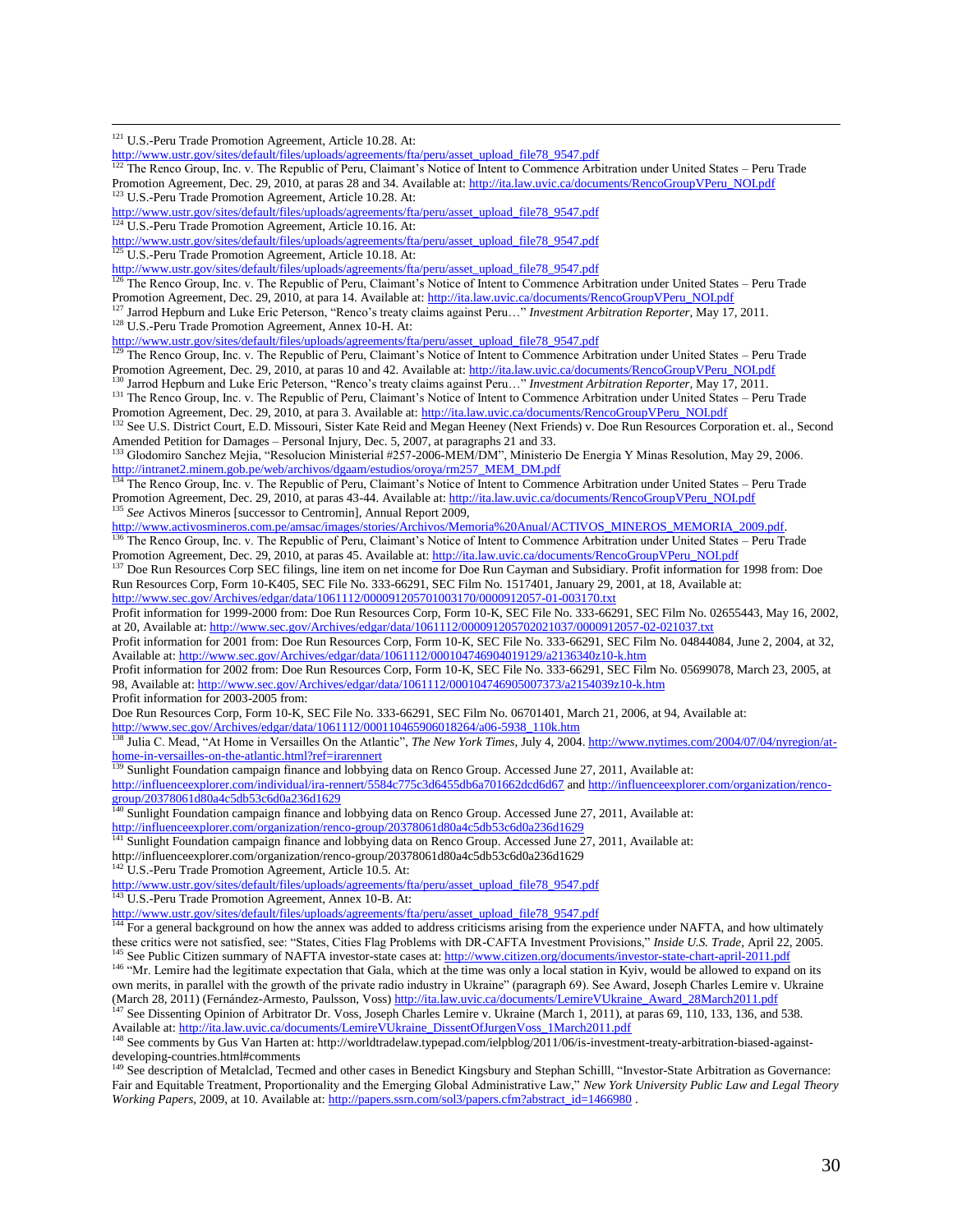<sup>150</sup> The Renco Group, Inc. v. The Republic of Peru, Claimant's Notice of Intent to Commence Arbitration under United States – Peru Trade Promotion Agreement, Dec. 29, 2010, at paras 48-49. Available at[: http://ita.law.uvic.ca/documents/RencoGroupVPeru\\_NOI.pdf](http://ita.law.uvic.ca/documents/RencoGroupVPeru_NOI.pdf)

<sup>151</sup> The Doe Run Resources Corporation Form S-4, Registration Statement Under The Securities Act Of 1933, 1998, at 23. Available at: <http://www.sec.gov/Archives/edgar/data/1061112/0001047469-98-018990.txt>

<sup>152</sup> The Renco Group, Inc. v. The Republic of Peru, Claimant's Notice of Intent to Commence Arbitration under United States – Peru Trade Promotion Agreement, Dec. 29, 2010, at para 49. Available at: [http://ita.law.uvic.ca/documents/RencoGroupVPeru\\_NOI.pdf](http://ita.law.uvic.ca/documents/RencoGroupVPeru_NOI.pdf)

<sup>153</sup> Contract of Stock Transfer, Capital Increase and Stock Subscription in the Empresa Metalurgica La Oroya S.A., Clause 7, at page 17. Available at[: http://www.sec.gov/Archives/edgar/data/1061112/0001047469-98-018990.txt](http://www.sec.gov/Archives/edgar/data/1061112/0001047469-98-018990.txt)

<sup>154</sup> The Renco Group, Inc. v. The Republic of Peru, Claimant's Notice of Intent to Commence Arbitration under United States – Peru Trade Promotion Agreement, Dec. 29, 2010, at para 50. Available at: [http://ita.law.uvic.ca/documents/RencoGroupVPeru\\_NOI.pdf](http://ita.law.uvic.ca/documents/RencoGroupVPeru_NOI.pdf)

155 The Renco Group, Inc. v. The Republic of Peru, Claimant's Notice of Intent to Commence Arbitration under United States – Peru Trade Promotion Agreement, Dec. 29, 2010, at para 51. Available at: http://ita.law.uvic.ca/documents/RencoGroupVPeru\_NOLpdf

<sup>156</sup> See discussion of Biwater Gauff v. Tanzania case in Jarrod Hepburn and Luke Eric Peterson, "Renco's treaty claims against Peru…" *Investment Arbitration Reporter, May 17, 2011.*<br><sup>157</sup> The Repos Group, Inc. y. The Berrichia - CD.

<sup>157</sup> The Renco Group, Inc. v. The Republic of Peru, Claimant's Notice of Intent to Commence Arbitration under United States – Peru Trade Promotion Agreement, Dec. 29, 2010, at para 52. Available at: [http://ita.law.uvic.ca/documents/RencoGroupVPeru\\_NOI.pdf](http://ita.law.uvic.ca/documents/RencoGroupVPeru_NOI.pdf)

<sup>158</sup> The Doe Run Resources Corporation Form S-4, Registration Statement Under The Securities Act Of 1933, 1998, at 23. Available at: <http://www.sec.gov/Archives/edgar/data/1061112/0001047469-98-018990.txt><br><sup>159</sup> The Benco Group Inc. y. The Benublic of Dr. 01-ium of N.10001047469-98-018990.txt

The Renco Group, Inc. v. The Republic of Peru, Claimant's Notice of Intent to Commence Arbitration under United States – Peru Trade Promotion Agreement, Dec. 29, 2010, at para 53. Available at: [http://ita.law.uvic.ca/documents/RencoGroupVPeru\\_NOI.pdf](http://ita.law.uvic.ca/documents/RencoGroupVPeru_NOI.pdf)

<sup>160</sup> The Renco Group, Inc. v. The Republic of Peru, Claimant's Notice of Intent to Commence Arbitration under United States – Peru Trade Promotion Agreement, Dec. 29, 2010, at paras 54-56. Available at[: http://ita.law.uvic.ca/documents/RencoGroupVPeru\\_NOI.pdf](http://ita.law.uvic.ca/documents/RencoGroupVPeru_NOI.pdf)<br><sup>161</sup>The Benco Group Inc. y. The Bencilie of Beni Claiment's Netice of Interact Caugusta 4.1 Stephe

<sup>161</sup> The Renco Group, Inc. v. The Republic of Peru, Claimant's Notice of Intent to Commence Arbitration under United States – Peru Trade Promotion Agreement, Dec. 29, 2010, at para 57. Available at: [http://ita.law.uvic.ca/documents/RencoGroupVPeru\\_NOI.pdf](http://ita.law.uvic.ca/documents/RencoGroupVPeru_NOI.pdf)

<sup>162</sup> Indecopi recognized \$232 million in DRP debt (derived from the figure reported above that DRP owed Doe Run Cayman \$139 million, or 59.4 percent of the total debt). If Indecopi were to recognize \$163 million or \$259 million in additional debt for MEM, that would raise the denominator of the total debt outstanding to \$395 million to \$491 million. MEM's lower bound claim would, ergo, represent \$163 million / \$395 million (41 percent). The upper bound claim would represent \$232 million / \$491 million (53 percent). See sources above.

<sup>163</sup> J. Peter Byrne, "Ten Arguments for the Abolition of the Regulatory Takings Doctrine," *Ecology Law Quarterly*, 22, 1995; Vicki Been and Joel Beauvais, "The Global Fifth Amendment? Nafta's Investment Protections and the Misguided Quest for an International 'Regulatory Takings' Doctrine," *New York University Law Review,* April 2003, Available at SSRN[: http://ssrn.com/abstract=337480;](http://ssrn.com/abstract=337480) Jeeyeop Kim, "National Chaos?: Would the Indirect Expropriation Provisions of the Korea-US FTA Destroy the Korean Land Use System," unpublished paper, 2008. Available at: http://works.bepress.com/jeeyeop\_kim/

<sup>164</sup> See Eduardo Moisès Peñalver, Is Land Special? 31 Ecology L.Q. 227, 231 (2004) ("it is almost beyond dispute that . . . the [Supreme] Court has focused overwhelmingly on regulations affecting land and that landowners bringing regulatory takings claims stand a greater chance of prevailing in the Supreme Court than the owners of other sorts of property"); Molly S. McUsic, The Ghost of Lochner: Modern Takings Doctrine and Its Impact on Economic Legislation, 76 B.U. L. Rev. 605, 647, 655 (1996) ("Economic interests, such as personal property, trade secrets, copyright, and money, are all recognized by the Court as 'property' under the Fifth Amendment, but receive little protection against government regulation.") J. Peter Byrne, Ten Arguments for the Abolition of Regulatory Takings Doctrine, 22 Ecology L.Q. 89, 127 (1995) ("the Supreme Court has shown absolutely no interest in applying the regulatory takings doctrine to assets other than land"). Taken from: Sierra Club, Public Citizen, et. al. "Investment Rules in Trade Agreements: Top 10 Changes to Build a Pro-Labor, Pro-Community and Pro-Environment Trans-Pacific Partnership," Aug. 9, 2010. Available at[: http://www.citizen.org/documents/InvestmentPacketFINAL.pdf](http://www.citizen.org/documents/InvestmentPacketFINAL.pdf)

<sup>165</sup> Lucas v. South Carolina Coastal Comm'n, 505 U.S. 1003, 1027-28 (1992). The Supreme Court's decision in Ruckelshaus v. Monsanto Co., 467 U.S. 986 (1984), which involved a claim that the disclosure of trade secrets by the federal government constituted a taking, is sometimes cited as an example of the application of the regulatory takings analysis outside the context of real property. The Court in Monsanto, however, stressed that "[w]ith respect to a trade secret, the right to exclude others is central to the very definition of the property interest. Once the data that constitute a trade secret are disclosed to others, or others are allowed to use those data, the holder of the trade secret has lost his property interest in the data." Monsanto, 467 U.S. at 1012. Accordingly, "Monsanto is a case in which the government conduct in question was the functional equivalent of a direct appropriation of the entire piece of property, as opposed to a mere regulation of that property." Eduardo Moisès Peñalver, Is Land Special? 31 Ecology L.Q. 227, 231, n. 20 (2004). Taken from: Sierra Club, Public Citizen, et. al. "Investment Rules in Trade Agreements: Top 10 Changes to Build a Pro-Labor, Pro-Community and Pro-Environment Trans-Pacific Partnership," Aug. 9, 2010. Available at: <http://www.citizen.org/documents/InvestmentPacketFINAL.pdf>

<sup>166</sup> Andrew Newcombe, The Boundaries of Regulatory Expropriation in International Law, 20:1 ICSID Review – FILJ at 4 (2005) (noting that "under the 'orthodox approach' [a regulatory] expropriation occurs when a foreign investor is deprived of the use, benefit, management or enjoyment of all or substantially all of its investment" rather than whether the government has actually appropriated the investment for its own use). Taken from: Sierra Club, Public Citizen, et. al. "Investment Rules in Trade Agreements: Top 10 Changes to Build a Pro-Labor, Pro-Community and Pro-Environment Trans-Pacific Partnership," Aug. 9, 2010. Available at:

<http://www.citizen.org/documents/InvestmentPacketFINAL.pdf>

 $\overline{a}$ 

<sup>167</sup> See A.J. Van der Walt, Constitutional Property Clauses: A Comparative Analysis (1999) at 17 ("the distinction between police-power regulation of property and eminent-domain expropriation of property is fundamental to all [constitutional] property clauses, because only the latter is compensated as a rule. Normally, the will be no provision for compensation for deprivations or losses caused by police-power regulation of property.") United States law is an exception in this regard, and under certain circumstances – most notably in the "rare circumstance" when a regulatory measure destroys all value of real property – requires compensation even when there has been no appropriation of the property by the government. See Lucas v. South Carolina Coastal Comm'n, 505 U.S. 1003 (1992). Taken from: Sierra Club, Public Citizen, et. al. "Investment Rules in Trade Agreements: Top 10 Changes to Build a Pro-Labor, Pro-Community and Pro-Environment Trans-Pacific Partnership," Aug. 9, 2010. Available at[: http://www.citizen.org/documents/InvestmentPacketFINAL.pdf](http://www.citizen.org/documents/InvestmentPacketFINAL.pdf)

<sup>168</sup> Award, Before the Arbitral Tribunal constituted Under Chapter 11 of the North American Free Trade Agreement, *Metalclad Corporation v. the United Mexican States*, International Centre for Settlement of Investment Disputes (Additional Facility), Aug. 25, 2000, at 32-35.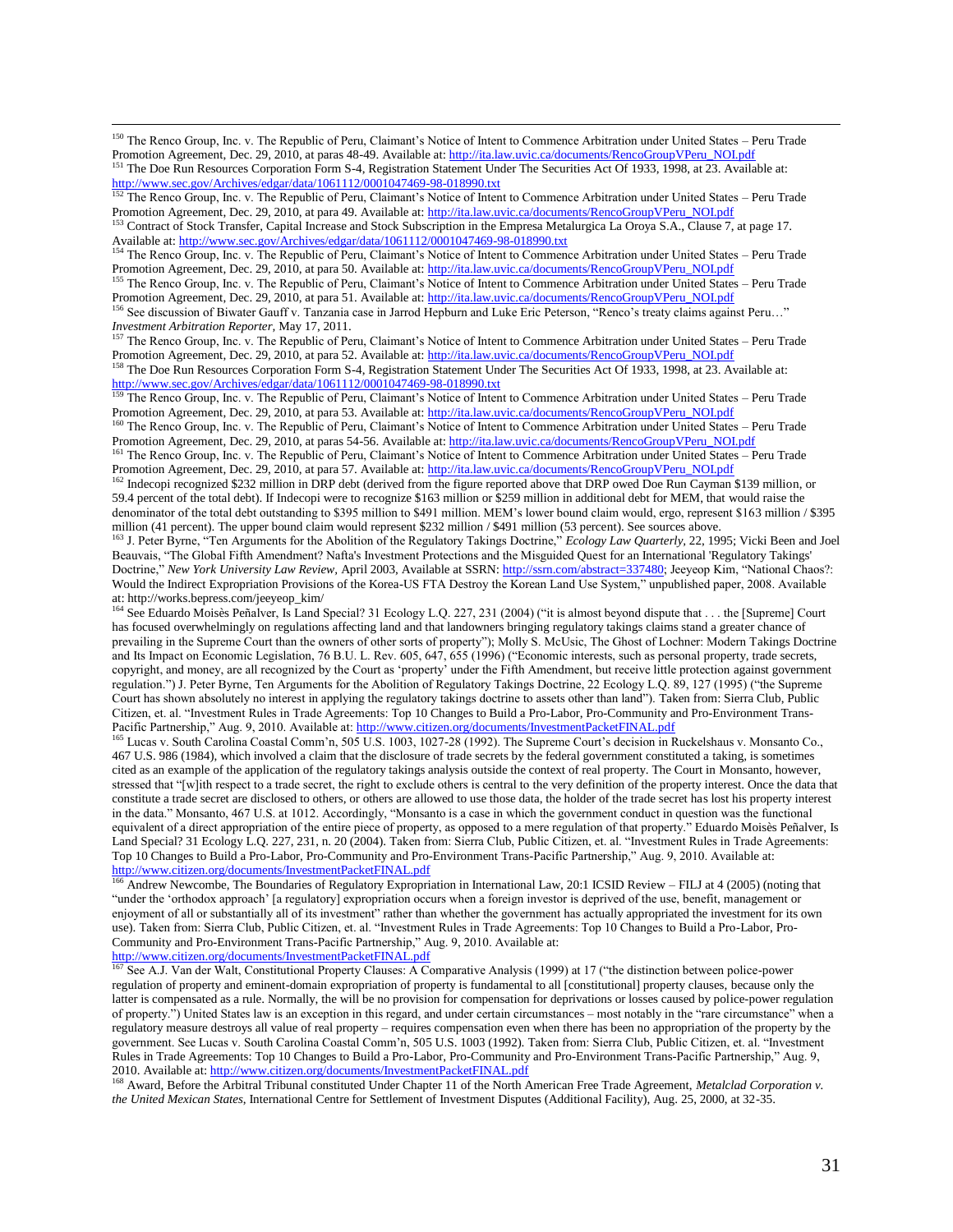<sup>169</sup> United States Model Bilateral Trade Agreement, Annex B-4(a), United States Department of State, 2004. <http://www.state.gov/documents/organization/117601.pdf> at 38

<sup>170</sup> "States, Cities Flag Problems with DR-CAFTA Investment Provisions," *Inside U.S. Trade,* April 22, 2005;

<sup>171</sup> The Renco Group, Inc. v. The Republic of Peru, Claimant's Notice of Intent to Commence Arbitration under United States – Peru Trade Promotion Agreement, Dec. 29, 2010, at para 58. Available at: [http://ita.law.uvic.ca/documents/RencoGroupVPeru\\_NOI.pdf](http://ita.law.uvic.ca/documents/RencoGroupVPeru_NOI.pdf) See discussion of *Maffezini vs. Kingdom of Spain* case in Efraim Chalamish, "The Future of Bilateral Investment Treaties: A De Facto Multilateral Agreement?" *Brooklyn Journal of International Law*, 34:2, 2009, at 324-327. Available at[: http://papers.ssrn.com/sol3/papers.cfm?abstract\\_id=1543322](http://papers.ssrn.com/sol3/papers.cfm?abstract_id=1543322) . Rep. Earl Blumenauer (D-Ore.), "House Passes U.S.-Peru Free Trade Agreement," Press Release, Nov. 7, 2007. Available at: [http://blumenauer.house.gov/index.php?option=com\\_content&task=view&id=330&Itemid=71](http://blumenauer.house.gov/index.php?option=com_content&task=view&id=330&Itemid=71)

<sup>173</sup> United States-Peru Trade Promotion Agreement Implementation Act, House of Representatives Floor Debate, Nov. 08, 2007. *Congressional Record,* at H13291.

<sup>4</sup> Public Citizen analysis of data from[: http://voteview.com/downloads.asp](http://voteview.com/downloads.asp)

 $\overline{a}$ 

<sup>175</sup> "Peru FTA Vote Shows Strong Democratic Support But No Majority," *Inside U.S. Trade*, Nov. 9, 2007.

<sup>176</sup> See Comment by Rep. Hilda Solís (D-Calif.), Providing For Consideration Of H.R. 3688, United States-Peru Trade Promotion Agreement Implementation Act, Congressional Record, House of Representatives – Nov. 7, 2007, at H13307.

See Susan C. Schwab, "Statement of U.S. Trade Representative Susan C. Schwab Regarding Entry into Force of the Peru FTA", USTR Press Release, January 16, 2009. [http://www.ustr.gov/about-us/press-office/press-releases/2009/january/statement-us-trade-representative-susan-c](http://www.ustr.gov/about-us/press-office/press-releases/2009/january/statement-us-trade-representative-susan-c-schwab-r)[schwab-r](http://www.ustr.gov/about-us/press-office/press-releases/2009/january/statement-us-trade-representative-susan-c-schwab-r)

<sup>178</sup> Trade Policy Staff Committee; Request for Public Comment on Review of Employment Impact of United States-Andean Free Trade Agreement Negotiations, 69 Federal Register 94 (May 14, 2004), FR Doc 04-10957. [http://www.thefederalregister.com/d.p/2004-05-14-04-](http://www.thefederalregister.com/d.p/2004-05-14-04-10957) [10957](http://www.thefederalregister.com/d.p/2004-05-14-04-10957) Trade Policy Staff Committee; Committee; Initiation of Environmental Review of the Free Trade Negotiations With Certain Andean Countries; Public Comments on Scope of Environmental Review, 69 Federal Register 71 (April 12, 2004), FR Doc 04-8238.

<http://www.thefederalregister.com/d.p/2004-04-12-04-8238> Office of the United States Trade Representative; Notice of intent to initiate negotiations on a free trade agreement between the United States and Colombia, Peru, Ecuador, and Bolivia request for comments, and notice of public hearing, 69 Federal Register 31 (February 17, 2004), fr17fe04-142.

<http://www.mail-archive.com/pen-l@galaxy.csuchico.edu/msg85880.html>

<sup>179</sup> Written Comments to the United States Trade Representative Regarding US-Andean Countries Free Trade Agreement: Advice Regarding Separation Of Beneficiary Countries And Economic Necessity/Opportunity, Submitted by: ChevronTexaco. On file with Public Citizen. <sup>0</sup> Letter from Maple Gas Chairman John Hanks to USTR Robert Zoellick, March 16, 2004. On file with Public Citizen.

<sup>181</sup> "Report on the US-Peru Free Trade Agreement", Industry Trade Advisory Committee on Energy and Energy Services, January 2006. [http://ustraderep.gov/assets/Trade\\_Agreements/Bilateral/Peru\\_TPA/Reports/asset\\_upload\\_file813\\_8973.pdf](http://ustraderep.gov/assets/Trade_Agreements/Bilateral/Peru_TPA/Reports/asset_upload_file813_8973.pdf)

<sup>182</sup> Alan García Pérez, "El Síndrome del perro del hortelano," *El Comercio*, Oct. 28, 2007. Available at:

[http://elcomercio.pe/edicionimpresa/html/2007-10-28/el\\_sindrome\\_del\\_perro\\_del\\_hort.html#print](http://elcomercio.pe/edicionimpresa/html/2007-10-28/el_sindrome_del_perro_del_hort.html#print) ; Alan García Pérez, "Receta para acabar con el perro del hortelano," *El Comercio*, Nov. 25, 2007. Available at[: http://elcomercio.pe/edicionimpresa/html/2007-11-](http://elcomercio.pe/edicionimpresa/html/2007-11-25/receta_para_acabar_con_el_perr.html)

[25/receta\\_para\\_acabar\\_con\\_el\\_perr.html;](http://elcomercio.pe/edicionimpresa/html/2007-11-25/receta_para_acabar_con_el_perr.html) Alan García Pérez, "El perro del hortelano contra el pobre," *El Comercio*, March 2, 2007. Available at: [http://elcomercio.pe/edicionimpresa/Html/2008-03-02/el-perro-hortelano-contra-pobre.html;](http://elcomercio.pe/edicionimpresa/Html/2008-03-02/el-perro-hortelano-contra-pobre.html) Anthony Bebbington, "The New Extraction:

Rewriting the Political Ecology of the Andes," *NACLA Report on the Americas*, Sept./Oct. 2009, page 12. Available at:

http://www.sed.manchester.ac.uk/research/andes/publications/papers/Bebbington\_NACLAReport.pdf.

"The Dog in the Manger," Aesop Fables Electronic Text Center University of Virginia, accessed June 24, 2011. Available at: [http://etext.virginia.edu/etcbin/toccer-](http://etext.virginia.edu/etcbin/toccer-new2?id=AesFabl.sgm&images=images/modeng&data=/texts/english/modeng/parsed&tag=public&part=31&division=div1)

[new2?id=AesFabl.sgm&images=images/modeng&data=/texts/english/modeng/parsed&tag=public&part=31&division=div1;](http://etext.virginia.edu/etcbin/toccer-new2?id=AesFabl.sgm&images=images/modeng&data=/texts/english/modeng/parsed&tag=public&part=31&division=div1) Alan García Pérez, "El perro del hortelano contra el pobre," *El Comercio*, March 2, 2007.

<sup>184</sup> Letter from Asociación Interétnica de Desarrollo De La Selva Peruana to Alan García, dated Nov. 13, 2007. Available at: http://www.aidesep.org.pe/editor/documentos/59.pdf

<sup>185</sup> Travis McArthur and Todd Tucker, "A Year after Implementation of Peru Free Trade Agreement, U.S. and Peru Left with Broken Promises and No New Trade Model," 2010. Available at: [http://www.citizen.org/documents/Pacific\\_Rim\\_Backgrounder1.pdf.](http://www.citizen.org/documents/Pacific_Rim_Backgrounder1.pdf)

<sup>186</sup> Asociación Interétnica de Desarrollo De La Selva Peruana, News Release, April 13, 2009. Available at:

<http://www.aidesep.org.pe/index.php?codnota=629>

<sup>187</sup> "Investigate Violence Against Indigenous People in Peru," *Amnesty International Online Activism Center*, June 4, 2010. Available at: <http://www.amnesty.org/en/appeals-for-action/investigate-violence-against-indigenous-people-peru>

<sup>188</sup> Simon Romero, "Protestors Gird for Long Fight Over Opening Peru's Amazon," *New York Times,* June 11, 2009. Available at: [http://www.nytimes.com/2009/06/12/world/americas/12peru.html.](http://www.nytimes.com/2009/06/12/world/americas/12peru.html)

<sup>189</sup> Letter from environmental groups to Secretary Hillary Clinton, dated June 12, 2009. Available at:

[http://www.ciel.org/Publications/Peru\\_Clinton\\_15Jun09.pdf](http://www.ciel.org/Publications/Peru_Clinton_15Jun09.pdf)

<sup>190</sup> "USTR Holds Back On Controversial Peru Decrees At Root Of Protests," *Inside U.S. Trade,* May 6, 2011, June 19, 2009.

<sup>191</sup> "U.S. Has No Solid Timeline For Peru To Comply With FTA Forestry Annex," *Inside U.S. Trade,* May 6, 2011. See also, "Statement by Ambassador Ron Kirk On the Passage of Peru's Forestry and Wildlife Law," USTR, June 16, 2011.

<sup>192</sup> See Figure 1(a) in Matt Finer and Marti Orta-Martinez, "A second hydrocarbon boom threatens the Peruvian Amazon: trends, projections, and policy implications," *Environ. Res. Lett. 5* (2010) 014012 (10pp). Available at: http://servindi.org/pdf/ERL10\_1\_014012.pdf

<sup>193</sup> The "Trade Reform Accountability, Development and Employment Act of 2009" had over 140 co-sponsors in the 111th Congress. It includes a provision that says "If the trade agreement contains provisions related to investment, such provisions shall…not be subject to an investor-state dispute settlement mechanism under the trade agreement. (Trade Reform Accountability, Development and Employment Act 2009, H.R. 3012, 111th Cong., (Introduced June 4, 2009.)) For more information, see[: http://www.citizen.org/Page.aspx?pid=454](http://www.citizen.org/Page.aspx?pid=454)

<sup>194</sup> "'Pero es Doe Run el que no ha cumplido con el PAMA y ha seguido contaminando a La Oroya. Con este comunicado es como si le dijera al gobierno: yo contamino y tú pagas', dijo a IPS María Chappuis, ex directora general de Minería. Chappuis renunció a su cargo en diciembre de 2004 a causa de la aprobación de una norma que permitía ampliarle el plazo del PAMA a Doe Run." See Milagros Salazar, "La Nueva Jugada de Doe Run," *IPS*, Jan. 14, 2011. Available at[: http://www.bilaterals.org/spip.php?article18859](http://www.bilaterals.org/spip.php?article18859)